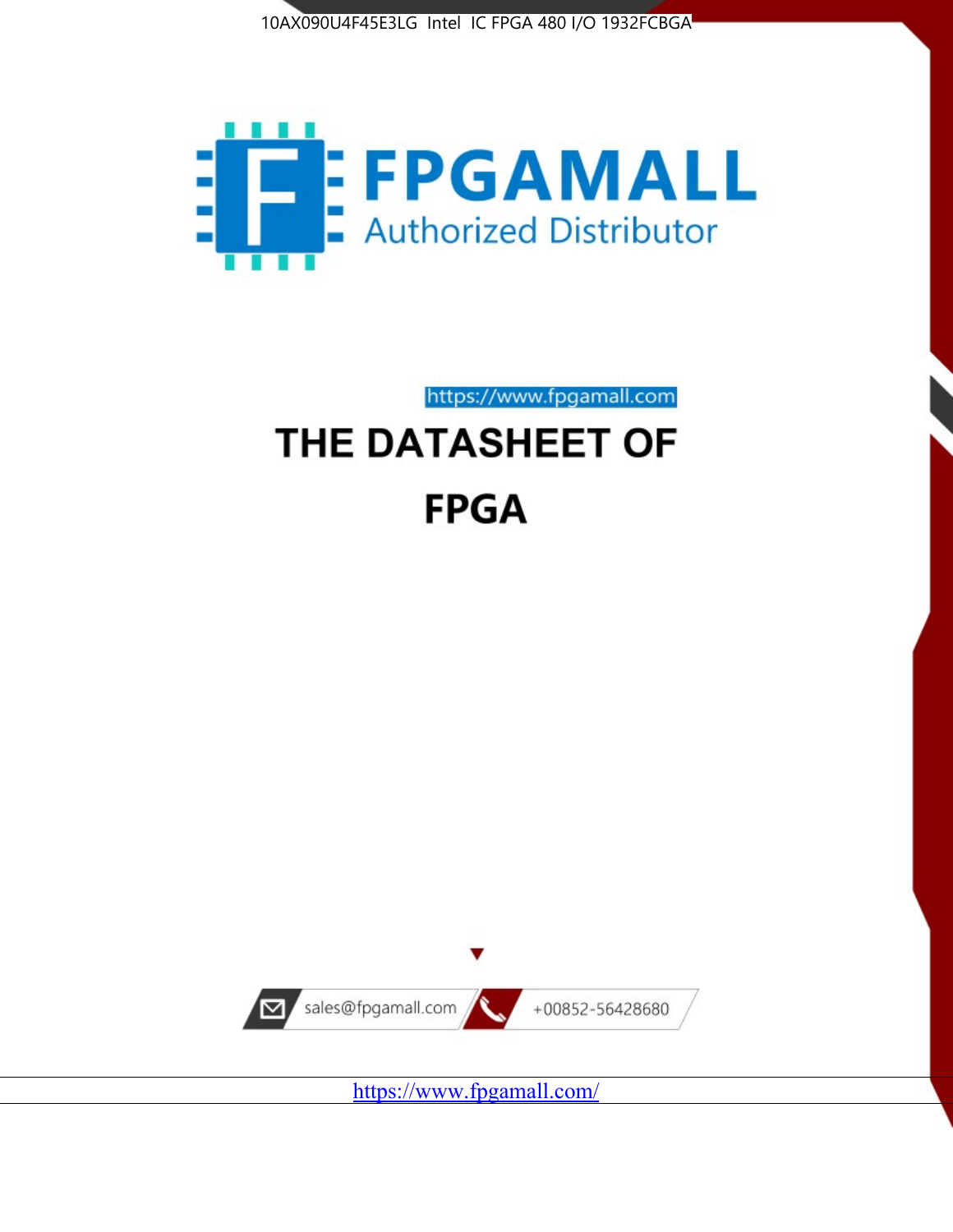10AX090U4F45E3LG Intel IC FPGA 480 I/O 1932FCBGA



# **Intel® Arria® 10 Device Overview**



**A10-OVERVIEW | 2018.12.06** Latest document on the web: **[PDF](https://www.intel.com/content/dam/www/programmable/us/en/pdfs/literature/hb/arria-10/a10_overview.pdf)** | **[HTML](https://www.intel.com/content/www/us/en/programmable/documentation/sam1403480274650.html)**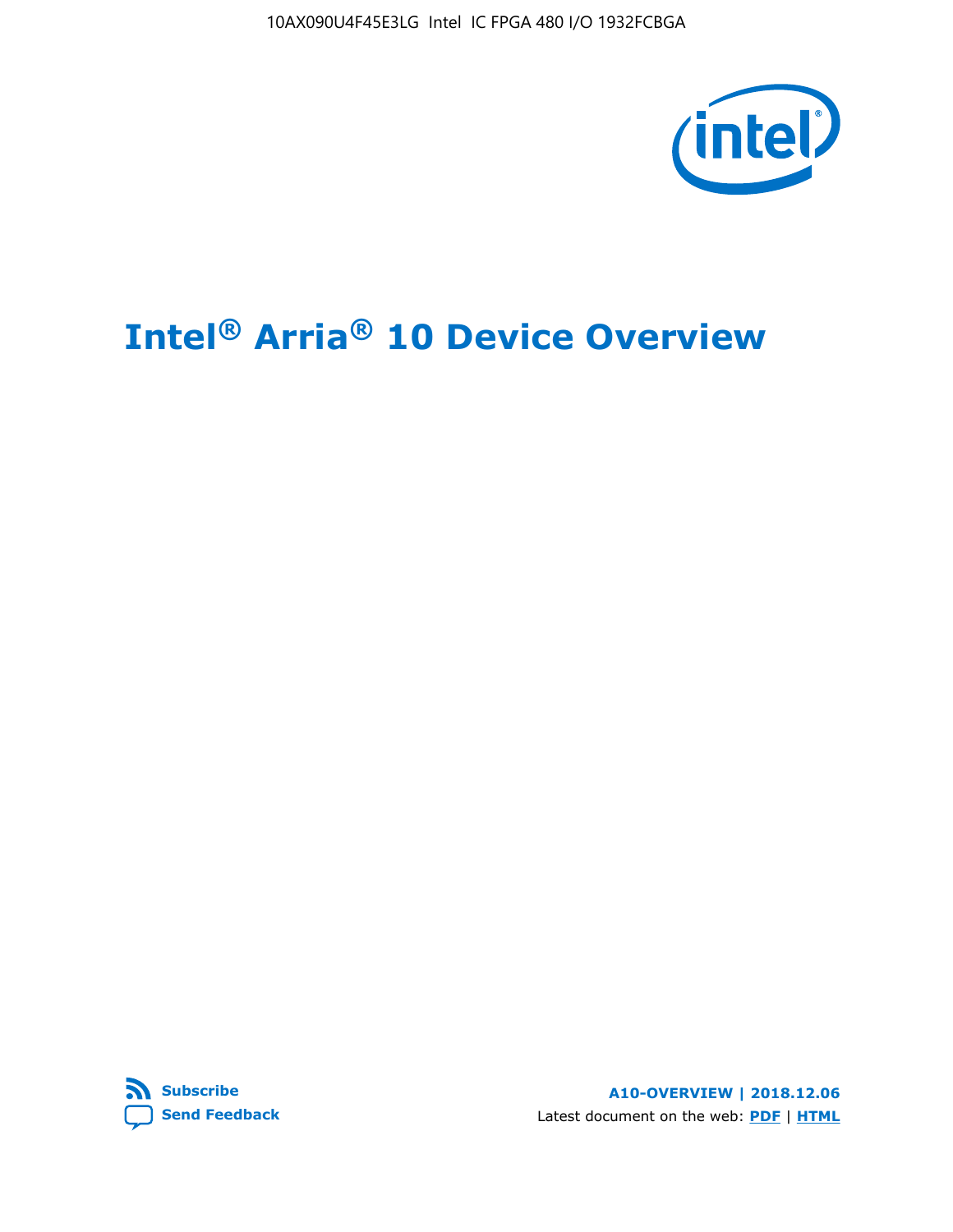

**Contents** 

# **Contents**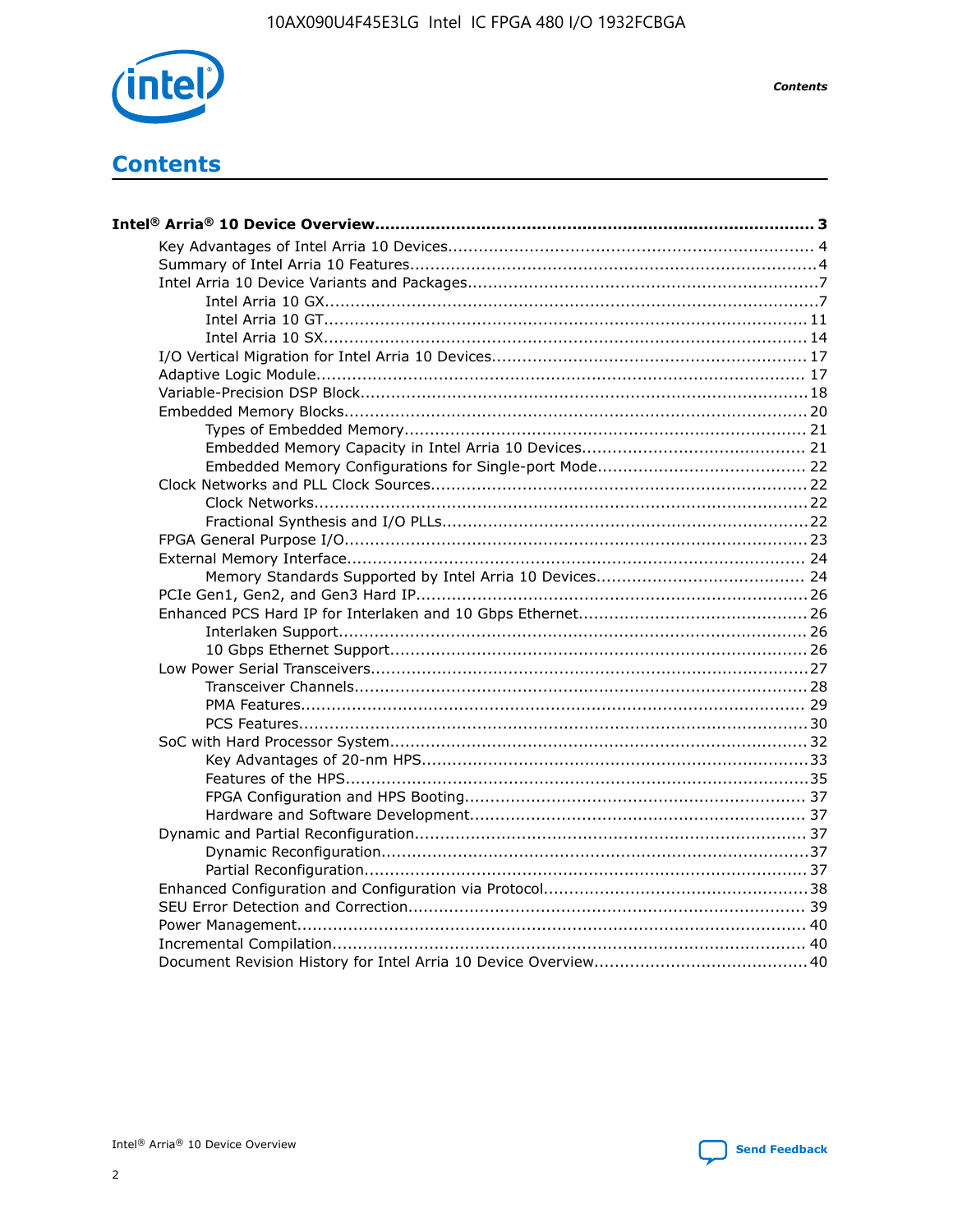**A10-OVERVIEW | 2018.12.06**

**[Send Feedback](mailto:FPGAtechdocfeedback@intel.com?subject=Feedback%20on%20Intel%20Arria%2010%20Device%20Overview%20(A10-OVERVIEW%202018.12.06)&body=We%20appreciate%20your%20feedback.%20In%20your%20comments,%20also%20specify%20the%20page%20number%20or%20paragraph.%20Thank%20you.)**



# **Intel® Arria® 10 Device Overview**

The Intel<sup>®</sup> Arria<sup>®</sup> 10 device family consists of high-performance and power-efficient 20 nm mid-range FPGAs and SoCs.

Intel Arria 10 device family delivers:

- Higher performance than the previous generation of mid-range and high-end FPGAs.
- Power efficiency attained through a comprehensive set of power-saving technologies.

The Intel Arria 10 devices are ideal for high performance, power-sensitive, midrange applications in diverse markets.

| <b>Market</b>         | <b>Applications</b>                                                                                               |
|-----------------------|-------------------------------------------------------------------------------------------------------------------|
| Wireless              | Channel and switch cards in remote radio heads<br>٠<br>Mobile backhaul<br>٠                                       |
| Wireline              | 40G/100G muxponders and transponders<br>٠<br>100G line cards<br>٠<br><b>Bridging</b><br>٠<br>Aggregation<br>٠     |
| <b>Broadcast</b>      | Studio switches<br>٠<br>Servers and transport<br>٠<br>Videoconferencing<br>٠<br>Professional audio and video<br>٠ |
| Computing and Storage | Flash cache<br>٠<br>Cloud computing servers<br>٠<br>Server acceleration<br>٠                                      |
| Medical               | Diagnostic scanners<br>٠<br>Diagnostic imaging<br>٠                                                               |
| Military              | Missile guidance and control<br>٠<br>Radar<br>٠<br>Electronic warfare<br>٠<br>Secure communications<br>٠          |

#### **Table 1. Sample Markets and Ideal Applications for Intel Arria 10 Devices**

#### **Related Information**

- [Intel Arria 10 Device Handbook: Known Issues](http://www.altera.com/support/kdb/solutions/rd07302013_646.html) Lists the planned updates to the *Intel Arria 10 Device Handbook* chapters.
- [Intel Arria 10 GX/GT Device Errata and Design Recommendations](https://www.intel.com/content/www/us/en/programmable/documentation/agz1493851706374.html#yqz1494433888646)
- [Intel Arria 10 SX Device Errata and Design Recommendations](https://www.intel.com/content/www/us/en/programmable/documentation/cru1462832385668.html#cru1462832558642)

Intel Corporation. All rights reserved. Intel, the Intel logo, Altera, Arria, Cyclone, Enpirion, MAX, Nios, Quartus and Stratix words and logos are trademarks of Intel Corporation or its subsidiaries in the U.S. and/or other countries. Intel warrants performance of its FPGA and semiconductor products to current specifications in accordance with Intel's standard warranty, but reserves the right to make changes to any products and services at any time without notice. Intel assumes no responsibility or liability arising out of the application or use of any information, product, or service described herein except as expressly agreed to in writing by Intel. Intel customers are advised to obtain the latest version of device specifications before relying on any published information and before placing orders for products or services. \*Other names and brands may be claimed as the property of others.

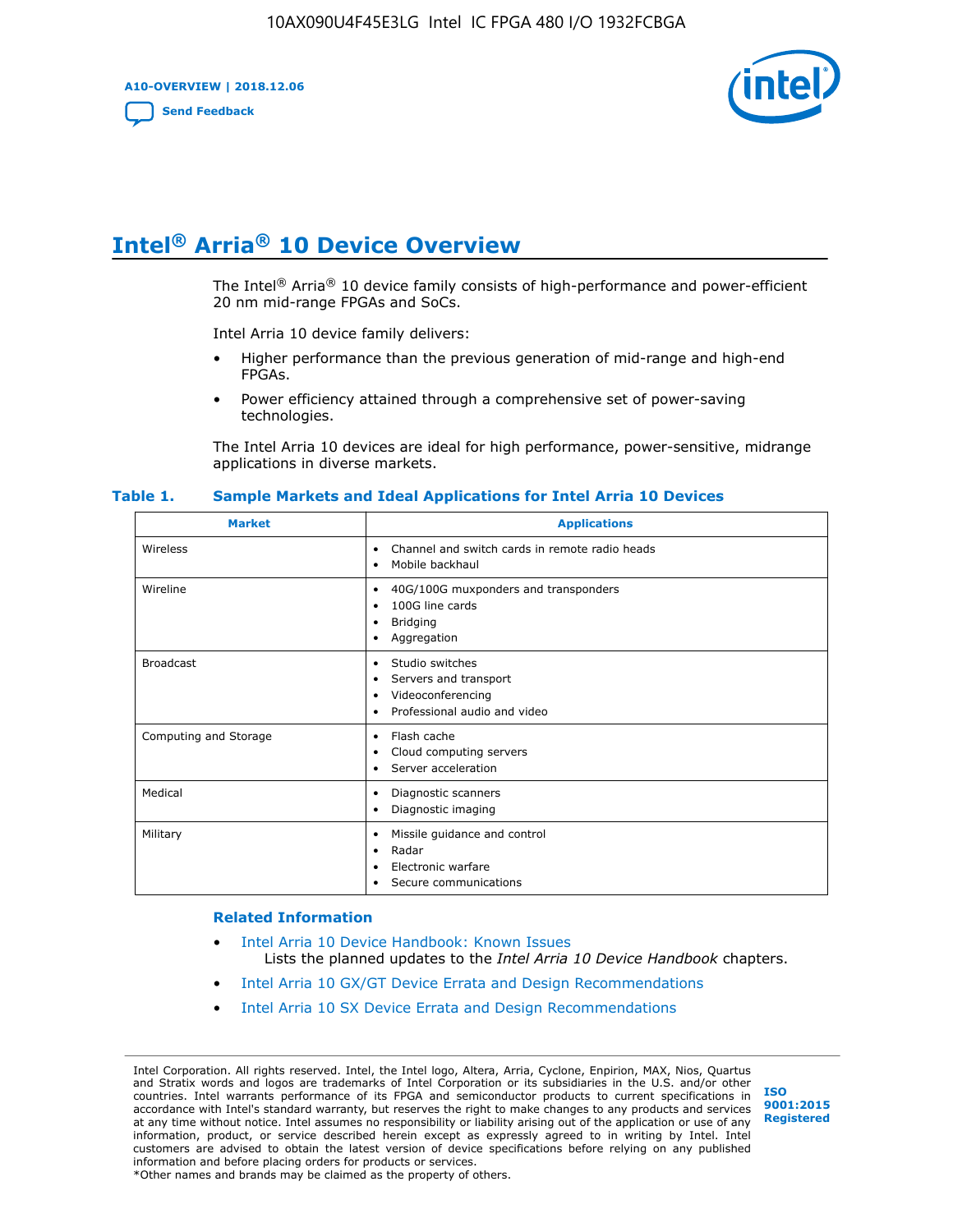

# **Key Advantages of Intel Arria 10 Devices**

# **Table 2. Key Advantages of the Intel Arria 10 Device Family**

| <b>Advantage</b>                                                                                          | <b>Supporting Feature</b>                                                                                                                                                                                                                                                                                                |
|-----------------------------------------------------------------------------------------------------------|--------------------------------------------------------------------------------------------------------------------------------------------------------------------------------------------------------------------------------------------------------------------------------------------------------------------------|
| Enhanced core architecture                                                                                | Built on TSMC's 20 nm process technology<br>٠<br>60% higher performance than the previous generation of mid-range FPGAs<br>٠<br>15% higher performance than the fastest previous-generation FPGA<br>٠                                                                                                                    |
| High-bandwidth integrated<br>transceivers                                                                 | Short-reach rates up to 25.8 Gigabits per second (Gbps)<br>٠<br>Backplane capability up to 12.5 Gbps<br>٠<br>Integrated 10GBASE-KR and 40GBASE-KR4 Forward Error Correction (FEC)<br>٠                                                                                                                                   |
| Improved logic integration and<br>hard IP blocks                                                          | 8-input adaptive logic module (ALM)<br>٠<br>Up to 65.6 megabits (Mb) of embedded memory<br>٠<br>Variable-precision digital signal processing (DSP) blocks<br>Fractional synthesis phase-locked loops (PLLs)<br>Hard PCI Express Gen3 IP blocks<br>Hard memory controllers and PHY up to 2,400 Megabits per second (Mbps) |
| Second generation hard<br>processor system (HPS) with<br>integrated ARM* Cortex*-A9*<br>MPCore* processor | Tight integration of a dual-core ARM Cortex-A9 MPCore processor, hard IP, and an<br>٠<br>FPGA in a single Intel Arria 10 system-on-a-chip (SoC)<br>Supports over 128 Gbps peak bandwidth with integrated data coherency between<br>$\bullet$<br>the processor and the FPGA fabric                                        |
| Advanced power savings                                                                                    | Comprehensive set of advanced power saving features<br>٠<br>Power-optimized MultiTrack routing and core architecture<br>٠<br>Up to 40% lower power compared to previous generation of mid-range FPGAs<br>Up to 60% lower power compared to previous generation of high-end FPGAs                                         |

# **Summary of Intel Arria 10 Features**

## **Table 3. Summary of Features for Intel Arria 10 Devices**

| <b>Feature</b>                  | <b>Description</b>                                                                                                                                                                                                                                                                                                                                                                                 |
|---------------------------------|----------------------------------------------------------------------------------------------------------------------------------------------------------------------------------------------------------------------------------------------------------------------------------------------------------------------------------------------------------------------------------------------------|
| Technology                      | TSMC's 20-nm SoC process technology<br>Allows operation at a lower $V_{\text{CC}}$ level of 0.82 V instead of the 0.9 V standard $V_{\text{CC}}$ core voltage                                                                                                                                                                                                                                      |
| Packaging                       | 1.0 mm ball-pitch Fineline BGA packaging<br>٠<br>0.8 mm ball-pitch Ultra Fineline BGA packaging<br>Multiple devices with identical package footprints for seamless migration between different<br><b>FPGA</b> densities<br>Devices with compatible package footprints allow migration to next generation high-end<br>Stratix $@10$ devices<br>RoHS, leaded $(1)$ , and lead-free (Pb-free) options |
| High-performance<br>FPGA fabric | Enhanced 8-input ALM with four registers<br>Improved multi-track routing architecture to reduce congestion and improve compilation time<br>Hierarchical core clocking architecture<br>Fine-grained partial reconfiguration                                                                                                                                                                         |
| Internal memory<br>blocks       | M20K-20-Kb memory blocks with hard error correction code (ECC)<br>Memory logic array block (MLAB)-640-bit memory                                                                                                                                                                                                                                                                                   |
|                                 | continued                                                                                                                                                                                                                                                                                                                                                                                          |



<sup>(1)</sup> Contact Intel for availability.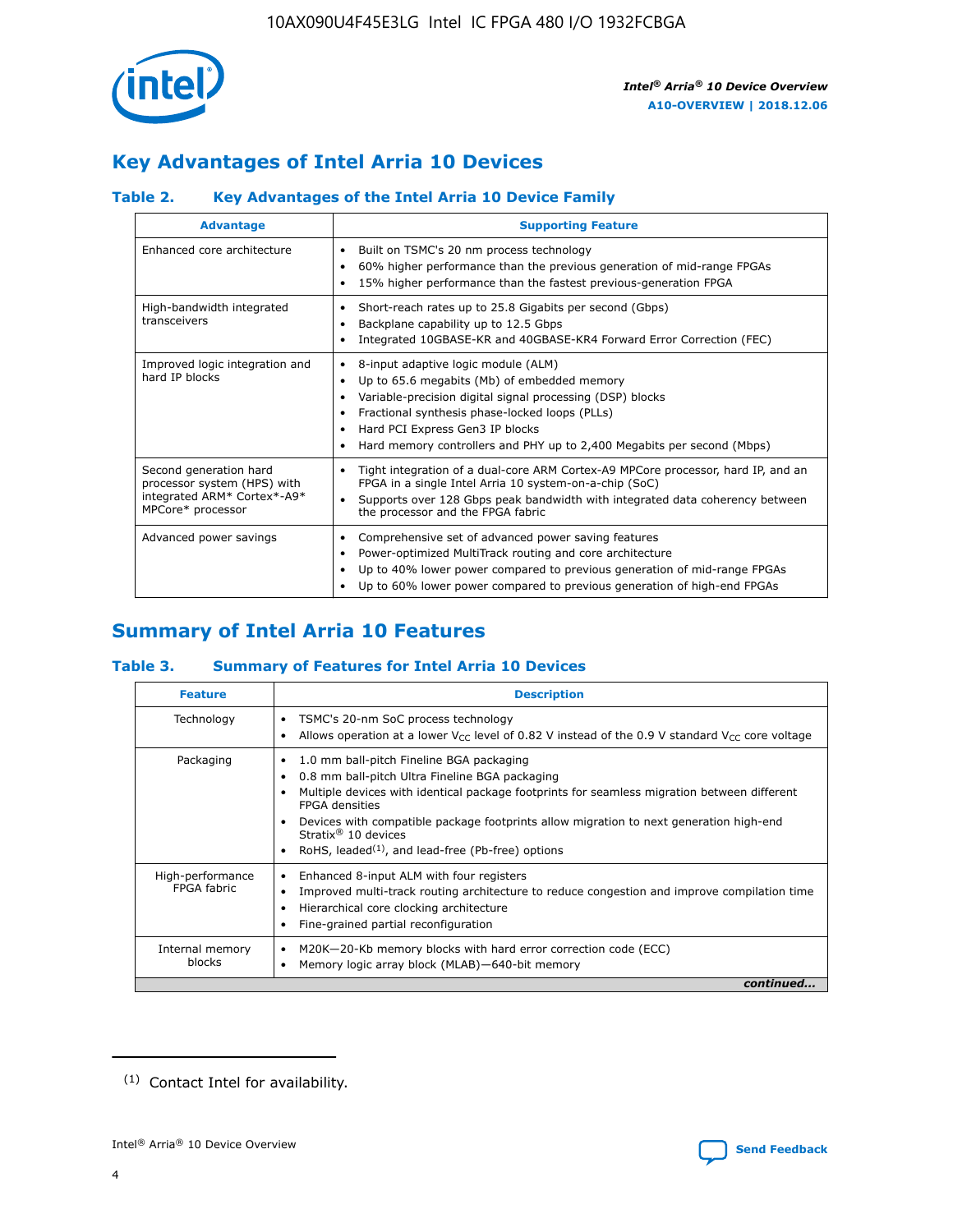$\mathsf{r}$ 



| <b>Feature</b>                         | <b>Description</b>                                                                                             |                                                                                                                                                                                                                                                                                                                                                                                                                                                                                                                                                                                                                                                                                                                                                                                                                                        |  |  |  |  |  |
|----------------------------------------|----------------------------------------------------------------------------------------------------------------|----------------------------------------------------------------------------------------------------------------------------------------------------------------------------------------------------------------------------------------------------------------------------------------------------------------------------------------------------------------------------------------------------------------------------------------------------------------------------------------------------------------------------------------------------------------------------------------------------------------------------------------------------------------------------------------------------------------------------------------------------------------------------------------------------------------------------------------|--|--|--|--|--|
| Embedded Hard IP<br>blocks             | Variable-precision DSP                                                                                         | Native support for signal processing precision levels from $18 \times 19$ to<br>54 x 54<br>Native support for 27 x 27 multiplier mode<br>64-bit accumulator and cascade for systolic finite impulse responses<br>(FIRs)<br>Internal coefficient memory banks<br>$\bullet$<br>Preadder/subtractor for improved efficiency<br>Additional pipeline register to increase performance and reduce<br>power<br>Supports floating point arithmetic:<br>- Perform multiplication, addition, subtraction, multiply-add,<br>multiply-subtract, and complex multiplication.<br>- Supports multiplication with accumulation capability, cascade<br>summation, and cascade subtraction capability.<br>- Dynamic accumulator reset control.<br>- Support direct vector dot and complex multiplication chaining<br>multiply floating point DSP blocks. |  |  |  |  |  |
|                                        | Memory controller                                                                                              | DDR4, DDR3, and DDR3L                                                                                                                                                                                                                                                                                                                                                                                                                                                                                                                                                                                                                                                                                                                                                                                                                  |  |  |  |  |  |
|                                        | PCI Express*                                                                                                   | PCI Express (PCIe*) Gen3 (x1, x2, x4, or x8), Gen2 (x1, x2, x4, or x8)<br>and Gen1 (x1, x2, x4, or x8) hard IP with complete protocol stack,<br>endpoint, and root port                                                                                                                                                                                                                                                                                                                                                                                                                                                                                                                                                                                                                                                                |  |  |  |  |  |
|                                        | Transceiver I/O                                                                                                | 10GBASE-KR/40GBASE-KR4 Forward Error Correction (FEC)<br>PCS hard IPs that support:<br>$\bullet$<br>- 10-Gbps Ethernet (10GbE)<br>- PCIe PIPE interface<br>$-$ Interlaken<br>- Gbps Ethernet (GbE)<br>- Common Public Radio Interface (CPRI) with deterministic latency<br>support<br>- Gigabit-capable passive optical network (GPON) with fast lock-<br>time support<br>13.5G JESD204b<br>$\bullet$<br>8B/10B, 64B/66B, 64B/67B encoders and decoders<br>Custom mode support for proprietary protocols                                                                                                                                                                                                                                                                                                                               |  |  |  |  |  |
| Core clock networks                    | $\bullet$<br>$\bullet$                                                                                         | Up to 800 MHz fabric clocking, depending on the application:<br>- 667 MHz external memory interface clocking with 2,400 Mbps DDR4 interface<br>- 800 MHz LVDS interface clocking with 1,600 Mbps LVDS interface<br>Global, regional, and peripheral clock networks<br>Clock networks that are not used can be gated to reduce dynamic power                                                                                                                                                                                                                                                                                                                                                                                                                                                                                            |  |  |  |  |  |
| Phase-locked loops<br>(PLLs)           | High-resolution fractional synthesis PLLs:<br>$\bullet$<br>Integer PLLs:<br>- Adjacent to general purpose I/Os | - Precision clock synthesis, clock delay compensation, and zero delay buffering (ZDB)<br>- Support integer mode and fractional mode<br>- Fractional mode support with third-order delta-sigma modulation<br>- Support external memory and LVDS interfaces                                                                                                                                                                                                                                                                                                                                                                                                                                                                                                                                                                              |  |  |  |  |  |
| FPGA General-purpose<br>$I/Os$ (GPIOs) | On-chip termination (OCT)                                                                                      | 1.6 Gbps LVDS-every pair can be configured as receiver or transmitter<br>1.2 V to 3.0 V single-ended LVTTL/LVCMOS interfacing                                                                                                                                                                                                                                                                                                                                                                                                                                                                                                                                                                                                                                                                                                          |  |  |  |  |  |
| <b>External Memory</b><br>Interface    |                                                                                                                | Hard memory controller- DDR4, DDR3, and DDR3L support<br>$-$ DDR4 $-$ speeds up to 1,200 MHz/2,400 Mbps<br>- DDR3-speeds up to 1,067 MHz/2,133 Mbps<br>Soft memory controller—provides support for RLDRAM $3^{(2)}$ , QDR IV $^{(2)}$ , and QDR II+<br>continued                                                                                                                                                                                                                                                                                                                                                                                                                                                                                                                                                                       |  |  |  |  |  |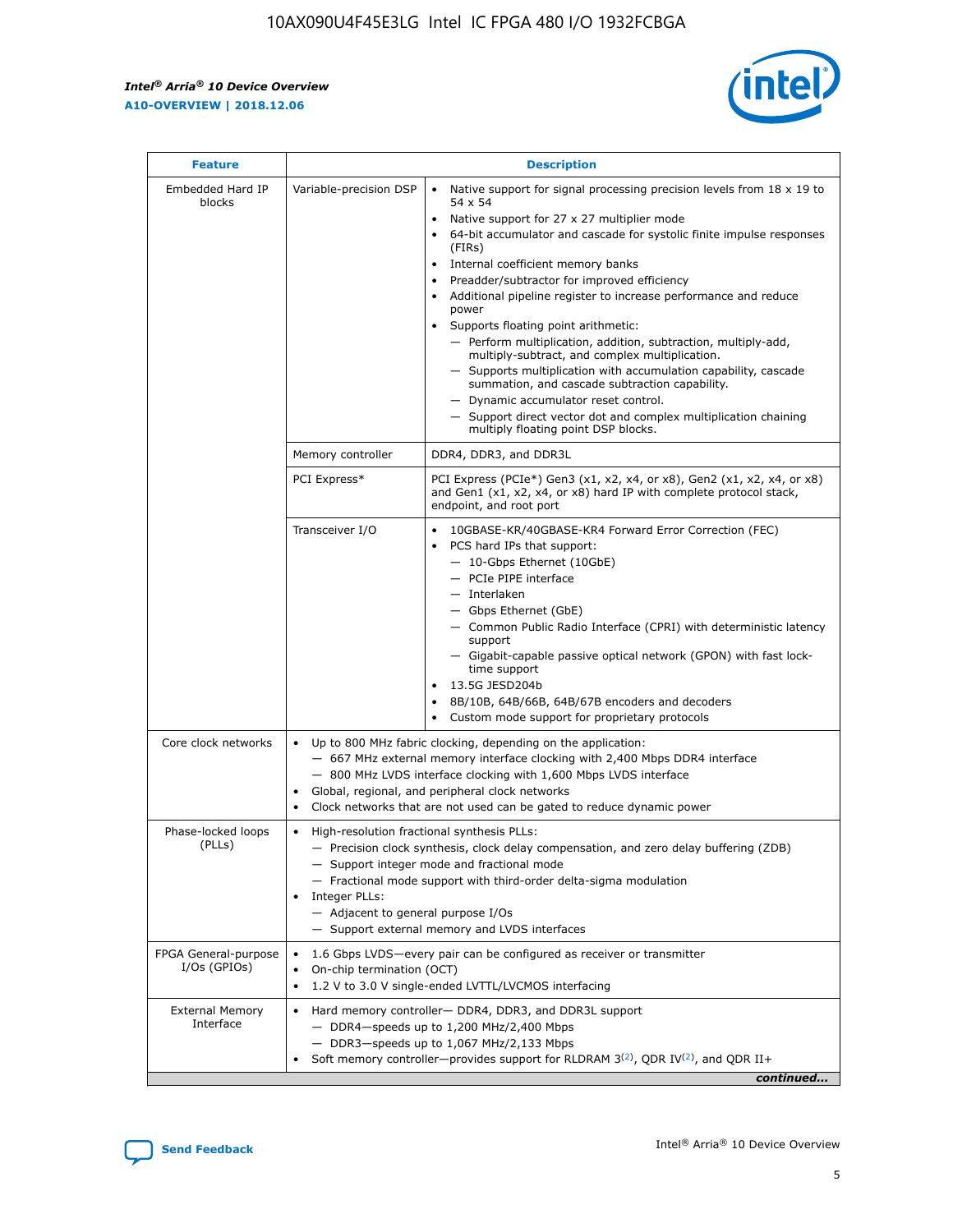

| <b>Feature</b>                                    | <b>Description</b>                                                                                                                                                                                                                                                                                                                                                                                                                                                                                                                                                                                                                         |
|---------------------------------------------------|--------------------------------------------------------------------------------------------------------------------------------------------------------------------------------------------------------------------------------------------------------------------------------------------------------------------------------------------------------------------------------------------------------------------------------------------------------------------------------------------------------------------------------------------------------------------------------------------------------------------------------------------|
| Low-power serial<br>transceivers                  | • Continuous operating range:<br>- Intel Arria 10 GX-1 Gbps to 17.4 Gbps<br>- Intel Arria 10 GT-1 Gbps to 25.8 Gbps<br>Backplane support:<br>$-$ Intel Arria 10 GX-up to 12.5<br>- Intel Arria 10 GT-up to 12.5<br>Extended range down to 125 Mbps with oversampling<br>ATX transmit PLLs with user-configurable fractional synthesis capability<br>Electronic Dispersion Compensation (EDC) support for XFP, SFP+, QSFP, and CFP optical<br>module<br>• Adaptive linear and decision feedback equalization<br>Transmitter pre-emphasis and de-emphasis<br>$\bullet$<br>Dynamic partial reconfiguration of individual transceiver channels |
| <b>HPS</b><br>(Intel Arria 10 SX<br>devices only) | Dual-core ARM Cortex-A9 MPCore processor-1.2 GHz CPU with<br>Processor and system<br>$\bullet$<br>1.5 GHz overdrive capability<br>256 KB on-chip RAM and 64 KB on-chip ROM<br>System peripherals-general-purpose timers, watchdog timers, direct<br>memory access (DMA) controller, FPGA configuration manager, and<br>clock and reset managers<br>Security features-anti-tamper, secure boot, Advanced Encryption<br>$\bullet$<br>Standard (AES) and authentication (SHA)<br>ARM CoreSight* JTAG debug access port, trace port, and on-chip<br>trace storage                                                                              |
|                                                   | <b>External interfaces</b><br>Hard memory interface-Hard memory controller (2,400 Mbps DDR4,<br>$\bullet$<br>and 2,133 Mbps DDR3), Quad serial peripheral interface (QSPI) flash<br>controller, NAND flash controller, direct memory access (DMA)<br>controller, Secure Digital/MultiMediaCard (SD/MMC) controller<br>Communication interface-10/100/1000 Ethernet media access<br>$\bullet$<br>control (MAC), USB On-The-GO (OTG) controllers, I <sup>2</sup> C controllers,<br>UART 16550, serial peripheral interface (SPI), and up to 62<br>HPS GPIO interfaces (48 direct-share I/Os)                                                 |
|                                                   | High-performance ARM AMBA* AXI bus bridges that support<br>Interconnects to core<br>$\bullet$<br>simultaneous read and write<br>HPS-FPGA bridges-include the FPGA-to-HPS, HPS-to-FPGA, and<br>$\bullet$<br>lightweight HPS-to-FPGA bridges that allow the FPGA fabric to issue<br>transactions to slaves in the HPS, and vice versa<br>Configuration bridge that allows HPS configuration manager to<br>configure the core logic via dedicated 32-bit configuration port<br>FPGA-to-HPS SDRAM controller bridge-provides configuration<br>interfaces for the multiport front end (MPFE) of the HPS SDRAM<br>controller                     |
| Configuration                                     | Tamper protection—comprehensive design protection to protect your valuable IP investments<br>Enhanced 256-bit advanced encryption standard (AES) design security with authentication<br>٠<br>Configuration via protocol (CvP) using PCIe Gen1, Gen2, or Gen3<br>continued                                                                                                                                                                                                                                                                                                                                                                  |

<sup>(2)</sup> Intel Arria 10 devices support this external memory interface using hard PHY with soft memory controller.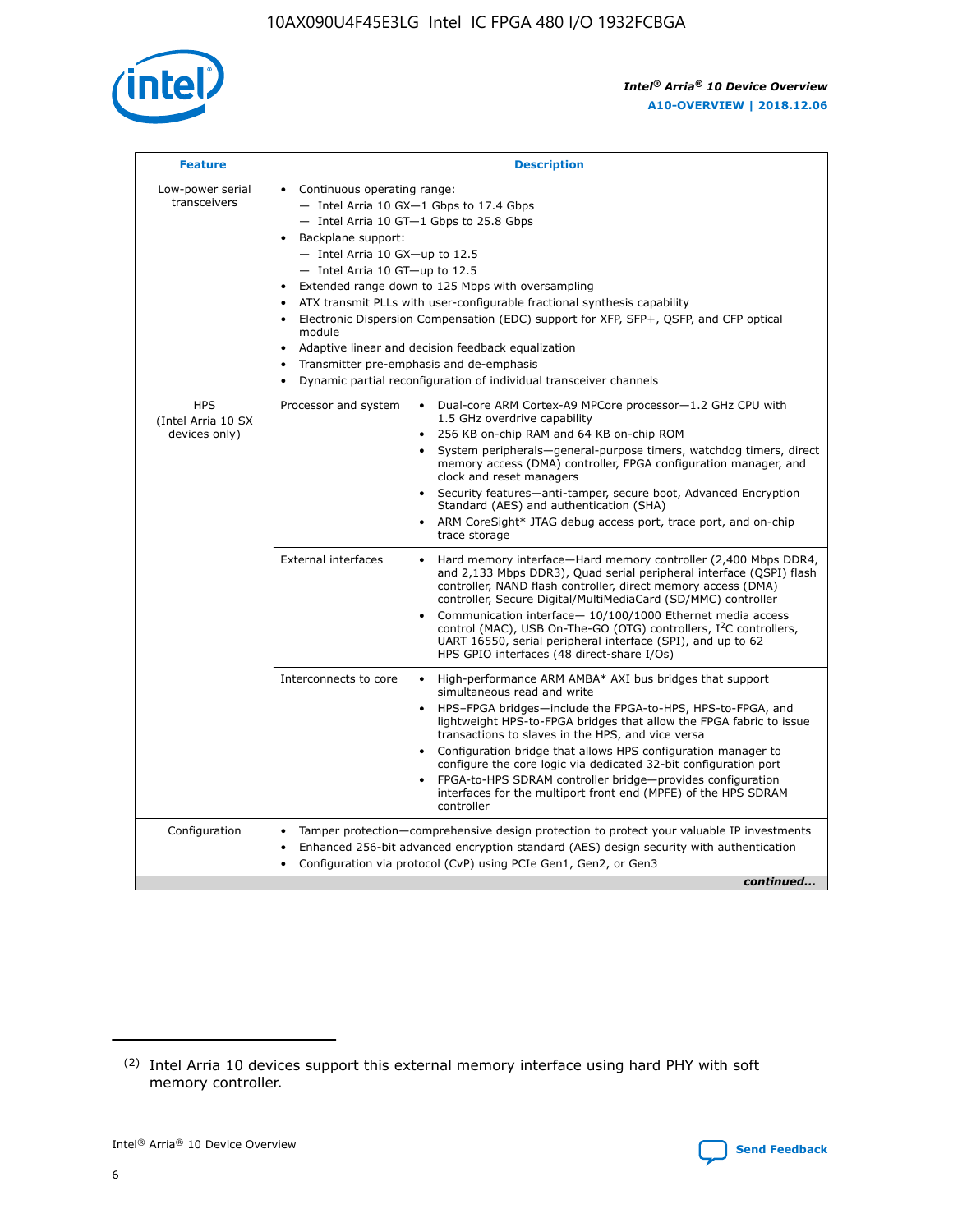

| <b>Feature</b>     | <b>Description</b>                                                                                                                                                                                               |
|--------------------|------------------------------------------------------------------------------------------------------------------------------------------------------------------------------------------------------------------|
|                    | Dynamic reconfiguration of the transceivers and PLLs<br>Fine-grained partial reconfiguration of the core fabric<br>Active Serial x4 Interface<br>$\bullet$                                                       |
| Power management   | SmartVID<br>Low static power device options<br>Programmable Power Technology<br>Intel Quartus <sup>®</sup> Prime integrated power analysis                                                                       |
| Software and tools | Intel Quartus Prime design suite<br>Transceiver toolkit<br>Platform Designer system integration tool<br>DSP Builder for Intel FPGAs<br>OpenCL <sup>™</sup> support<br>Intel SoC FPGA Embedded Design Suite (EDS) |

## **Related Information**

[Intel Arria 10 Transceiver PHY Overview](https://www.intel.com/content/www/us/en/programmable/documentation/nik1398707230472.html#nik1398706768037) Provides details on Intel Arria 10 transceivers.

# **Intel Arria 10 Device Variants and Packages**

#### **Table 4. Device Variants for the Intel Arria 10 Device Family**

| <b>Variant</b>    | <b>Description</b>                                                                                                                                                                                                     |
|-------------------|------------------------------------------------------------------------------------------------------------------------------------------------------------------------------------------------------------------------|
| Intel Arria 10 GX | FPGA featuring 17.4 Gbps transceivers for short reach applications with 12.5 backplane driving<br>capability.                                                                                                          |
| Intel Arria 10 GT | FPGA featuring:<br>17.4 Gbps transceivers for short reach applications with 12.5 backplane driving capability.<br>25.8 Gbps transceivers for supporting CAUI-4 and CEI-25G applications with CFP2 and CFP4<br>modules. |
| Intel Arria 10 SX | SoC integrating ARM-based HPS and FPGA featuring 17.4 Gbps transceivers for short reach<br>applications with 12.5 backplane driving capability.                                                                        |

# **Intel Arria 10 GX**

This section provides the available options, maximum resource counts, and package plan for the Intel Arria 10 GX devices.

The information in this section is correct at the time of publication. For the latest information and to get more details, refer to the Intel FPGA Product Selector.

#### **Related Information**

#### [Intel FPGA Product Selector](http://www.altera.com/products/selector/psg-selector.html) Provides the latest information on Intel products.

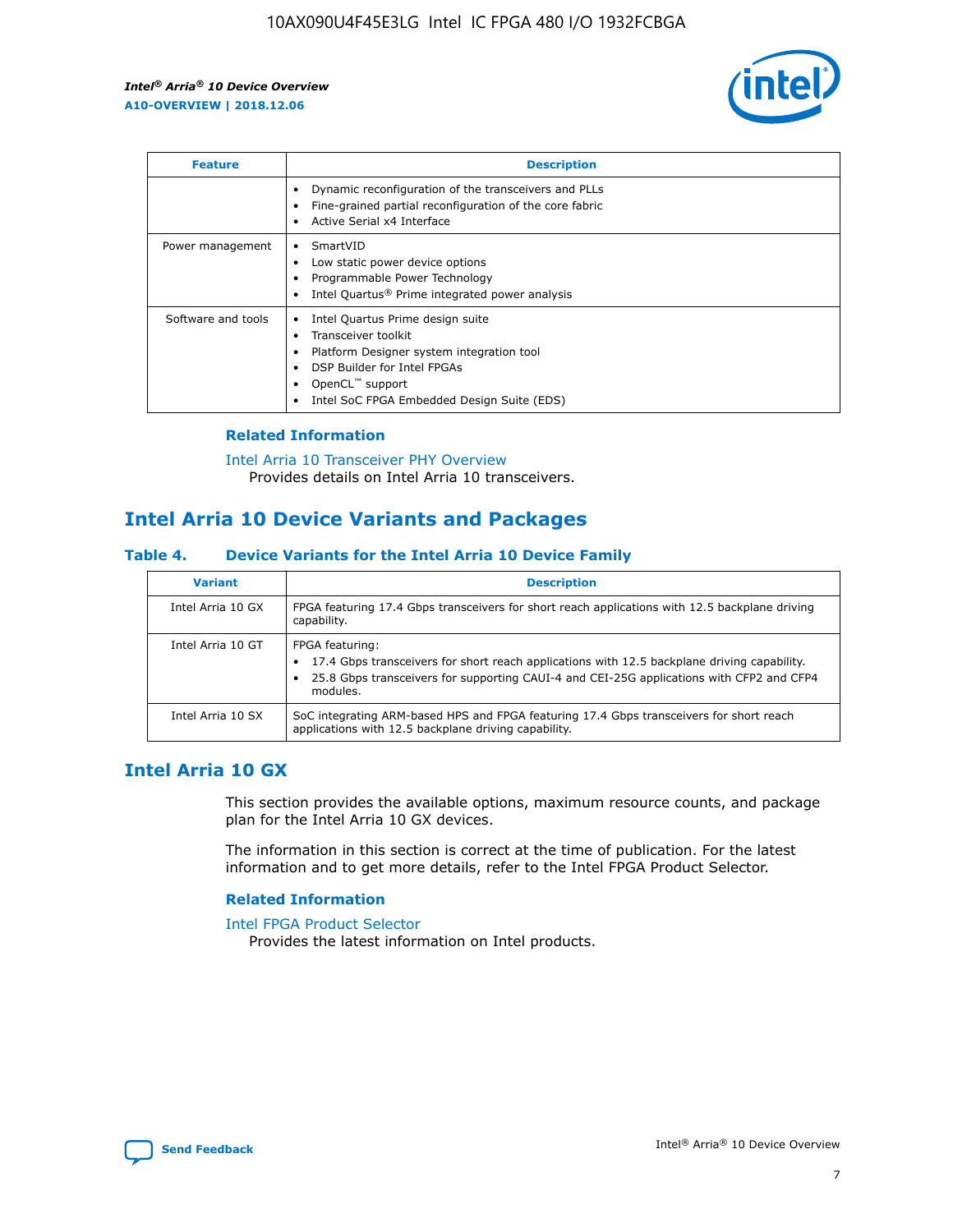

# **Available Options**





#### **Related Information**

[Transceiver Performance for Intel Arria 10 GX/SX Devices](https://www.intel.com/content/www/us/en/programmable/documentation/mcn1413182292568.html#mcn1413213965502) Provides more information about the transceiver speed grade.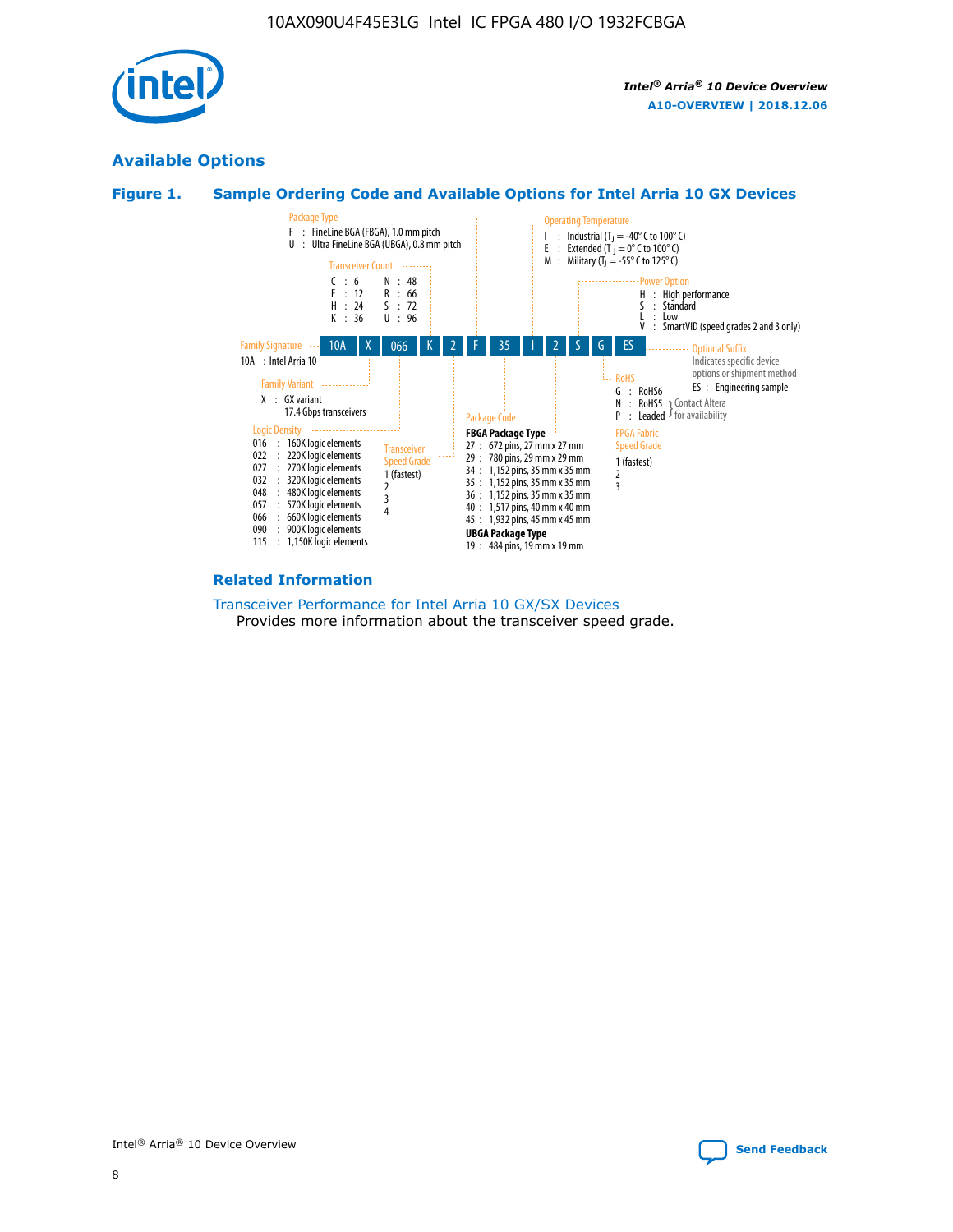

## **Maximum Resources**

#### **Table 5. Maximum Resource Counts for Intel Arria 10 GX Devices (GX 160, GX 220, GX 270, GX 320, and GX 480)**

| <b>Resource</b>         |                                                          | <b>Product Line</b> |                                                 |         |                |                |  |  |  |
|-------------------------|----------------------------------------------------------|---------------------|-------------------------------------------------|---------|----------------|----------------|--|--|--|
|                         |                                                          | <b>GX 160</b>       | <b>GX 220</b><br><b>GX 270</b><br><b>GX 320</b> |         |                | <b>GX 480</b>  |  |  |  |
| Logic Elements (LE) (K) |                                                          | 160                 | 220                                             | 270     | 320            | 480            |  |  |  |
| <b>ALM</b>              |                                                          | 61,510              | 80,330                                          | 101,620 | 119,900        | 183,590        |  |  |  |
| Register                |                                                          | 246,040             | 321,320                                         | 406,480 | 479,600        | 734,360        |  |  |  |
| Memory (Kb)             | M <sub>20</sub> K                                        | 8,800               | 11,740                                          | 15,000  | 17,820         | 28,620         |  |  |  |
| <b>MLAB</b>             |                                                          | 1,050               | 1,690                                           | 2,452   | 2,727          | 4,164          |  |  |  |
|                         | Variable-precision DSP Block<br>156<br>192<br>830<br>985 |                     |                                                 |         | 1,368          |                |  |  |  |
| 18 x 19 Multiplier      |                                                          | 312                 | 384                                             | 1,660   | 1,970          | 2,736          |  |  |  |
| PLL                     | Fractional<br>Synthesis                                  | 6                   | 6                                               | 8       | 8              | 12             |  |  |  |
|                         | I/O                                                      | 6                   | 6                                               | 8       | 8              | 12             |  |  |  |
| 17.4 Gbps Transceiver   |                                                          | 12                  | 12                                              | 24      | 24             | 36             |  |  |  |
| GPIO <sup>(3)</sup>     |                                                          | 288                 | 288                                             | 384     | 384            | 492            |  |  |  |
| LVDS Pair $(4)$         |                                                          | 120                 | 120                                             | 168     | 168            | 222            |  |  |  |
| PCIe Hard IP Block      |                                                          | 1                   | 1                                               | 2       | $\overline{2}$ | $\overline{2}$ |  |  |  |
| Hard Memory Controller  |                                                          | 6                   | 6                                               | 8       | 8              | 12             |  |  |  |

<sup>(4)</sup> Each LVDS I/O pair can be used as differential input or output.



<sup>(3)</sup> The number of GPIOs does not include transceiver I/Os. In the Intel Quartus Prime software, the number of user I/Os includes transceiver I/Os.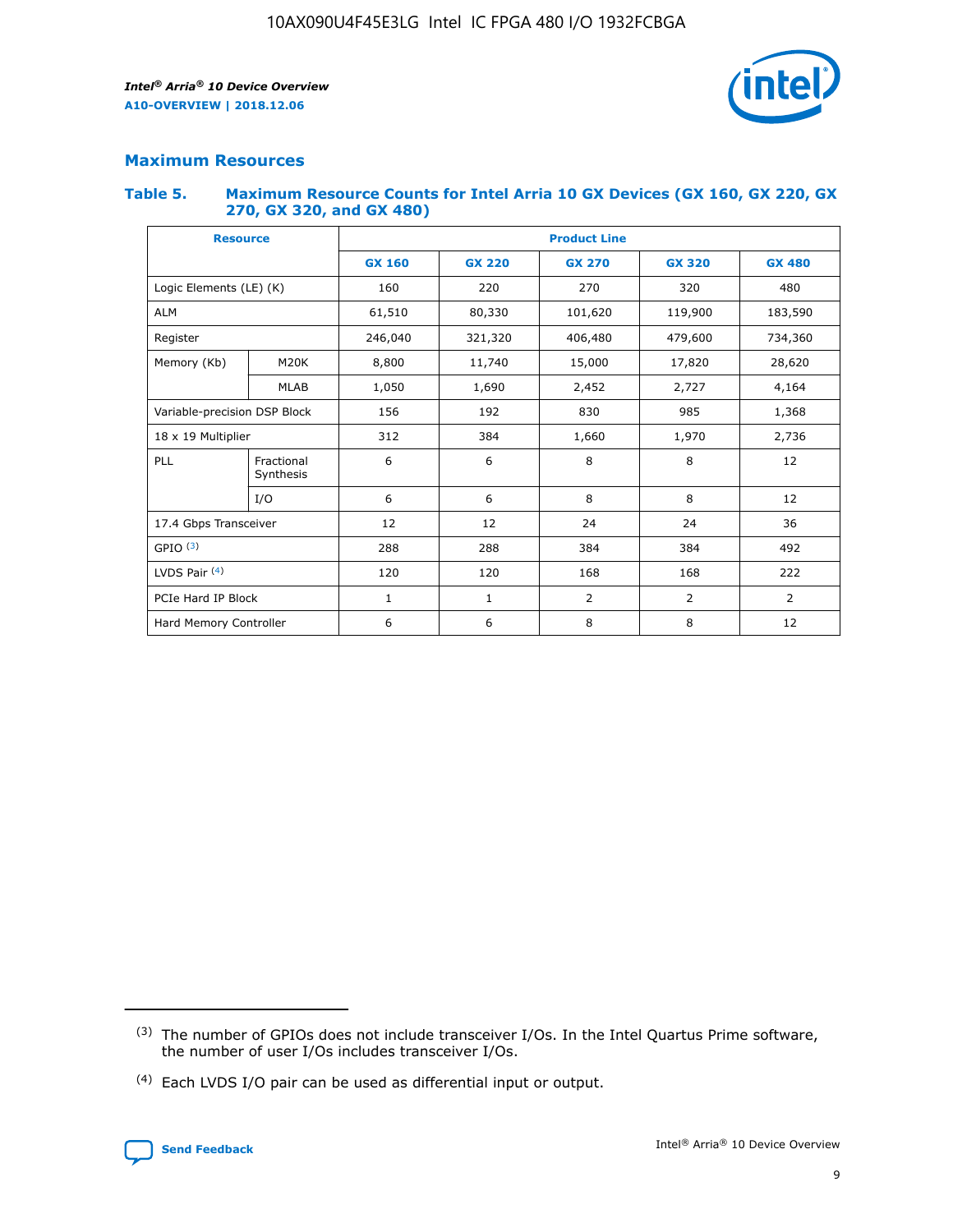

## **Table 6. Maximum Resource Counts for Intel Arria 10 GX Devices (GX 570, GX 660, GX 900, and GX 1150)**

|                              | <b>Resource</b>         | <b>Product Line</b> |                |                  |                |  |  |  |
|------------------------------|-------------------------|---------------------|----------------|------------------|----------------|--|--|--|
|                              |                         | <b>GX 570</b>       | <b>GX 660</b>  | <b>GX 900</b>    | <b>GX 1150</b> |  |  |  |
| Logic Elements (LE) (K)      |                         | 570                 | 660            | 900              | 1,150          |  |  |  |
| <b>ALM</b>                   |                         | 217,080             | 251,680        | 339,620          | 427,200        |  |  |  |
| Register                     |                         | 868,320             | 1,006,720      | 1,358,480        | 1,708,800      |  |  |  |
| Memory (Kb)                  | <b>M20K</b>             | 36,000              | 42,620         | 48,460<br>54,260 |                |  |  |  |
|                              | <b>MLAB</b>             | 5,096               | 5,788          |                  | 12,984         |  |  |  |
| Variable-precision DSP Block |                         | 1,523               | 1,687          | 1,518            | 1,518          |  |  |  |
|                              | 18 x 19 Multiplier      |                     | 3,374          | 3,036            | 3,036          |  |  |  |
| PLL                          | Fractional<br>Synthesis | 16                  | 16             | 32               | 32             |  |  |  |
|                              | I/O                     | 16                  | 16             | 16               | 16             |  |  |  |
| 17.4 Gbps Transceiver        |                         | 48                  | 48             | 96               | 96             |  |  |  |
| GPIO <sup>(3)</sup>          |                         | 696                 | 696            | 768              | 768            |  |  |  |
| LVDS Pair $(4)$              |                         | 324                 | 324            | 384              | 384            |  |  |  |
| PCIe Hard IP Block           |                         | 2                   | $\overline{2}$ | $\overline{4}$   | $\overline{4}$ |  |  |  |
| Hard Memory Controller       |                         | 16                  | 16             | 16               | 16             |  |  |  |

# **Package Plan**

# **Table 7. Package Plan for Intel Arria 10 GX Devices (U19, F27, and F29)**

Refer to I/O and High Speed I/O in Intel Arria 10 Devices chapter for the number of 3 V I/O, LVDS I/O, and LVDS channels in each device package.

| <b>Product Line</b> | U <sub>19</sub><br>$(19 \text{ mm} \times 19 \text{ mm})$<br>484-pin UBGA) |          |             |         | <b>F27</b><br>(27 mm × 27 mm,<br>672-pin FBGA) |             | <b>F29</b><br>(29 mm × 29 mm,<br>780-pin FBGA) |          |             |  |
|---------------------|----------------------------------------------------------------------------|----------|-------------|---------|------------------------------------------------|-------------|------------------------------------------------|----------|-------------|--|
|                     | 3 V I/O                                                                    | LVDS I/O | <b>XCVR</b> | 3 V I/O | <b>LVDS I/O</b>                                | <b>XCVR</b> | 3 V I/O                                        | LVDS I/O | <b>XCVR</b> |  |
| GX 160              | 48                                                                         | 192      | 6           | 48      | 192                                            | 12          | 48                                             | 240      | 12          |  |
| GX 220              | 48                                                                         | 192      | 6           | 48      | 192                                            | 12          | 48                                             | 240      | 12          |  |
| GX 270              |                                                                            |          |             | 48      | 192                                            | 12          | 48                                             | 312      | 12          |  |
| GX 320              |                                                                            |          |             | 48      | 192                                            | 12          | 48                                             | 312      | 12          |  |
| GX 480              |                                                                            |          |             |         |                                                |             | 48                                             | 312      | 12          |  |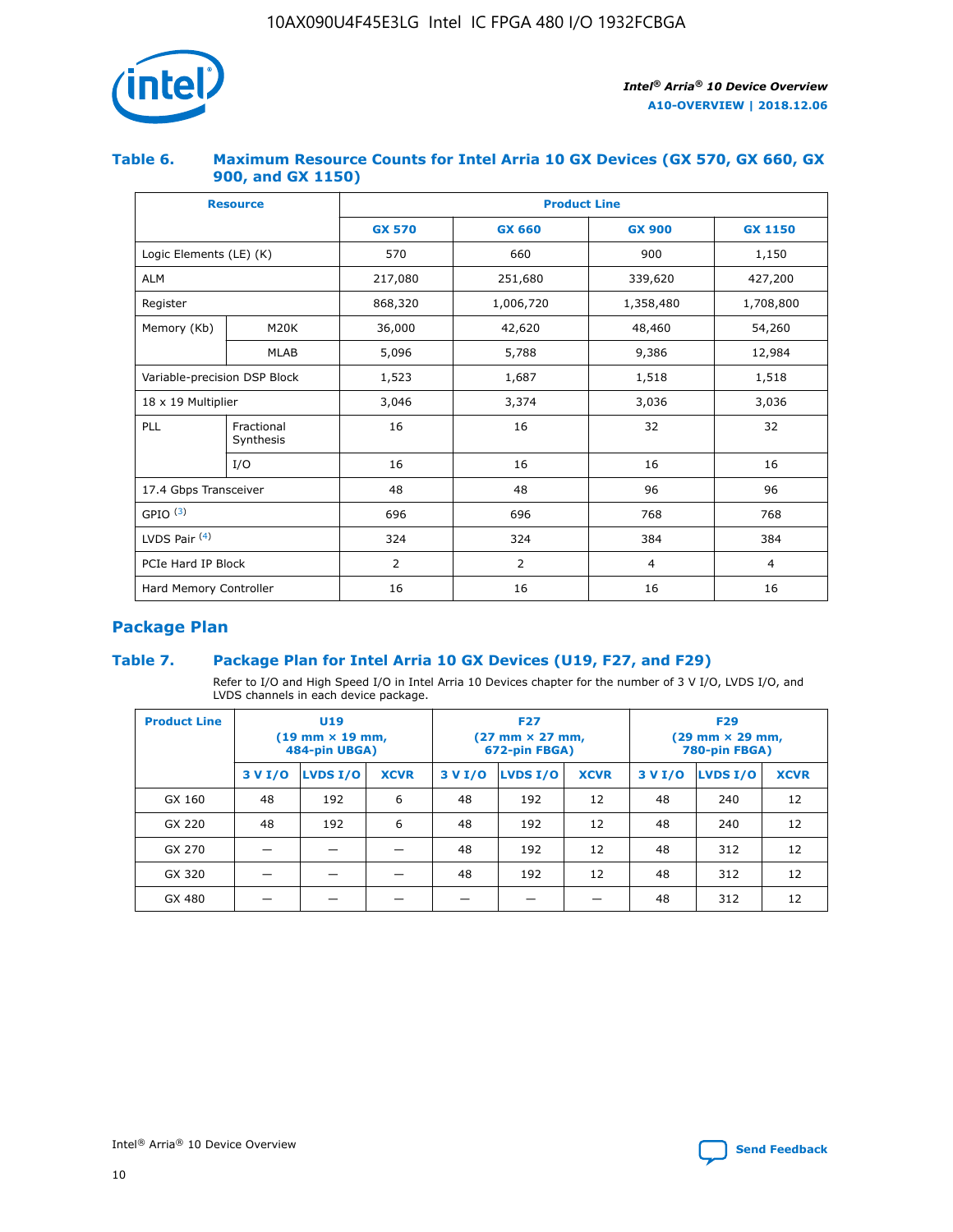

#### **Table 8. Package Plan for Intel Arria 10 GX Devices (F34, F35, NF40, and KF40)**

Refer to I/O and High Speed I/O in Intel Arria 10 Devices chapter for the number of 3 V I/O, LVDS I/O, and LVDS channels in each device package.

| <b>Product Line</b> | <b>F34</b><br>$(35 \text{ mm} \times 35 \text{ mm})$<br>1152-pin FBGA) |                    | <b>F35</b><br>$(35 \text{ mm} \times 35 \text{ mm})$<br><b>1152-pin FBGA)</b> |           | <b>KF40</b><br>$(40$ mm $\times$ 40 mm,<br>1517-pin FBGA) |             |           | <b>NF40</b><br>$(40$ mm $\times$ 40 mm,<br><b>1517-pin FBGA)</b> |             |            |                    |             |
|---------------------|------------------------------------------------------------------------|--------------------|-------------------------------------------------------------------------------|-----------|-----------------------------------------------------------|-------------|-----------|------------------------------------------------------------------|-------------|------------|--------------------|-------------|
|                     | 3V<br>I/O                                                              | <b>LVDS</b><br>I/O | <b>XCVR</b>                                                                   | 3V<br>I/O | <b>LVDS</b><br>I/O                                        | <b>XCVR</b> | 3V<br>I/O | <b>LVDS</b><br>I/O                                               | <b>XCVR</b> | 3 V<br>I/O | <b>LVDS</b><br>I/O | <b>XCVR</b> |
| GX 270              | 48                                                                     | 336                | 24                                                                            | 48        | 336                                                       | 24          |           |                                                                  |             |            |                    |             |
| GX 320              | 48                                                                     | 336                | 24                                                                            | 48        | 336                                                       | 24          |           |                                                                  |             |            |                    |             |
| GX 480              | 48                                                                     | 444                | 24                                                                            | 48        | 348                                                       | 36          |           |                                                                  |             |            |                    |             |
| GX 570              | 48                                                                     | 444                | 24                                                                            | 48        | 348                                                       | 36          | 96        | 600                                                              | 36          | 48         | 540                | 48          |
| GX 660              | 48                                                                     | 444                | 24                                                                            | 48        | 348                                                       | 36          | 96        | 600                                                              | 36          | 48         | 540                | 48          |
| GX 900              |                                                                        | 504                | 24                                                                            | -         |                                                           |             |           |                                                                  |             |            | 600                | 48          |
| GX 1150             |                                                                        | 504                | 24                                                                            |           |                                                           |             |           |                                                                  |             |            | 600                | 48          |

#### **Table 9. Package Plan for Intel Arria 10 GX Devices (RF40, NF45, SF45, and UF45)**

Refer to I/O and High Speed I/O in Intel Arria 10 Devices chapter for the number of 3 V I/O, LVDS I/O, and LVDS channels in each device package.

| <b>Product Line</b> | <b>RF40</b><br>$(40$ mm $\times$ 40 mm,<br>1517-pin FBGA) |                    | <b>NF45</b><br>$(45 \text{ mm} \times 45 \text{ mm})$<br><b>1932-pin FBGA)</b> |            |                    | <b>SF45</b><br>$(45 \text{ mm} \times 45 \text{ mm})$<br><b>1932-pin FBGA)</b> |            |                    | <b>UF45</b><br>$(45 \text{ mm} \times 45 \text{ mm})$<br><b>1932-pin FBGA)</b> |           |                    |             |
|---------------------|-----------------------------------------------------------|--------------------|--------------------------------------------------------------------------------|------------|--------------------|--------------------------------------------------------------------------------|------------|--------------------|--------------------------------------------------------------------------------|-----------|--------------------|-------------|
|                     | 3V<br>I/O                                                 | <b>LVDS</b><br>I/O | <b>XCVR</b>                                                                    | 3 V<br>I/O | <b>LVDS</b><br>I/O | <b>XCVR</b>                                                                    | 3 V<br>I/O | <b>LVDS</b><br>I/O | <b>XCVR</b>                                                                    | 3V<br>I/O | <b>LVDS</b><br>I/O | <b>XCVR</b> |
| GX 900              |                                                           | 342                | 66                                                                             | _          | 768                | 48                                                                             |            | 624                | 72                                                                             |           | 480                | 96          |
| GX 1150             |                                                           | 342                | 66                                                                             | _          | 768                | 48                                                                             |            | 624                | 72                                                                             |           | 480                | 96          |

#### **Related Information**

[I/O and High-Speed Differential I/O Interfaces in Intel Arria 10 Devices chapter, Intel](https://www.intel.com/content/www/us/en/programmable/documentation/sam1403482614086.html#sam1403482030321) [Arria 10 Device Handbook](https://www.intel.com/content/www/us/en/programmable/documentation/sam1403482614086.html#sam1403482030321)

Provides the number of 3 V and LVDS I/Os, and LVDS channels for each Intel Arria 10 device package.

# **Intel Arria 10 GT**

This section provides the available options, maximum resource counts, and package plan for the Intel Arria 10 GT devices.

The information in this section is correct at the time of publication. For the latest information and to get more details, refer to the Intel FPGA Product Selector.

#### **Related Information**

#### [Intel FPGA Product Selector](http://www.altera.com/products/selector/psg-selector.html)

Provides the latest information on Intel products.

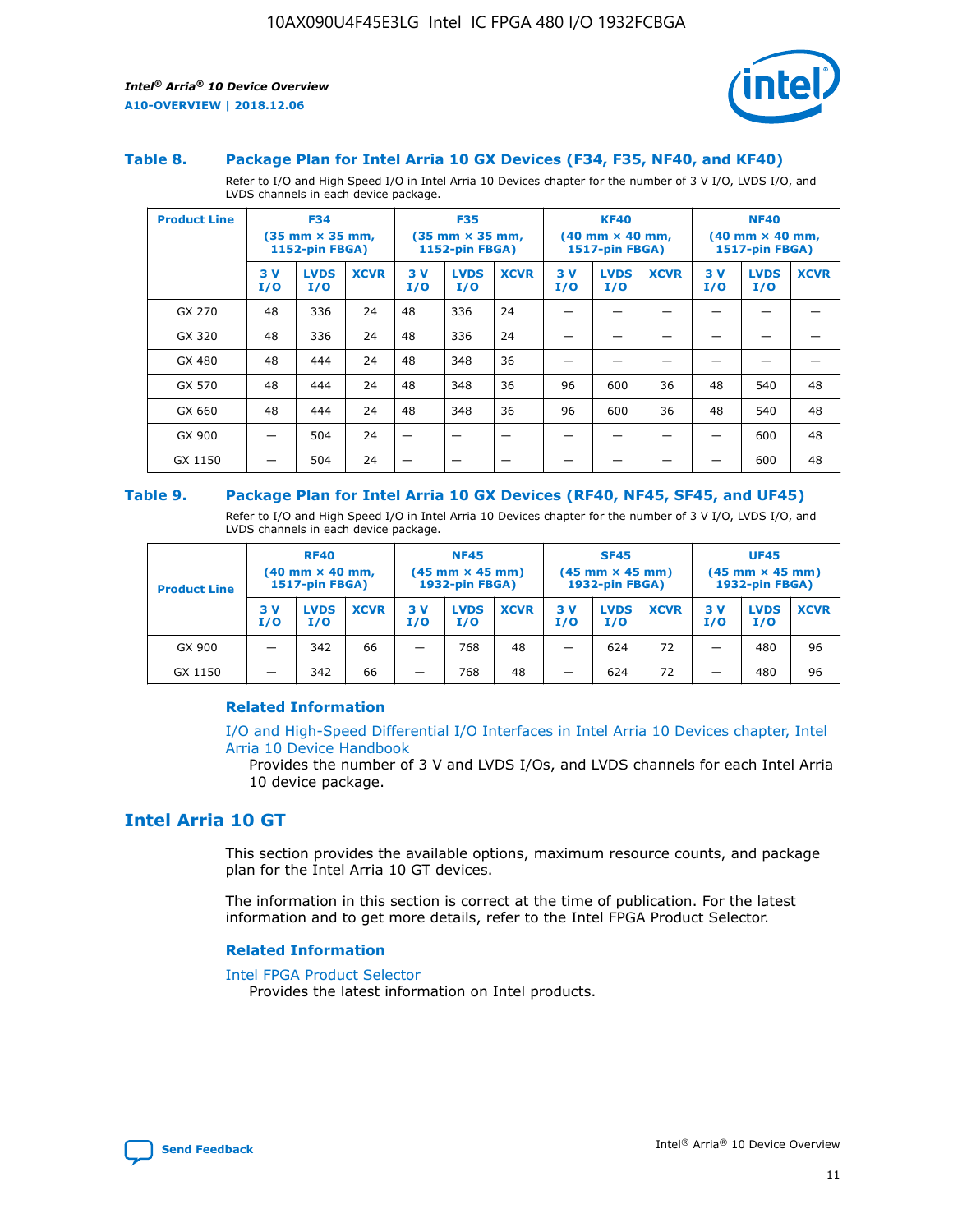

# **Available Options**

# **Figure 2. Sample Ordering Code and Available Options for Intel Arria 10 GT Devices**

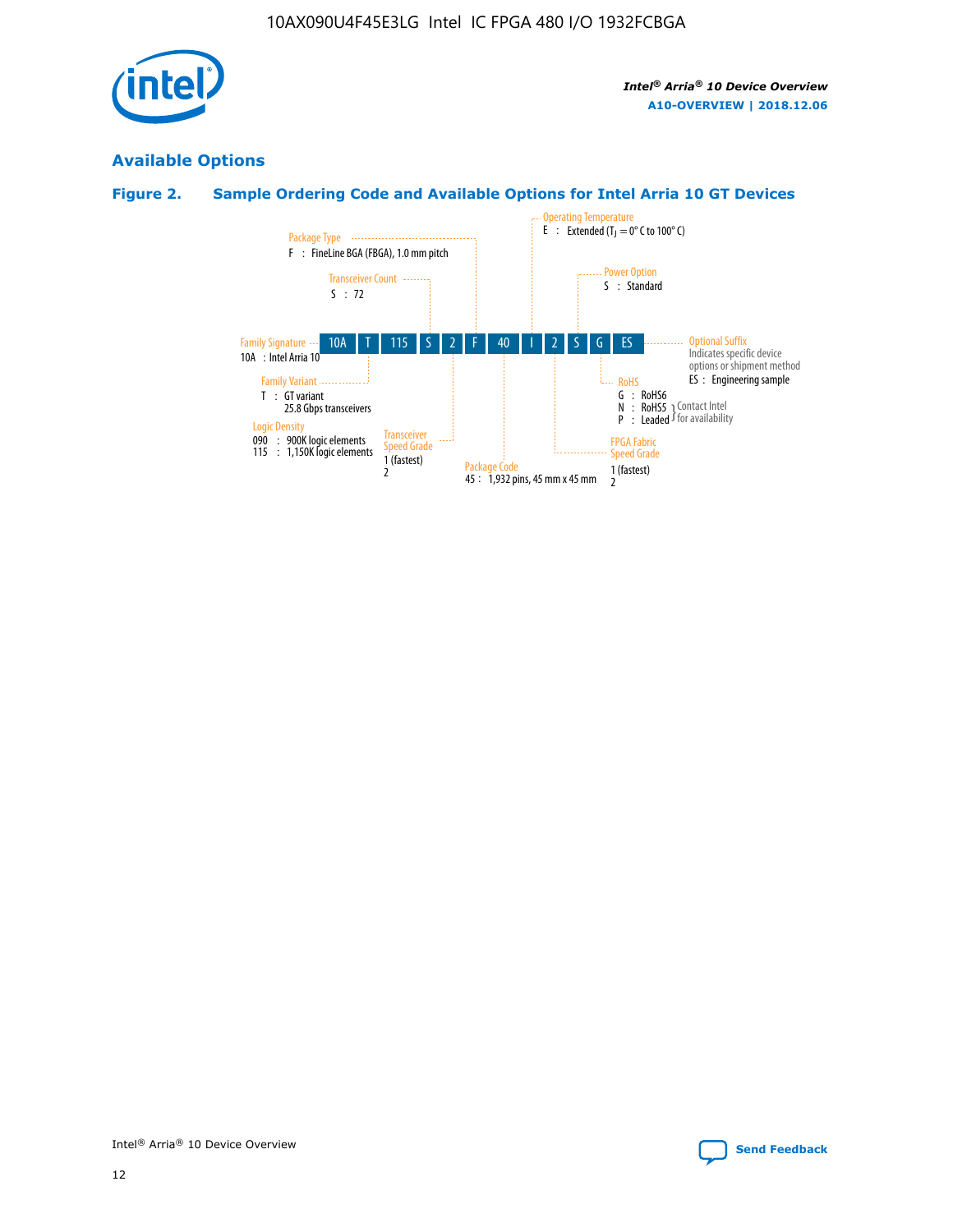

## **Maximum Resources**

#### **Table 10. Maximum Resource Counts for Intel Arria 10 GT Devices**

| <b>Resource</b>              |                      |                | <b>Product Line</b> |  |
|------------------------------|----------------------|----------------|---------------------|--|
|                              |                      | <b>GT 900</b>  | <b>GT 1150</b>      |  |
| Logic Elements (LE) (K)      |                      | 900            | 1,150               |  |
| <b>ALM</b>                   |                      | 339,620        | 427,200             |  |
| Register                     |                      | 1,358,480      | 1,708,800           |  |
| Memory (Kb)                  | M <sub>20</sub> K    | 48,460         | 54,260              |  |
|                              | <b>MLAB</b>          | 9,386          | 12,984              |  |
| Variable-precision DSP Block |                      | 1,518          | 1,518               |  |
| 18 x 19 Multiplier           |                      | 3,036          | 3,036               |  |
| PLL                          | Fractional Synthesis | 32             | 32                  |  |
|                              | I/O                  | 16             | 16                  |  |
| Transceiver                  | 17.4 Gbps            | 72(5)          | 72(5)               |  |
|                              | 25.8 Gbps            | 6              | 6                   |  |
| GPIO <sup>(6)</sup>          |                      | 624            | 624                 |  |
| LVDS Pair $(7)$              |                      | 312            | 312                 |  |
| PCIe Hard IP Block           |                      | $\overline{4}$ | $\overline{4}$      |  |
| Hard Memory Controller       |                      | 16             | 16                  |  |

#### **Related Information**

#### [Intel Arria 10 GT Channel Usage](https://www.intel.com/content/www/us/en/programmable/documentation/nik1398707230472.html#nik1398707008178)

Configuring GT/GX channels in Intel Arria 10 GT devices.

## **Package Plan**

#### **Table 11. Package Plan for Intel Arria 10 GT Devices**

Refer to I/O and High Speed I/O in Intel Arria 10 Devices chapter for the number of 3 V I/O, LVDS I/O, and LVDS channels in each device package.

| <b>Product Line</b> | <b>SF45</b><br>(45 mm × 45 mm, 1932-pin FBGA) |                 |             |  |  |  |
|---------------------|-----------------------------------------------|-----------------|-------------|--|--|--|
|                     | 3 V I/O                                       | <b>LVDS I/O</b> | <b>XCVR</b> |  |  |  |
| GT 900              |                                               | 624             | 72          |  |  |  |
| GT 1150             |                                               | 624             |             |  |  |  |

<sup>(7)</sup> Each LVDS I/O pair can be used as differential input or output.



 $(5)$  If all 6 GT channels are in use, 12 of the GX channels are not usable.

<sup>(6)</sup> The number of GPIOs does not include transceiver I/Os. In the Intel Quartus Prime software, the number of user I/Os includes transceiver I/Os.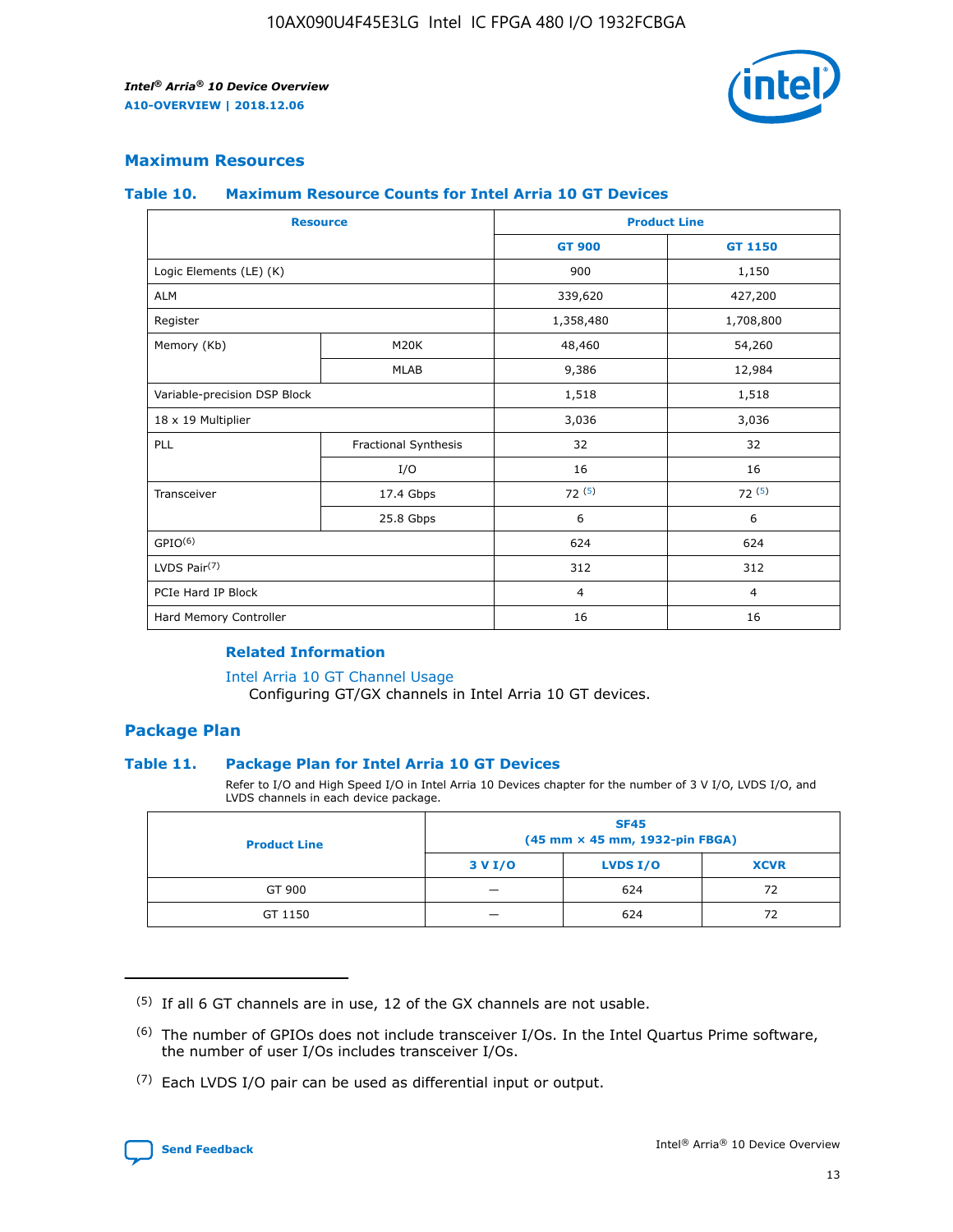

#### **Related Information**

[I/O and High-Speed Differential I/O Interfaces in Intel Arria 10 Devices chapter, Intel](https://www.intel.com/content/www/us/en/programmable/documentation/sam1403482614086.html#sam1403482030321) [Arria 10 Device Handbook](https://www.intel.com/content/www/us/en/programmable/documentation/sam1403482614086.html#sam1403482030321)

Provides the number of 3 V and LVDS I/Os, and LVDS channels for each Intel Arria 10 device package.

# **Intel Arria 10 SX**

This section provides the available options, maximum resource counts, and package plan for the Intel Arria 10 SX devices.

The information in this section is correct at the time of publication. For the latest information and to get more details, refer to the Intel FPGA Product Selector.

#### **Related Information**

[Intel FPGA Product Selector](http://www.altera.com/products/selector/psg-selector.html) Provides the latest information on Intel products.

#### **Available Options**

#### **Figure 3. Sample Ordering Code and Available Options for Intel Arria 10 SX Devices**



#### **Related Information**

[Transceiver Performance for Intel Arria 10 GX/SX Devices](https://www.intel.com/content/www/us/en/programmable/documentation/mcn1413182292568.html#mcn1413213965502) Provides more information about the transceiver speed grade.

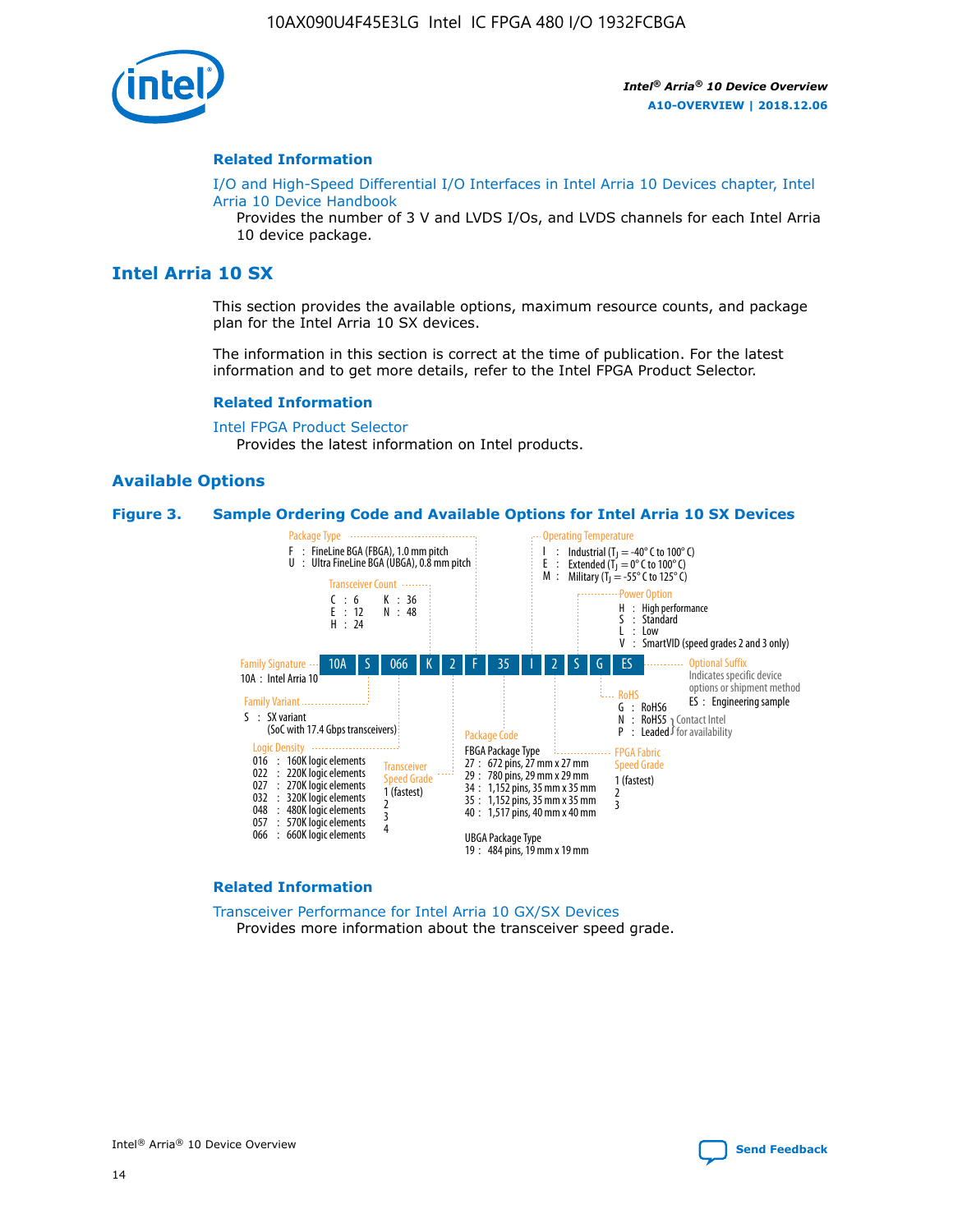

# **Maximum Resources**

#### **Table 12. Maximum Resource Counts for Intel Arria 10 SX Devices**

| <b>Resource</b>                   |                         | <b>Product Line</b> |               |                |                |               |                |               |  |  |  |
|-----------------------------------|-------------------------|---------------------|---------------|----------------|----------------|---------------|----------------|---------------|--|--|--|
|                                   |                         | <b>SX 160</b>       | <b>SX 220</b> | <b>SX 270</b>  | <b>SX 320</b>  | <b>SX 480</b> | <b>SX 570</b>  | <b>SX 660</b> |  |  |  |
| Logic Elements (LE) (K)           |                         | 160                 | 220           | 270            | 320            | 480           | 570            | 660           |  |  |  |
| <b>ALM</b>                        |                         | 61,510              | 80,330        | 101,620        | 119,900        | 183,590       | 217,080        | 251,680       |  |  |  |
| Register                          |                         | 246,040             | 321,320       | 406,480        | 479,600        | 734,360       | 868,320        | 1,006,720     |  |  |  |
| Memory (Kb)                       | <b>M20K</b>             | 8,800               | 11,740        | 15,000         | 17,820         | 28,620        | 36,000         | 42,620        |  |  |  |
|                                   | <b>MLAB</b>             | 1,050               | 1,690         | 2,452          | 2,727          | 4,164         | 5,096          | 5,788         |  |  |  |
| Variable-precision DSP Block      |                         | 156                 | 192           | 830            | 985            | 1,368         | 1,523          | 1,687         |  |  |  |
| 18 x 19 Multiplier                |                         | 312                 | 384           | 1,660          | 1,970          | 2,736         | 3,046          | 3,374         |  |  |  |
| PLL                               | Fractional<br>Synthesis | 6                   | 6             | 8              | 8              | 12            | 16             | 16            |  |  |  |
|                                   | I/O                     | 6                   | 6             | 8              | 8              | 12            | 16             | 16            |  |  |  |
| 17.4 Gbps Transceiver             |                         | 12                  | 12            | 24             | 24             | 36            | 48             | 48            |  |  |  |
| GPIO <sup>(8)</sup>               |                         | 288                 | 288           | 384            | 384            | 492           | 696            | 696           |  |  |  |
| LVDS Pair $(9)$                   |                         | 120                 | 120           | 168            | 168            | 174           | 324            | 324           |  |  |  |
| PCIe Hard IP Block                |                         | $\mathbf{1}$        | 1             | $\overline{2}$ | $\overline{2}$ | 2             | $\overline{2}$ | 2             |  |  |  |
| Hard Memory Controller            |                         | 6                   | 6             | 8              | 8              | 12            | 16             | 16            |  |  |  |
| ARM Cortex-A9 MPCore<br>Processor |                         | Yes                 | Yes           | Yes            | Yes            | Yes           | Yes            | Yes           |  |  |  |

# **Package Plan**

#### **Table 13. Package Plan for Intel Arria 10 SX Devices (U19, F27, F29, and F34)**

Refer to I/O and High Speed I/O in Intel Arria 10 Devices chapter for the number of 3 V I/O, LVDS I/O, and LVDS channels in each device package.

| <b>Product Line</b> | U19<br>$(19 \text{ mm} \times 19 \text{ mm})$<br>484-pin UBGA) |                    |             | <b>F27</b><br>$(27 \text{ mm} \times 27 \text{ mm})$ .<br>672-pin FBGA) |                    | <b>F29</b><br>$(29 \text{ mm} \times 29 \text{ mm})$ .<br>780-pin FBGA) |            |                    | <b>F34</b><br>$(35 \text{ mm} \times 35 \text{ mm})$<br><b>1152-pin FBGA)</b> |           |                    |             |
|---------------------|----------------------------------------------------------------|--------------------|-------------|-------------------------------------------------------------------------|--------------------|-------------------------------------------------------------------------|------------|--------------------|-------------------------------------------------------------------------------|-----------|--------------------|-------------|
|                     | 3V<br>I/O                                                      | <b>LVDS</b><br>I/O | <b>XCVR</b> | 3V<br>I/O                                                               | <b>LVDS</b><br>I/O | <b>XCVR</b>                                                             | 3 V<br>I/O | <b>LVDS</b><br>I/O | <b>XCVR</b>                                                                   | 3V<br>I/O | <b>LVDS</b><br>I/O | <b>XCVR</b> |
| SX 160              | 48                                                             | 144                | 6           | 48                                                                      | 192                | 12                                                                      | 48         | 240                | 12                                                                            |           |                    |             |
| SX 220              | 48                                                             | 144                | 6           | 48                                                                      | 192                | 12                                                                      | 48         | 240                | 12                                                                            |           |                    |             |
| SX 270              |                                                                |                    |             | 48                                                                      | 192                | 12                                                                      | 48         | 312                | 12                                                                            | 48        | 336                | 24          |
| SX 320              |                                                                |                    |             | 48                                                                      | 192                | 12                                                                      | 48         | 312                | 12                                                                            | 48        | 336                | 24          |
|                     | continued                                                      |                    |             |                                                                         |                    |                                                                         |            |                    |                                                                               |           |                    |             |

 $(8)$  The number of GPIOs does not include transceiver I/Os. In the Intel Quartus Prime software, the number of user I/Os includes transceiver I/Os.

 $(9)$  Each LVDS I/O pair can be used as differential input or output.

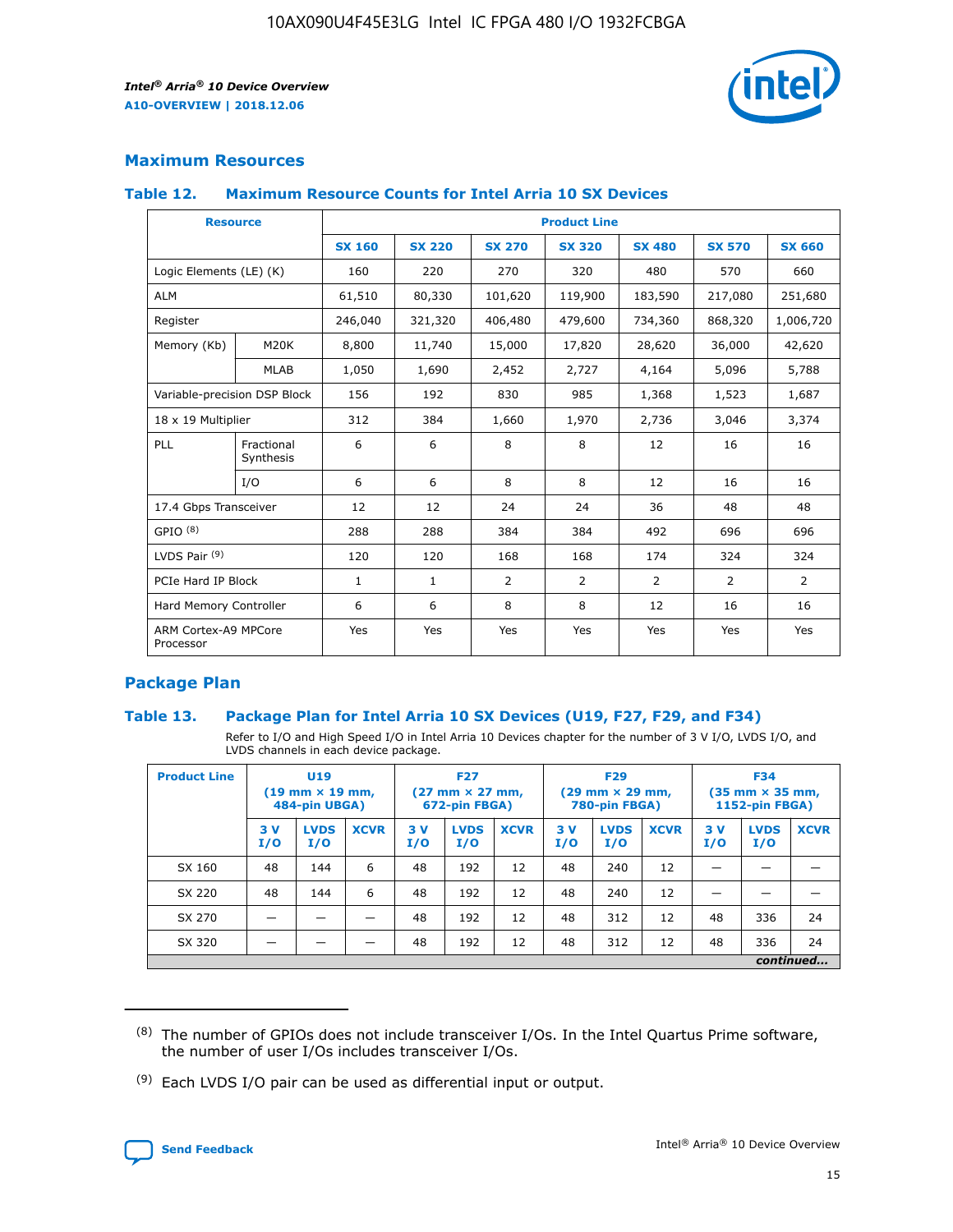

| <b>Product Line</b> | <b>U19</b><br>$(19 \text{ mm} \times 19 \text{ mm})$<br>484-pin UBGA) |                    | <b>F27</b><br>$(27 \text{ mm} \times 27 \text{ mm})$<br>672-pin FBGA) |           | <b>F29</b><br>$(29$ mm $\times$ 29 mm,<br>780-pin FBGA) |             |           | <b>F34</b><br>$(35$ mm $\times$ 35 mm,<br><b>1152-pin FBGA)</b> |             |           |                    |             |
|---------------------|-----------------------------------------------------------------------|--------------------|-----------------------------------------------------------------------|-----------|---------------------------------------------------------|-------------|-----------|-----------------------------------------------------------------|-------------|-----------|--------------------|-------------|
|                     | 3 V<br>I/O                                                            | <b>LVDS</b><br>I/O | <b>XCVR</b>                                                           | 3V<br>I/O | <b>LVDS</b><br>I/O                                      | <b>XCVR</b> | 3V<br>I/O | <b>LVDS</b><br>I/O                                              | <b>XCVR</b> | 3V<br>I/O | <b>LVDS</b><br>I/O | <b>XCVR</b> |
| SX 480              |                                                                       |                    |                                                                       |           |                                                         |             | 48        | 312                                                             | 12          | 48        | 444                | 24          |
| SX 570              |                                                                       |                    |                                                                       |           |                                                         |             |           |                                                                 |             | 48        | 444                | 24          |
| SX 660              |                                                                       |                    |                                                                       |           |                                                         |             |           |                                                                 |             | 48        | 444                | 24          |

## **Table 14. Package Plan for Intel Arria 10 SX Devices (F35, KF40, and NF40)**

Refer to I/O and High Speed I/O in Intel Arria 10 Devices chapter for the number of 3 V I/O, LVDS I/O, and LVDS channels in each device package.

| <b>Product Line</b> | <b>F35</b><br>(35 mm × 35 mm,<br><b>1152-pin FBGA)</b> |          |             |                                           | <b>KF40</b><br>(40 mm × 40 mm,<br>1517-pin FBGA) |    | <b>NF40</b><br>$(40 \text{ mm} \times 40 \text{ mm})$<br>1517-pin FBGA) |          |             |  |
|---------------------|--------------------------------------------------------|----------|-------------|-------------------------------------------|--------------------------------------------------|----|-------------------------------------------------------------------------|----------|-------------|--|
|                     | 3 V I/O                                                | LVDS I/O | <b>XCVR</b> | <b>LVDS I/O</b><br>3 V I/O<br><b>XCVR</b> |                                                  |    | 3 V I/O                                                                 | LVDS I/O | <b>XCVR</b> |  |
| SX 270              | 48                                                     | 336      | 24          |                                           |                                                  |    |                                                                         |          |             |  |
| SX 320              | 48                                                     | 336      | 24          |                                           |                                                  |    |                                                                         |          |             |  |
| SX 480              | 48                                                     | 348      | 36          |                                           |                                                  |    |                                                                         |          |             |  |
| SX 570              | 48                                                     | 348      | 36          | 96                                        | 600                                              | 36 | 48                                                                      | 540      | 48          |  |
| SX 660              | 48                                                     | 348      | 36          | 96                                        | 600                                              | 36 | 48                                                                      | 540      | 48          |  |

# **Related Information**

[I/O and High-Speed Differential I/O Interfaces in Intel Arria 10 Devices chapter, Intel](https://www.intel.com/content/www/us/en/programmable/documentation/sam1403482614086.html#sam1403482030321) [Arria 10 Device Handbook](https://www.intel.com/content/www/us/en/programmable/documentation/sam1403482614086.html#sam1403482030321)

Provides the number of 3 V and LVDS I/Os, and LVDS channels for each Intel Arria 10 device package.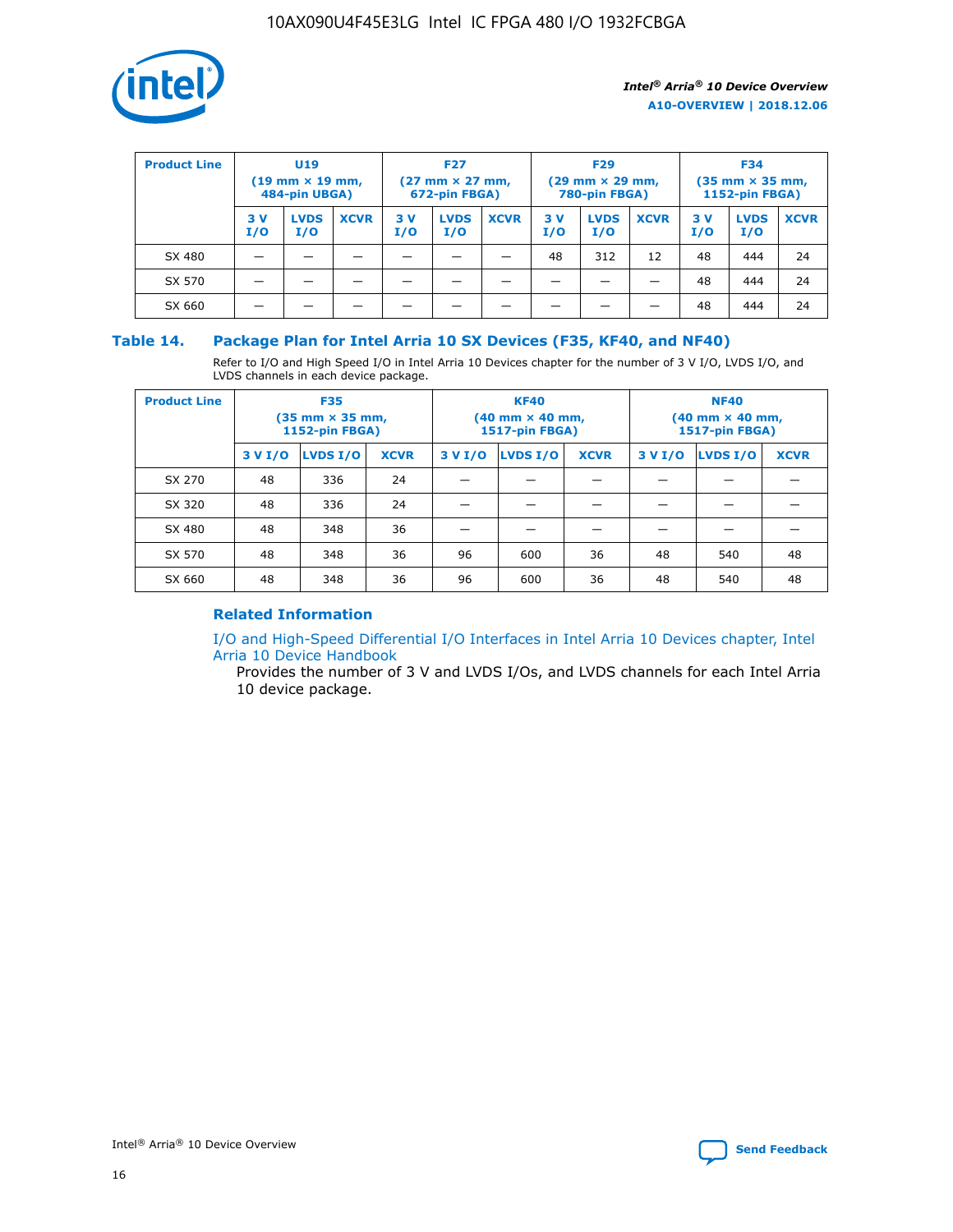

# **I/O Vertical Migration for Intel Arria 10 Devices**

#### **Figure 4. Migration Capability Across Intel Arria 10 Product Lines**

- The arrows indicate the migration paths. The devices included in each vertical migration path are shaded. Devices with fewer resources in the same path have lighter shades.
- To achieve the full I/O migration across product lines in the same migration path, restrict I/Os and transceivers usage to match the product line with the lowest I/O and transceiver counts.
- An LVDS I/O bank in the source device may be mapped to a 3 V I/O bank in the target device. To use memory interface clock frequency higher than 533 MHz, assign external memory interface pins only to banks that are LVDS I/O in both devices.
- There may be nominal 0.15 mm package height difference between some product lines in the same package type.
	- **Variant Product Line Package U19 F27 F29 F34 F35 KF40 NF40 RF40 NF45 SF45 UF45** Intel® Arria® 10 GX GX 160 GX 220 GX 270 GX 320 GX 480 GX 570 GX 660 GX 900 GX 1150 Intel Arria 10 GT GT 900 GT 1150 Intel Arria 10 SX SX 160 SX 220 SX 270 SX 320 SX 480 SX 570 SX 660
- Some migration paths are not shown in the Intel Quartus Prime software **Pin Migration View**.

*Note:* To verify the pin migration compatibility, use the **Pin Migration View** window in the Intel Quartus Prime software Pin Planner.

# **Adaptive Logic Module**

Intel Arria 10 devices use a 20 nm ALM as the basic building block of the logic fabric.

The ALM architecture is the same as the previous generation FPGAs, allowing for efficient implementation of logic functions and easy conversion of IP between the device generations.

The ALM, as shown in following figure, uses an 8-input fracturable look-up table (LUT) with four dedicated registers to help improve timing closure in register-rich designs and achieve an even higher design packing capability than the traditional two-register per LUT architecture.

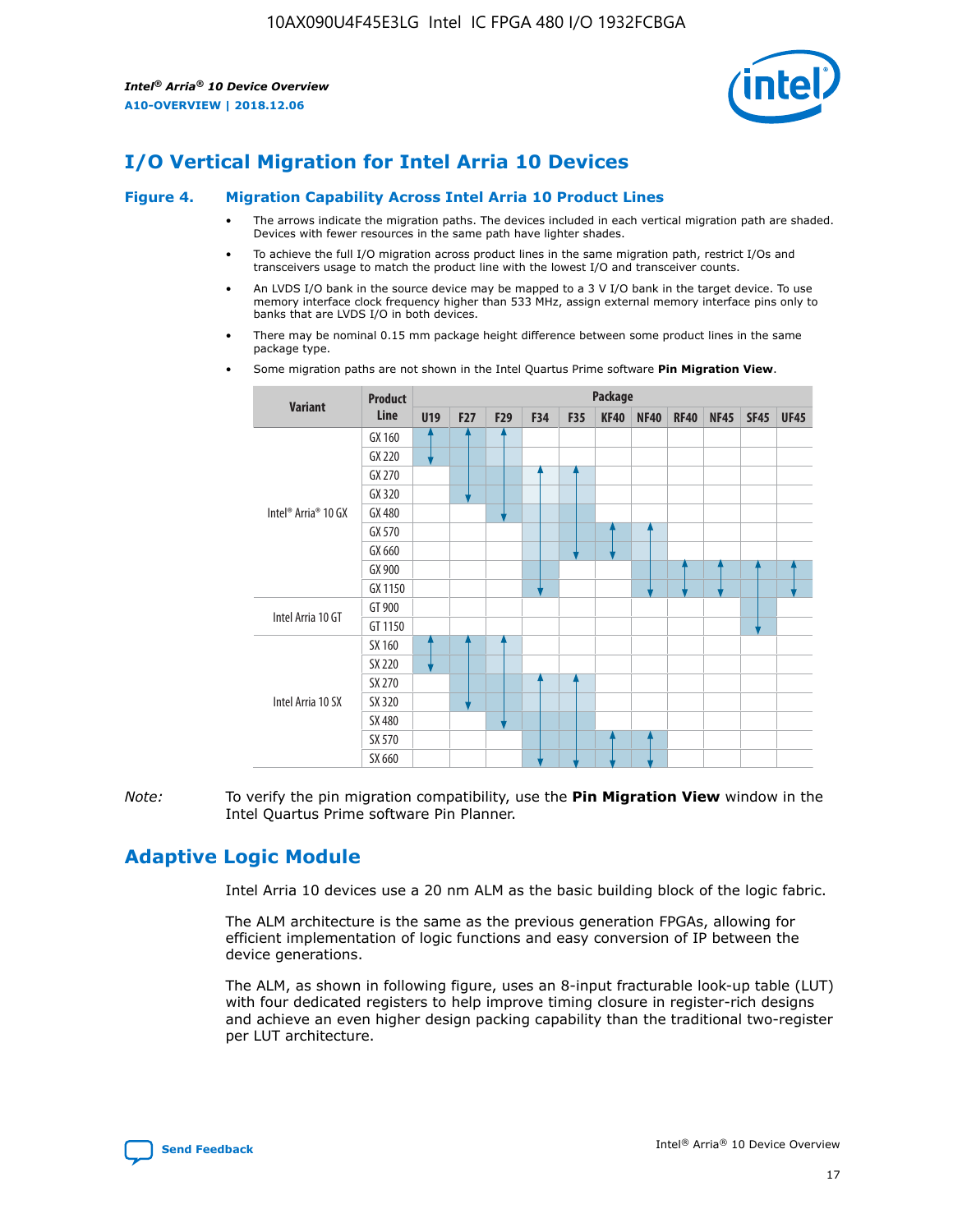

**Figure 5. ALM for Intel Arria 10 Devices**



The Intel Quartus Prime software optimizes your design according to the ALM logic structure and automatically maps legacy designs into the Intel Arria 10 ALM architecture.

# **Variable-Precision DSP Block**

The Intel Arria 10 variable precision DSP blocks support fixed-point arithmetic and floating-point arithmetic.

Features for fixed-point arithmetic:

- High-performance, power-optimized, and fully registered multiplication operations
- 18-bit and 27-bit word lengths
- Two 18 x 19 multipliers or one 27 x 27 multiplier per DSP block
- Built-in addition, subtraction, and 64-bit double accumulation register to combine multiplication results
- Cascading 19-bit or 27-bit when pre-adder is disabled and cascading 18-bit when pre-adder is used to form the tap-delay line for filtering applications
- Cascading 64-bit output bus to propagate output results from one block to the next block without external logic support
- Hard pre-adder supported in 19-bit and 27-bit modes for symmetric filters
- Internal coefficient register bank in both 18-bit and 27-bit modes for filter implementation
- 18-bit and 27-bit systolic finite impulse response (FIR) filters with distributed output adder
- Biased rounding support

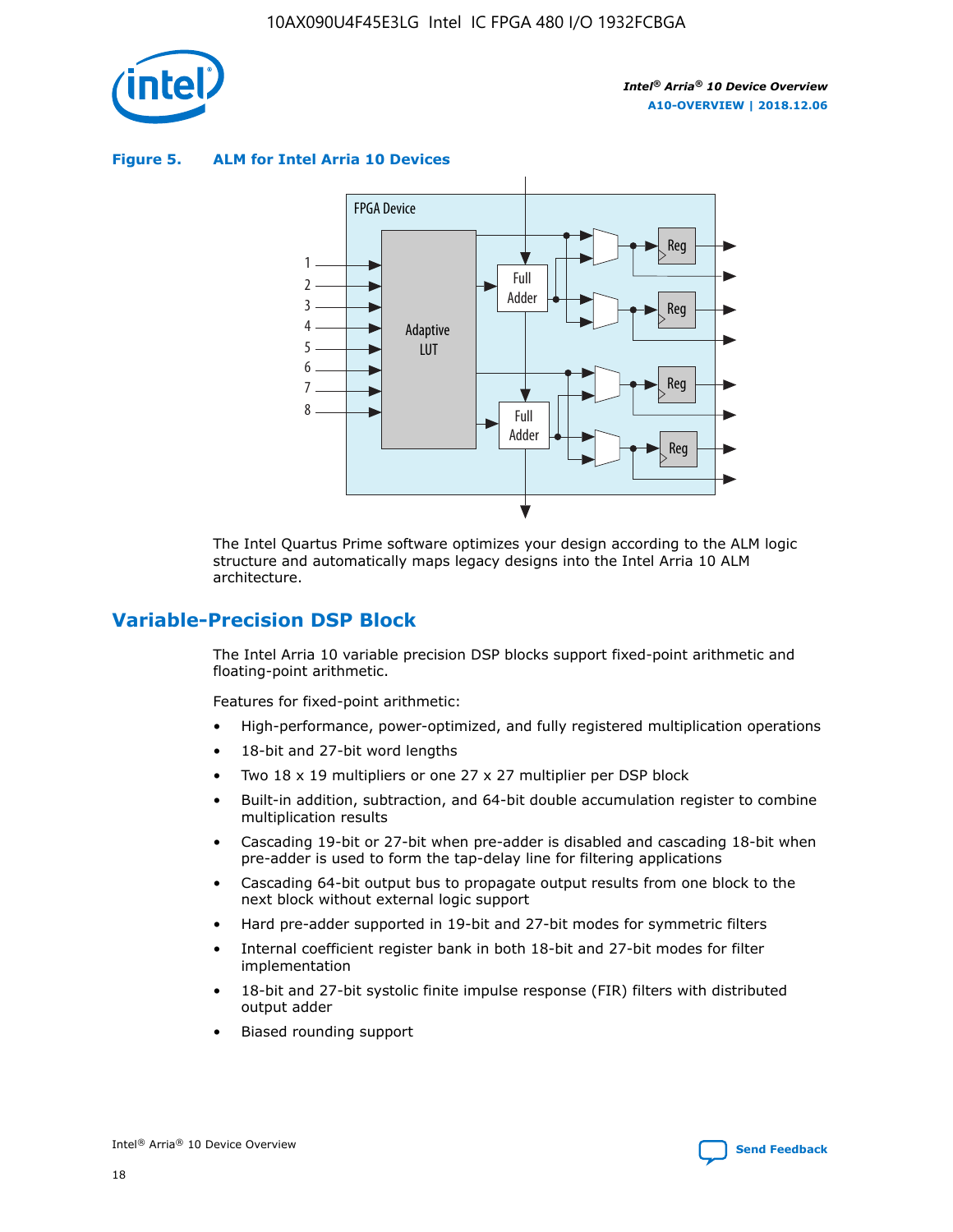

Features for floating-point arithmetic:

- A completely hardened architecture that supports multiplication, addition, subtraction, multiply-add, and multiply-subtract
- Multiplication with accumulation capability and a dynamic accumulator reset control
- Multiplication with cascade summation capability
- Multiplication with cascade subtraction capability
- Complex multiplication
- Direct vector dot product
- Systolic FIR filter

#### **Table 15. Variable-Precision DSP Block Configurations for Intel Arria 10 Devices**

| <b>Usage Example</b>                                       | <b>Multiplier Size (Bit)</b>    | <b>DSP Block Resources</b> |
|------------------------------------------------------------|---------------------------------|----------------------------|
| Medium precision fixed point                               | Two 18 x 19                     |                            |
| High precision fixed or Single precision<br>floating point | One 27 x 27                     |                            |
| Fixed point FFTs                                           | One 19 x 36 with external adder |                            |
| Very high precision fixed point                            | One 36 x 36 with external adder |                            |
| Double precision floating point                            | One 54 x 54 with external adder | 4                          |

#### **Table 16. Resources for Fixed-Point Arithmetic in Intel Arria 10 Devices**

The table lists the variable-precision DSP resources by bit precision for each Intel Arria 10 device.

| <b>Variant</b>        | <b>Product Line</b> | Variable-<br>precision<br><b>DSP Block</b> | <b>Independent Input and Output</b><br><b>Multiplications Operator</b> |                                     | 18 x 19<br><b>Multiplier</b><br><b>Adder Sum</b> | $18 \times 18$<br><b>Multiplier</b><br><b>Adder</b> |
|-----------------------|---------------------|--------------------------------------------|------------------------------------------------------------------------|-------------------------------------|--------------------------------------------------|-----------------------------------------------------|
|                       |                     |                                            | 18 x 19<br><b>Multiplier</b>                                           | $27 \times 27$<br><b>Multiplier</b> | <b>Mode</b>                                      | <b>Summed with</b><br>36 bit Input                  |
| AIntel Arria 10<br>GX | GX 160              | 156                                        | 312                                                                    | 156                                 | 156                                              | 156                                                 |
|                       | GX 220              | 192                                        | 384                                                                    | 192                                 | 192                                              | 192                                                 |
|                       | GX 270              | 830                                        | 1,660                                                                  | 830                                 | 830                                              | 830                                                 |
|                       | GX 320              | 984                                        | 1,968                                                                  | 984                                 | 984                                              | 984                                                 |
|                       | GX 480              | 1,368                                      | 2,736                                                                  | 1,368                               | 1,368                                            | 1,368                                               |
|                       | GX 570              | 1,523                                      | 3,046                                                                  | 1,523                               | 1,523                                            | 1,523                                               |
|                       | GX 660              | 1,687                                      | 3,374                                                                  | 1,687                               | 1,687                                            | 1,687                                               |
|                       | GX 900              | 1,518                                      | 3,036                                                                  | 1,518                               | 1,518                                            | 1,518                                               |
|                       | GX 1150             | 1,518                                      | 3,036                                                                  | 1,518                               | 1,518                                            | 1,518                                               |
| Intel Arria 10        | GT 900              | 1,518                                      | 3,036                                                                  | 1,518                               | 1,518                                            | 1,518                                               |
| GT                    | GT 1150             | 1,518                                      | 3,036                                                                  | 1,518                               | 1,518                                            | 1,518                                               |
| Intel Arria 10        | SX 160              | 156                                        | 312                                                                    | 156                                 | 156                                              | 156                                                 |
| <b>SX</b>             | SX 220              | 192                                        | 384                                                                    | 192                                 | 192                                              | 192                                                 |
|                       | SX 270              | 830                                        | 1,660                                                                  | 830                                 | 830                                              | 830                                                 |
|                       |                     |                                            |                                                                        |                                     |                                                  | continued                                           |

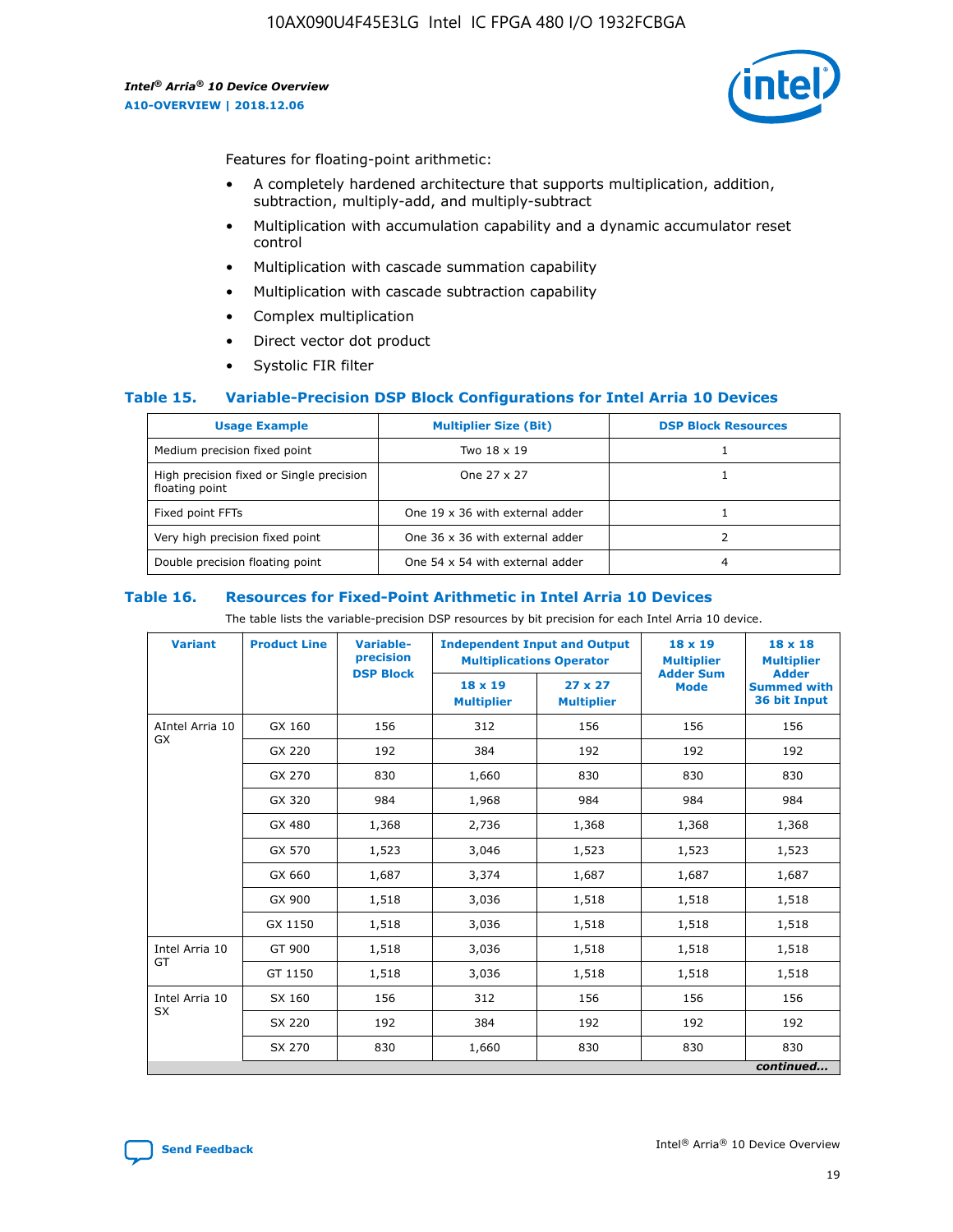

| <b>Variant</b> | <b>Product Line</b> | Variable-<br>precision | <b>Independent Input and Output</b><br><b>Multiplications Operator</b> |                                     | $18 \times 19$<br><b>Multiplier</b> | $18 \times 18$<br><b>Multiplier</b><br><b>Adder</b> |  |
|----------------|---------------------|------------------------|------------------------------------------------------------------------|-------------------------------------|-------------------------------------|-----------------------------------------------------|--|
|                |                     | <b>DSP Block</b>       | $18 \times 19$<br><b>Multiplier</b>                                    | $27 \times 27$<br><b>Multiplier</b> | <b>Adder Sum</b><br><b>Mode</b>     | <b>Summed with</b><br>36 bit Input                  |  |
|                | SX 320              | 984                    | 1,968                                                                  | 984                                 | 984                                 | 984                                                 |  |
|                | SX 480              | 1,368                  | 2,736                                                                  | 1,368                               | 1,368                               | 1,368                                               |  |
|                | SX 570              | 1,523                  | 3,046                                                                  | 1,523                               | 1,523                               | 1,523                                               |  |
|                | SX 660              | 1,687                  | 3,374                                                                  | 1,687                               | 1,687                               | 1,687                                               |  |

# **Table 17. Resources for Floating-Point Arithmetic in Intel Arria 10 Devices**

The table lists the variable-precision DSP resources by bit precision for each Intel Arria 10 device.

| <b>Variant</b> | <b>Product Line</b> | <b>Variable-</b><br>precision<br><b>DSP Block</b> | <b>Single</b><br><b>Precision</b><br><b>Floating-Point</b><br><b>Multiplication</b><br><b>Mode</b> | <b>Single-Precision</b><br><b>Floating-Point</b><br><b>Adder Mode</b> | Single-<br><b>Precision</b><br><b>Floating-Point</b><br><b>Multiply</b><br><b>Accumulate</b><br><b>Mode</b> | <b>Peak</b><br><b>Giga Floating-</b><br><b>Point</b><br><b>Operations</b><br>per Second<br>(GFLOPs) |
|----------------|---------------------|---------------------------------------------------|----------------------------------------------------------------------------------------------------|-----------------------------------------------------------------------|-------------------------------------------------------------------------------------------------------------|-----------------------------------------------------------------------------------------------------|
| Intel Arria 10 | GX 160              | 156                                               | 156                                                                                                | 156                                                                   | 156                                                                                                         | 140                                                                                                 |
| GX             | GX 220              | 192                                               | 192                                                                                                | 192                                                                   | 192                                                                                                         | 173                                                                                                 |
|                | GX 270              | 830                                               | 830                                                                                                | 830                                                                   | 830                                                                                                         | 747                                                                                                 |
|                | GX 320              | 984                                               | 984                                                                                                | 984                                                                   | 984                                                                                                         | 886                                                                                                 |
|                | GX 480              | 1,369                                             | 1,368                                                                                              | 1,368                                                                 | 1,368                                                                                                       | 1,231                                                                                               |
|                | GX 570              | 1,523                                             | 1,523                                                                                              | 1,523                                                                 | 1,523                                                                                                       | 1,371                                                                                               |
|                | GX 660              | 1,687                                             | 1,687                                                                                              | 1,687                                                                 | 1,687                                                                                                       | 1,518                                                                                               |
|                | GX 900              | 1,518                                             | 1,518                                                                                              | 1,518                                                                 | 1,518                                                                                                       | 1,366                                                                                               |
|                | GX 1150             | 1,518                                             | 1,518                                                                                              | 1,518                                                                 | 1,518                                                                                                       | 1,366                                                                                               |
| Intel Arria 10 | GT 900              | 1,518                                             | 1,518                                                                                              | 1,518                                                                 | 1,518                                                                                                       | 1,366                                                                                               |
| GT             | GT 1150             | 1,518                                             | 1,518                                                                                              | 1,518                                                                 | 1,518                                                                                                       | 1,366                                                                                               |
| Intel Arria 10 | SX 160              | 156                                               | 156                                                                                                | 156                                                                   | 156                                                                                                         | 140                                                                                                 |
| <b>SX</b>      | SX 220              | 192                                               | 192                                                                                                | 192                                                                   | 192                                                                                                         | 173                                                                                                 |
|                | SX 270              | 830                                               | 830                                                                                                | 830                                                                   | 830                                                                                                         | 747                                                                                                 |
|                | SX 320              | 984                                               | 984                                                                                                | 984                                                                   | 984                                                                                                         | 886                                                                                                 |
|                | SX 480              | 1,369                                             | 1,368                                                                                              | 1,368                                                                 | 1,368                                                                                                       | 1,231                                                                                               |
|                | SX 570              | 1,523                                             | 1,523                                                                                              | 1,523                                                                 | 1,523                                                                                                       | 1,371                                                                                               |
|                | SX 660              | 1,687                                             | 1,687                                                                                              | 1,687                                                                 | 1,687                                                                                                       | 1,518                                                                                               |

# **Embedded Memory Blocks**

The embedded memory blocks in the devices are flexible and designed to provide an optimal amount of small- and large-sized memory arrays to fit your design requirements.

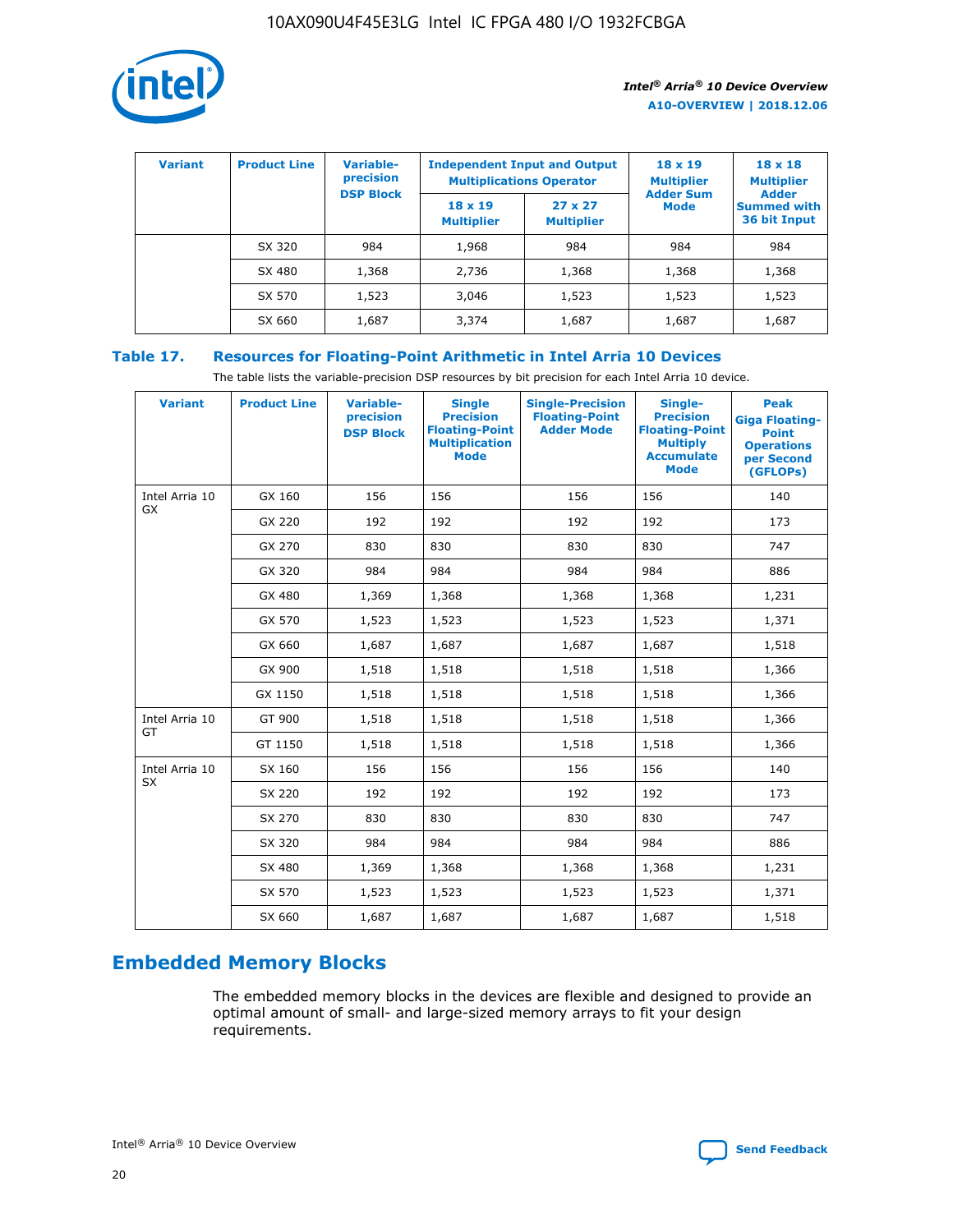

# **Types of Embedded Memory**

The Intel Arria 10 devices contain two types of memory blocks:

- 20 Kb M20K blocks—blocks of dedicated memory resources. The M20K blocks are ideal for larger memory arrays while still providing a large number of independent ports.
- 640 bit memory logic array blocks (MLABs)—enhanced memory blocks that are configured from dual-purpose logic array blocks (LABs). The MLABs are ideal for wide and shallow memory arrays. The MLABs are optimized for implementation of shift registers for digital signal processing (DSP) applications, wide and shallow FIFO buffers, and filter delay lines. Each MLAB is made up of ten adaptive logic modules (ALMs). In the Intel Arria 10 devices, you can configure these ALMs as ten 32 x 2 blocks, giving you one 32 x 20 simple dual-port SRAM block per MLAB.

# **Embedded Memory Capacity in Intel Arria 10 Devices**

|                   | <b>Product</b> |              | <b>M20K</b>         | <b>MLAB</b>  |                     | <b>Total RAM Bit</b> |
|-------------------|----------------|--------------|---------------------|--------------|---------------------|----------------------|
| <b>Variant</b>    | Line           | <b>Block</b> | <b>RAM Bit (Kb)</b> | <b>Block</b> | <b>RAM Bit (Kb)</b> | (Kb)                 |
| Intel Arria 10 GX | GX 160         | 440          | 8,800               | 1,680        | 1,050               | 9,850                |
|                   | GX 220         | 587          | 11,740              | 2,703        | 1,690               | 13,430               |
|                   | GX 270         | 750          | 15,000              | 3,922        | 2,452               | 17,452               |
|                   | GX 320         | 891          | 17,820              | 4,363        | 2,727               | 20,547               |
|                   | GX 480         | 1,431        | 28,620              | 6,662        | 4,164               | 32,784               |
|                   | GX 570         | 1,800        | 36,000              | 8,153        | 5,096               | 41,096               |
|                   | GX 660         | 2,131        | 42,620              | 9,260        | 5,788               | 48,408               |
|                   | GX 900         | 2,423        | 48,460              | 15,017       | 9,386               | 57,846               |
|                   | GX 1150        | 2,713        | 54,260              | 20,774       | 12,984              | 67,244               |
| Intel Arria 10 GT | GT 900         | 2,423        | 48,460              | 15,017       | 9,386               | 57,846               |
|                   | GT 1150        | 2,713        | 54,260              | 20,774       | 12,984              | 67,244               |
| Intel Arria 10 SX | SX 160         | 440          | 8,800               | 1,680        | 1,050               | 9,850                |
|                   | SX 220         | 587          | 11,740              | 2,703        | 1,690               | 13,430               |
|                   | SX 270         | 750          | 15,000              | 3,922        | 2,452               | 17,452               |
|                   | SX 320         | 891          | 17,820              | 4,363        | 2,727               | 20,547               |
|                   | SX 480         | 1,431        | 28,620              | 6,662        | 4,164               | 32,784               |
|                   | SX 570         | 1,800        | 36,000              | 8,153        | 5,096               | 41,096               |
|                   | SX 660         | 2,131        | 42,620              | 9,260        | 5,788               | 48,408               |

#### **Table 18. Embedded Memory Capacity and Distribution in Intel Arria 10 Devices**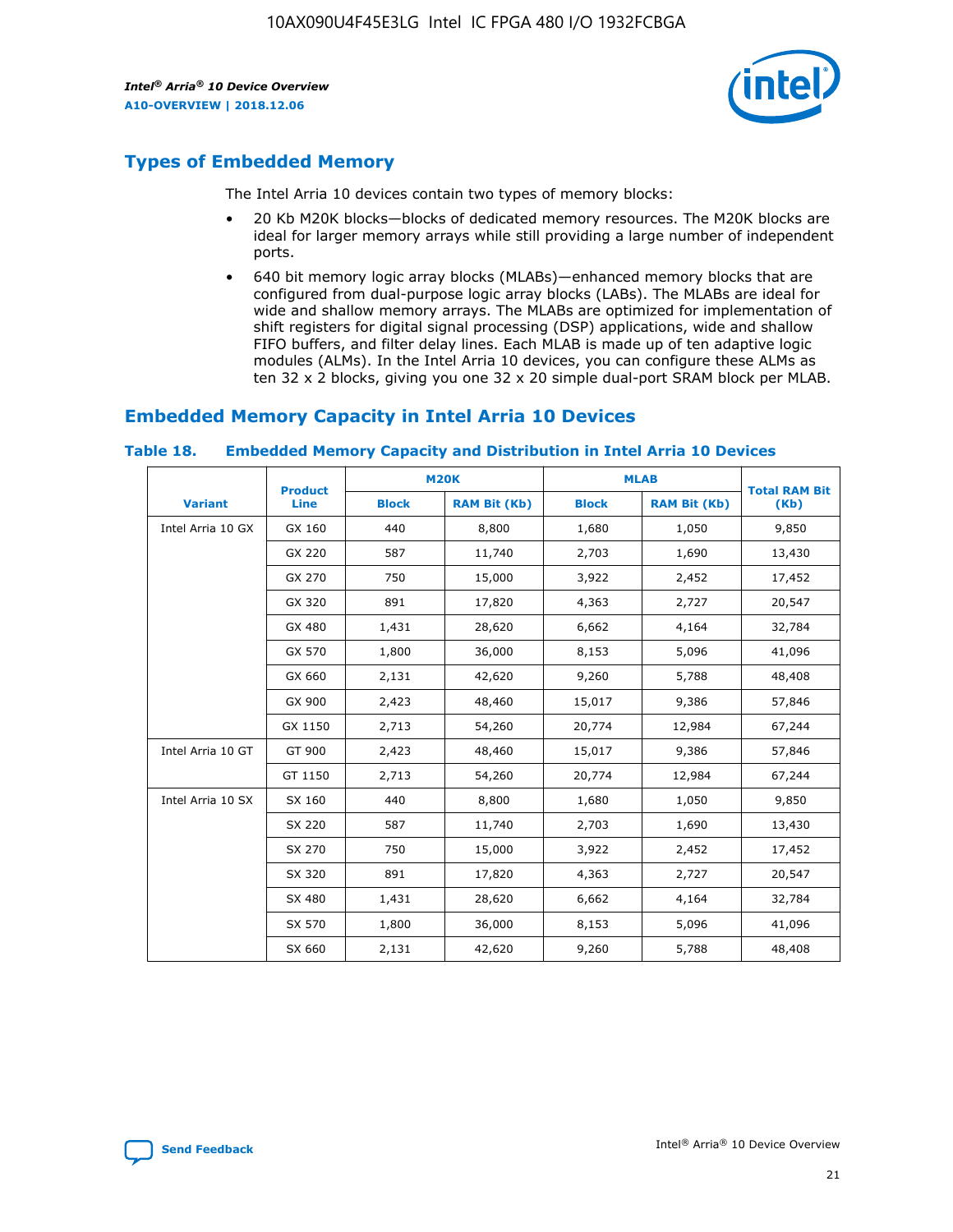

# **Embedded Memory Configurations for Single-port Mode**

#### **Table 19. Single-port Embedded Memory Configurations for Intel Arria 10 Devices**

This table lists the maximum configurations supported for single-port RAM and ROM modes.

| <b>Memory Block</b> | Depth (bits) | <b>Programmable Width</b> |
|---------------------|--------------|---------------------------|
| MLAB                | 32           | x16, x18, or x20          |
|                     | 64(10)       | x8, x9, x10               |
| M20K                | 512          | x40, x32                  |
|                     | 1K           | x20, x16                  |
|                     | 2K           | x10, x8                   |
|                     | 4K           | x5, x4                    |
|                     | 8K           | x2                        |
|                     | 16K          | x1                        |

# **Clock Networks and PLL Clock Sources**

The clock network architecture is based on Intel's global, regional, and peripheral clock structure. This clock structure is supported by dedicated clock input pins, fractional clock synthesis PLLs, and integer I/O PLLs.

# **Clock Networks**

The Intel Arria 10 core clock networks are capable of up to 800 MHz fabric operation across the full industrial temperature range. For the external memory interface, the clock network supports the hard memory controller with speeds up to 2,400 Mbps in a quarter-rate transfer.

To reduce power consumption, the Intel Quartus Prime software identifies all unused sections of the clock network and powers them down.

# **Fractional Synthesis and I/O PLLs**

Intel Arria 10 devices contain up to 32 fractional synthesis PLLs and up to 16 I/O PLLs that are available for both specific and general purpose uses in the core:

- Fractional synthesis PLLs—located in the column adjacent to the transceiver blocks
- I/O PLLs—located in each bank of the 48 I/Os

#### **Fractional Synthesis PLLs**

You can use the fractional synthesis PLLs to:

- Reduce the number of oscillators that are required on your board
- Reduce the number of clock pins that are used in the device by synthesizing multiple clock frequencies from a single reference clock source

<sup>(10)</sup> Supported through software emulation and consumes additional MLAB blocks.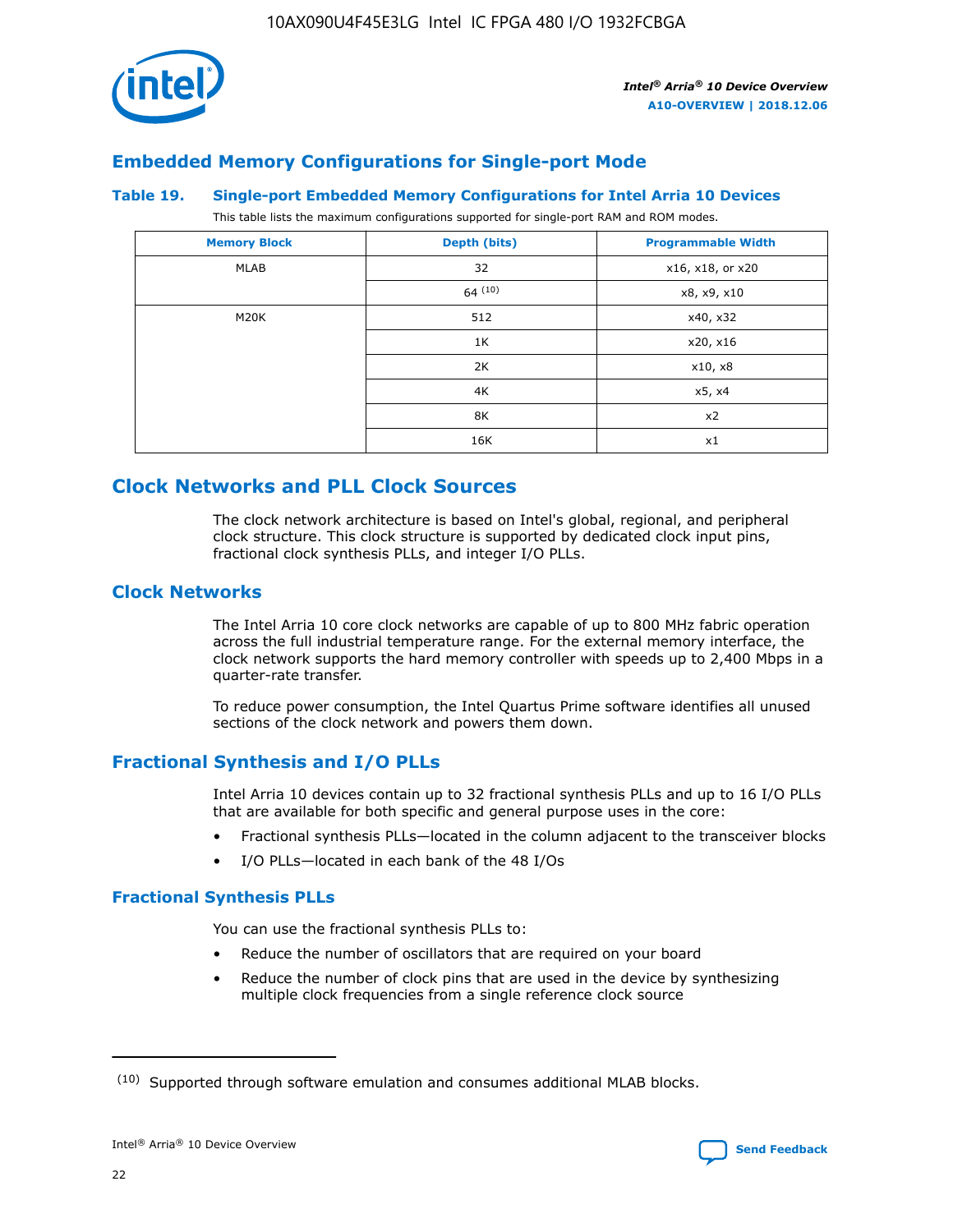10AX090U4F45E3LG Intel IC FPGA 480 I/O 1932FCBGA

*Intel® Arria® 10 Device Overview* **A10-OVERVIEW | 2018.12.06**



The fractional synthesis PLLs support the following features:

- Reference clock frequency synthesis for transceiver CMU and Advanced Transmit (ATX) PLLs
- Clock network delay compensation
- Zero-delay buffering
- Direct transmit clocking for transceivers
- Independently configurable into two modes:
	- Conventional integer mode equivalent to the general purpose PLL
	- Enhanced fractional mode with third order delta-sigma modulation
- PLL cascading

#### **I/O PLLs**

The integer mode I/O PLLs are located in each bank of 48 I/Os. You can use the I/O PLLs to simplify the design of external memory and high-speed LVDS interfaces.

In each I/O bank, the I/O PLLs are adjacent to the hard memory controllers and LVDS SERDES. Because these PLLs are tightly coupled with the I/Os that need to use them, it makes it easier to close timing.

You can use the I/O PLLs for general purpose applications in the core such as clock network delay compensation and zero-delay buffering.

Intel Arria 10 devices support PLL-to-PLL cascading.

# **FPGA General Purpose I/O**

Intel Arria 10 devices offer highly configurable GPIOs. Each I/O bank contains 48 general purpose I/Os and a high-efficiency hard memory controller.

The following list describes the features of the GPIOs:

- Consist of 3 V I/Os for high-voltage application and LVDS I/Os for differential signaling
	- Up to two 3 V I/O banks, available in some devices, that support up to 3 V I/O standards
	- LVDS I/O banks that support up to 1.8 V I/O standards
- Support a wide range of single-ended and differential I/O interfaces
- LVDS speeds up to 1.6 Gbps
- Each LVDS pair of pins has differential input and output buffers, allowing you to configure the LVDS direction for each pair.
- Programmable bus hold and weak pull-up
- Programmable differential output voltage  $(V_{OD})$  and programmable pre-emphasis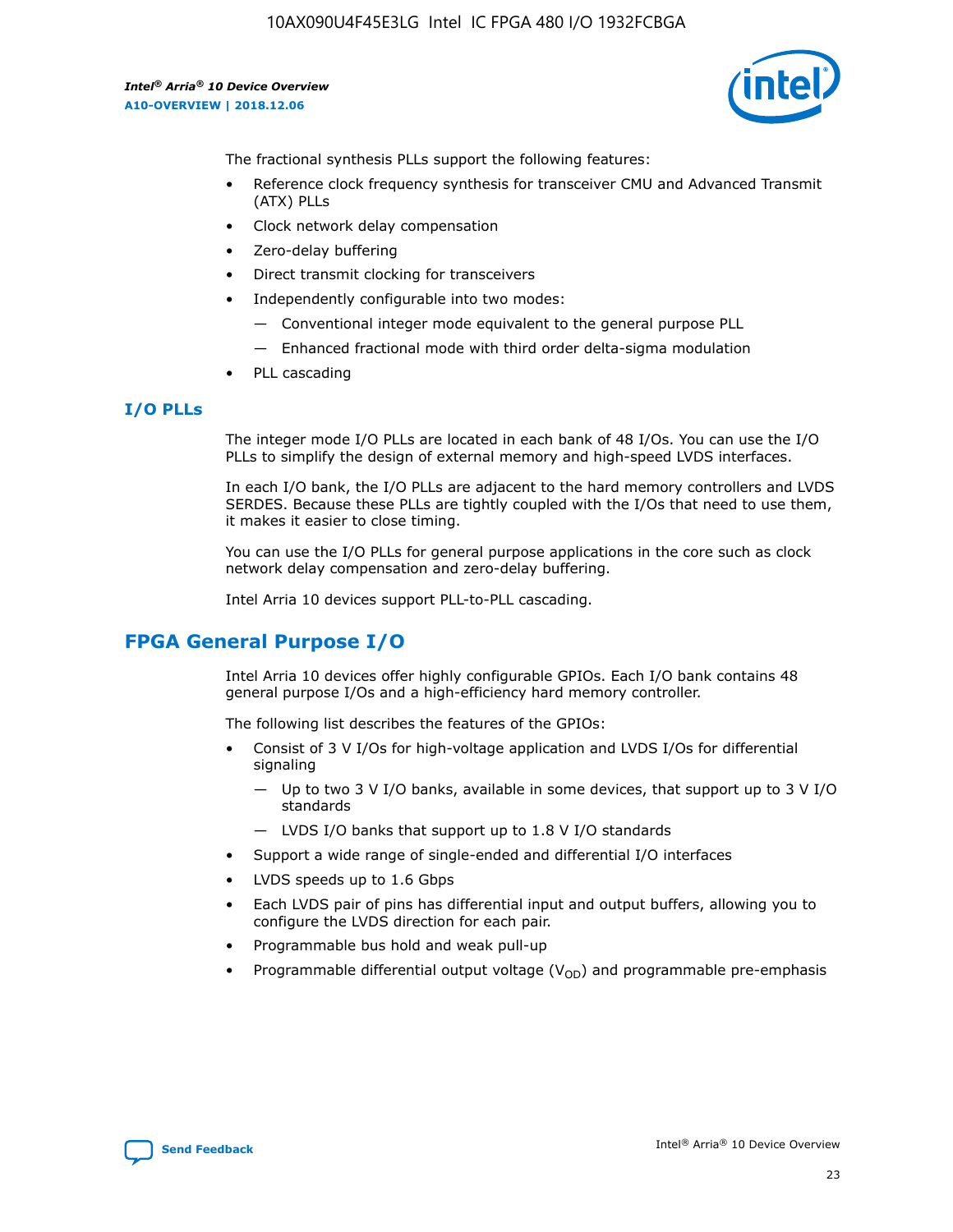

- Series (R<sub>S</sub>) and parallel (R<sub>T</sub>) on-chip termination (OCT) for all I/O banks with OCT calibration to limit the termination impedance variation
- On-chip dynamic termination that has the ability to swap between series and parallel termination, depending on whether there is read or write on a common bus for signal integrity
- Easy timing closure support using the hard read FIFO in the input register path, and delay-locked loop (DLL) delay chain with fine and coarse architecture

# **External Memory Interface**

Intel Arria 10 devices offer massive external memory bandwidth, with up to seven 32 bit DDR4 memory interfaces running at up to 2,400 Mbps. This bandwidth provides additional ease of design, lower power, and resource efficiencies of hardened highperformance memory controllers.

The memory interface within Intel Arria 10 FPGAs and SoCs delivers the highest performance and ease of use. You can configure up to a maximum width of 144 bits when using the hard or soft memory controllers. If required, you can bypass the hard memory controller and use a soft controller implemented in the user logic.

Each I/O contains a hardened DDR read/write path (PHY) capable of performing key memory interface functionality such as read/write leveling, FIFO buffering to lower latency and improve margin, timing calibration, and on-chip termination.

The timing calibration is aided by the inclusion of hard microcontrollers based on Intel's Nios® II technology, specifically tailored to control the calibration of multiple memory interfaces. This calibration allows the Intel Arria 10 device to compensate for any changes in process, voltage, or temperature either within the Intel Arria 10 device itself, or within the external memory device. The advanced calibration algorithms ensure maximum bandwidth and robust timing margin across all operating conditions.

In addition to parallel memory interfaces, Intel Arria 10 devices support serial memory technologies such as the Hybrid Memory Cube (HMC). The HMC is supported by the Intel Arria 10 high-speed serial transceivers which connect up to four HMC links, with each link running at data rates up to 15 Gbps.

#### **Related Information**

#### [External Memory Interface Spec Estimator](http://www.altera.com/technology/memory/estimator/mem-emif-index.html)

Provides a parametric tool that allows you to find and compare the performance of the supported external memory interfaces in IntelFPGAs.

# **Memory Standards Supported by Intel Arria 10 Devices**

The I/Os are designed to provide high performance support for existing and emerging external memory standards.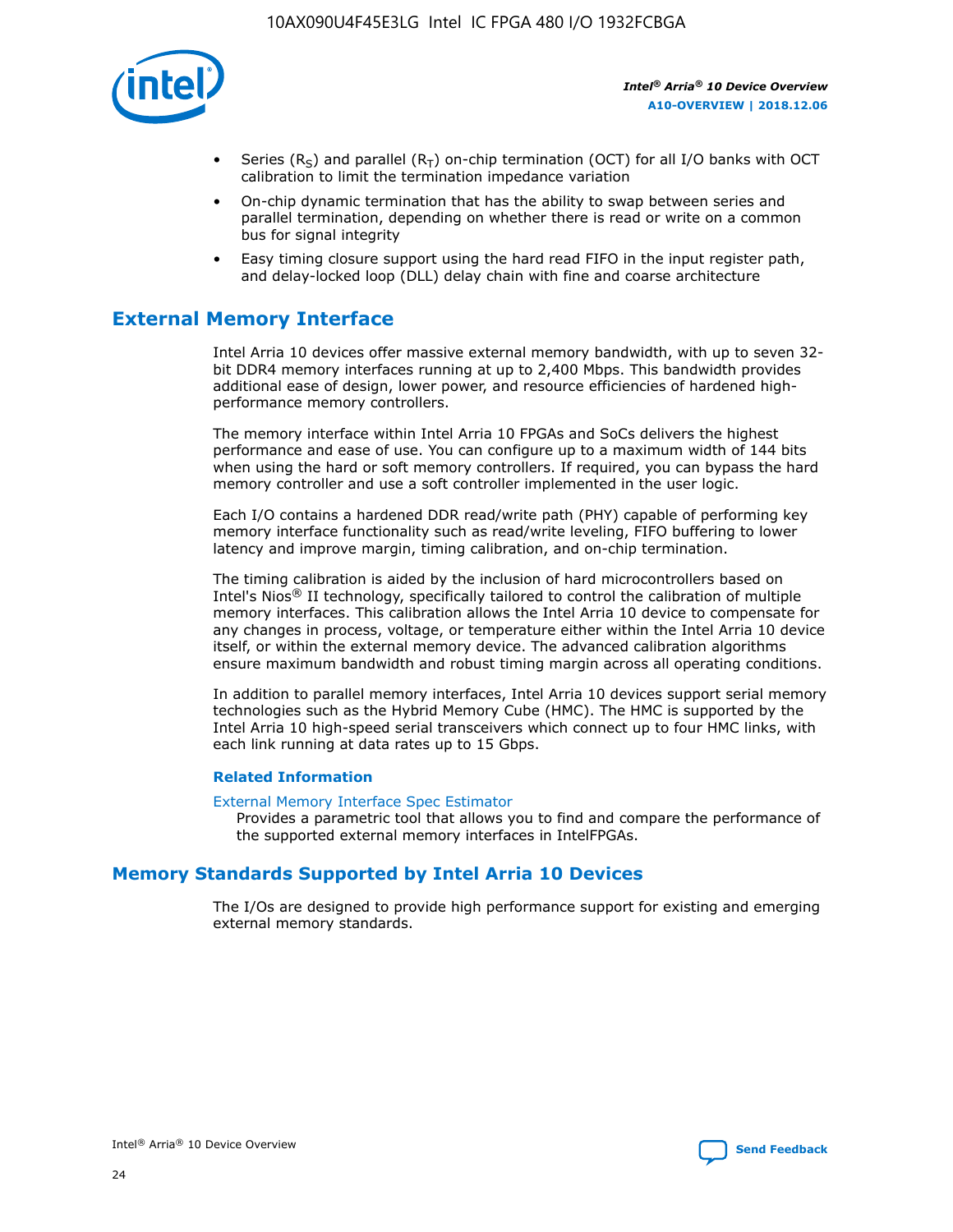

#### **Table 20. Memory Standards Supported by the Hard Memory Controller**

This table lists the overall capability of the hard memory controller. For specific details, refer to the External Memory Interface Spec Estimator and Intel Arria 10 Device Datasheet.

| <b>Memory Standard</b> | <b>Rate Support</b> | <b>Ping Pong PHY Support</b> | <b>Maximum Frequency</b><br>(MHz) |
|------------------------|---------------------|------------------------------|-----------------------------------|
| <b>DDR4 SDRAM</b>      | Quarter rate        | Yes                          | 1,067                             |
|                        |                     |                              | 1,200                             |
| DDR3 SDRAM             | Half rate           | Yes                          | 533                               |
|                        |                     |                              | 667                               |
|                        | Quarter rate        | Yes                          | 1,067                             |
|                        |                     |                              | 1,067                             |
| <b>DDR3L SDRAM</b>     | Half rate           | Yes                          | 533                               |
|                        |                     |                              | 667                               |
|                        | Quarter rate        | Yes                          | 933                               |
|                        |                     |                              | 933                               |
| LPDDR3 SDRAM           | Half rate           |                              | 533                               |
|                        | Quarter rate        |                              | 800                               |

#### **Table 21. Memory Standards Supported by the Soft Memory Controller**

| <b>Memory Standard</b>      | <b>Rate Support</b> | <b>Maximum Frequency</b><br>(MHz) |
|-----------------------------|---------------------|-----------------------------------|
| <b>RLDRAM 3 (11)</b>        | Quarter rate        | 1,200                             |
| ODR IV SRAM <sup>(11)</sup> | Quarter rate        | 1,067                             |
| <b>ODR II SRAM</b>          | Full rate           | 333                               |
|                             | Half rate           | 633                               |
| <b>ODR II+ SRAM</b>         | Full rate           | 333                               |
|                             | Half rate           | 633                               |
| <b>ODR II+ Xtreme SRAM</b>  | Full rate           | 333                               |
|                             | Half rate           | 633                               |

#### **Table 22. Memory Standards Supported by the HPS Hard Memory Controller**

The hard processor system (HPS) is available in Intel Arria 10 SoC devices only.

| <b>Memory Standard</b> | <b>Rate Support</b> | <b>Maximum Frequency</b><br>(MHz) |
|------------------------|---------------------|-----------------------------------|
| <b>DDR4 SDRAM</b>      | Half rate           | 1,200                             |
| <b>DDR3 SDRAM</b>      | Half rate           | 1,067                             |
| <b>DDR3L SDRAM</b>     | Half rate           | 933                               |

<sup>(11)</sup> Intel Arria 10 devices support this external memory interface using hard PHY with soft memory controller.

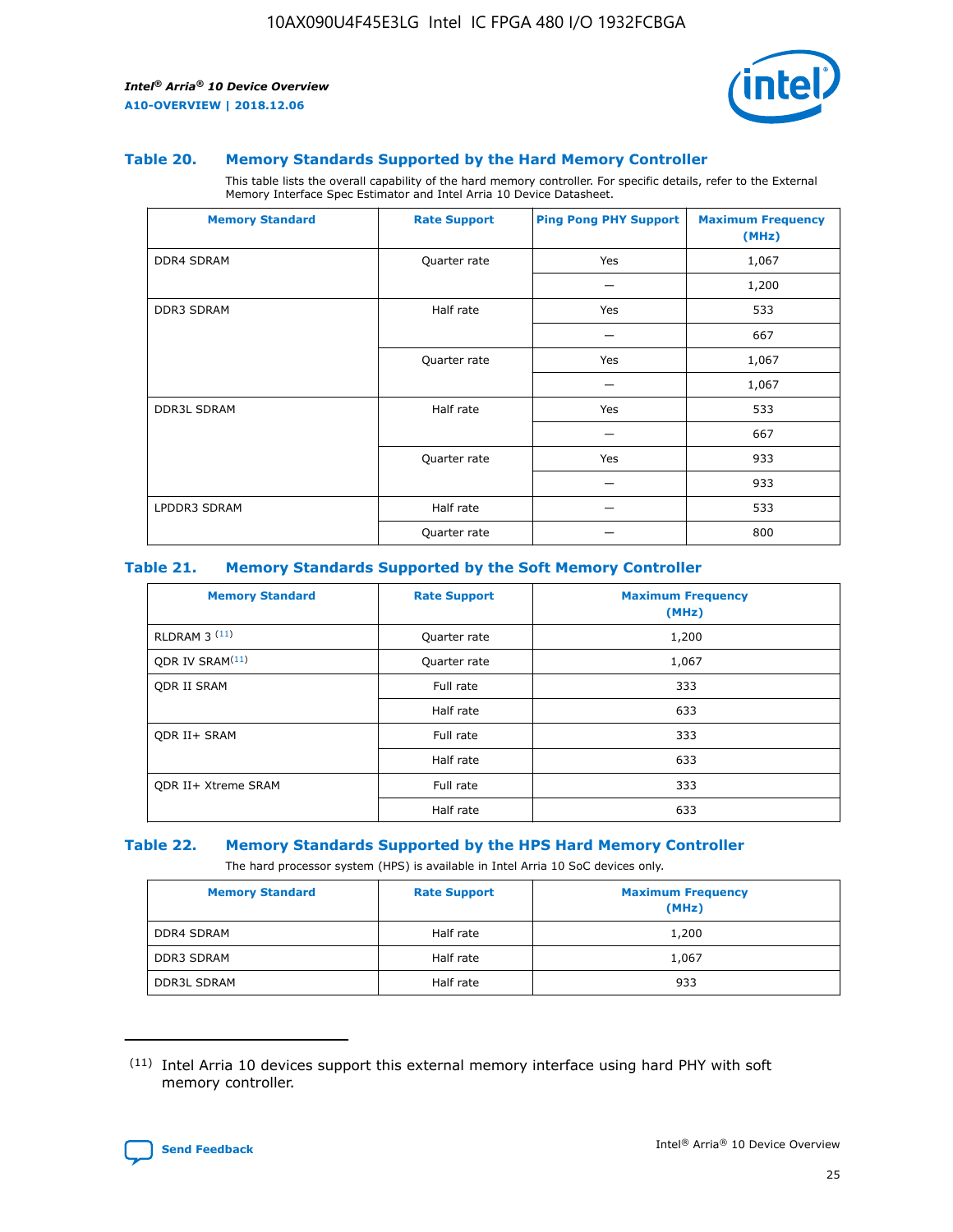

#### **Related Information**

#### [Intel Arria 10 Device Datasheet](https://www.intel.com/content/www/us/en/programmable/documentation/mcn1413182292568.html#mcn1413182153340)

Lists the memory interface performance according to memory interface standards, rank or chip select configurations, and Intel Arria 10 device speed grades.

# **PCIe Gen1, Gen2, and Gen3 Hard IP**

Intel Arria 10 devices contain PCIe hard IP that is designed for performance and ease-of-use:

- Includes all layers of the PCIe stack—transaction, data link and physical layers.
- Supports PCIe Gen3, Gen2, and Gen1 Endpoint and Root Port in x1, x2, x4, or x8 lane configuration.
- Operates independently from the core logic—optional configuration via protocol (CvP) allows the PCIe link to power up and complete link training in less than 100 ms while the Intel Arria 10 device completes loading the programming file for the rest of the FPGA.
- Provides added functionality that makes it easier to support emerging features such as Single Root I/O Virtualization (SR-IOV) and optional protocol extensions.
- Provides improved end-to-end datapath protection using ECC.
- Supports FPGA configuration via protocol (CvP) using PCIe at Gen3, Gen2, or Gen1 speed.

#### **Related Information**

PCS Features on page 30

# **Enhanced PCS Hard IP for Interlaken and 10 Gbps Ethernet**

# **Interlaken Support**

The Intel Arria 10 enhanced PCS hard IP provides integrated Interlaken PCS supporting rates up to 25.8 Gbps per lane.

The Interlaken PCS is based on the proven functionality of the PCS developed for Intel's previous generation FPGAs, which demonstrated interoperability with Interlaken ASSP vendors and third-party IP suppliers. The Interlaken PCS is present in every transceiver channel in Intel Arria 10 devices.

#### **Related Information**

PCS Features on page 30

# **10 Gbps Ethernet Support**

The Intel Arria 10 enhanced PCS hard IP supports 10GBASE-R PCS compliant with IEEE 802.3 10 Gbps Ethernet (10GbE). The integrated hard IP support for 10GbE and the 10 Gbps transceivers save external PHY cost, board space, and system power.

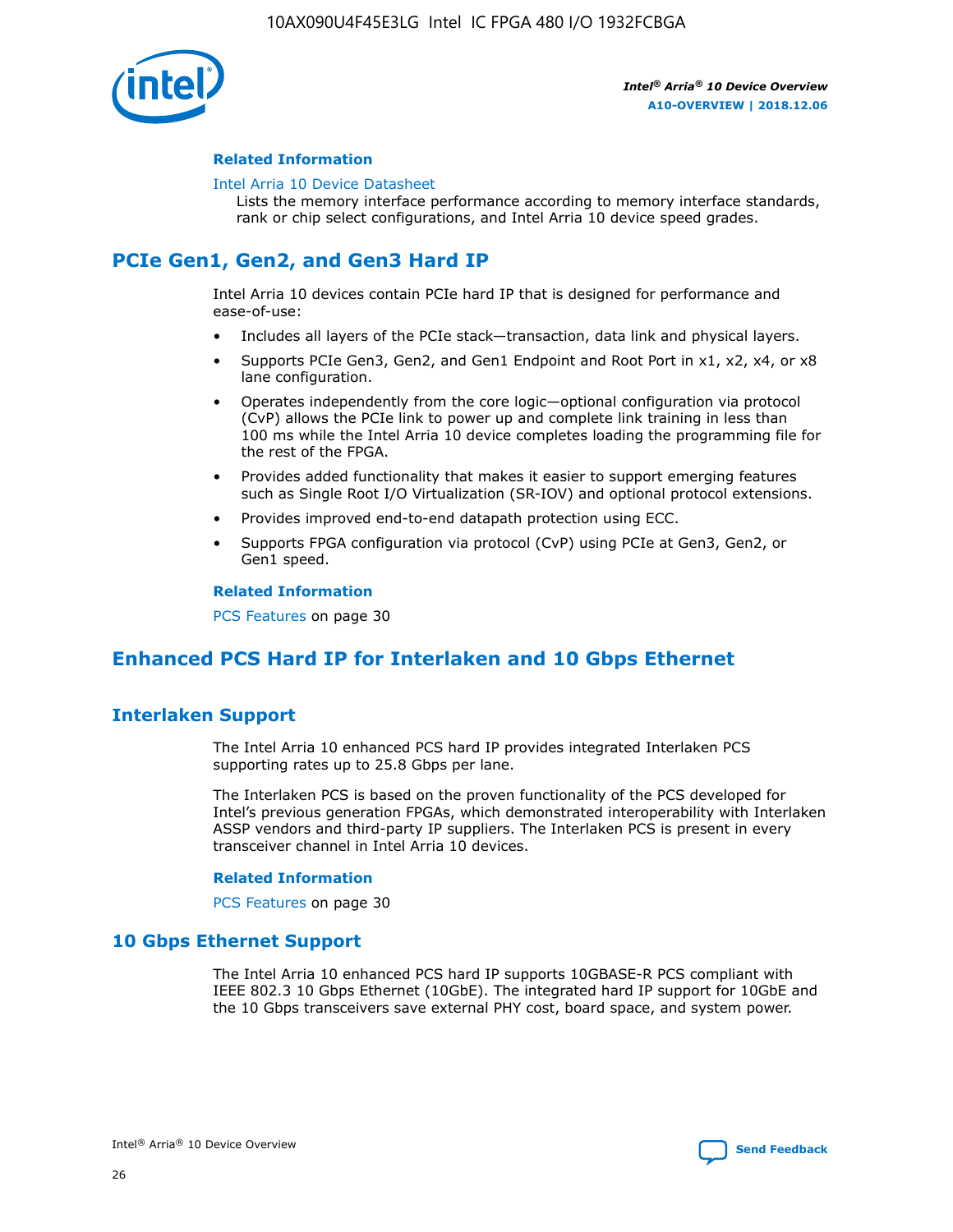

The scalable hard IP supports multiple independent 10GbE ports while using a single PLL for all the 10GBASE-R PCS instantiations, which saves on core logic resources and clock networks:

- Simplifies multiport 10GbE systems compared to XAUI interfaces that require an external XAUI-to-10G PHY.
- Incorporates Electronic Dispersion Compensation (EDC), which enables direct connection to standard 10 Gbps XFP and SFP+ pluggable optical modules.
- Supports backplane Ethernet applications and includes a hard 10GBASE-KR Forward Error Correction (FEC) circuit that you can use for 10 Gbps and 40 Gbps applications.

The 10 Gbps Ethernet PCS hard IP and 10GBASE-KR FEC are present in every transceiver channel.

#### **Related Information**

PCS Features on page 30

# **Low Power Serial Transceivers**

Intel Arria 10 FPGAs and SoCs include lowest power transceivers that deliver high bandwidth, throughput and low latency.

Intel Arria 10 devices deliver the industry's lowest power consumption per transceiver channel:

- 12.5 Gbps transceivers at as low as 242 mW
- 10 Gbps transceivers at as low as 168 mW
- 6 Gbps transceivers at as low as 117 mW

Intel Arria 10 transceivers support various data rates according to application:

- Chip-to-chip and chip-to-module applications—from 1 Gbps up to 25.8 Gbps
- Long reach and backplane applications—from 1 Gbps up to 12.5 with advanced adaptive equalization
- Critical power sensitive applications—from 1 Gbps up to 11.3 Gbps using lower power modes

The combination of 20 nm process technology and architectural advances provide the following benefits:

- Significant reduction in die area and power consumption
- Increase of up to two times in transceiver I/O density compared to previous generation devices while maintaining optimal signal integrity
- Up to 72 total transceiver channels—you can configure up to 6 of these channels to run as fast as 25.8 Gbps
- All channels feature continuous data rate support up to the maximum rated speed

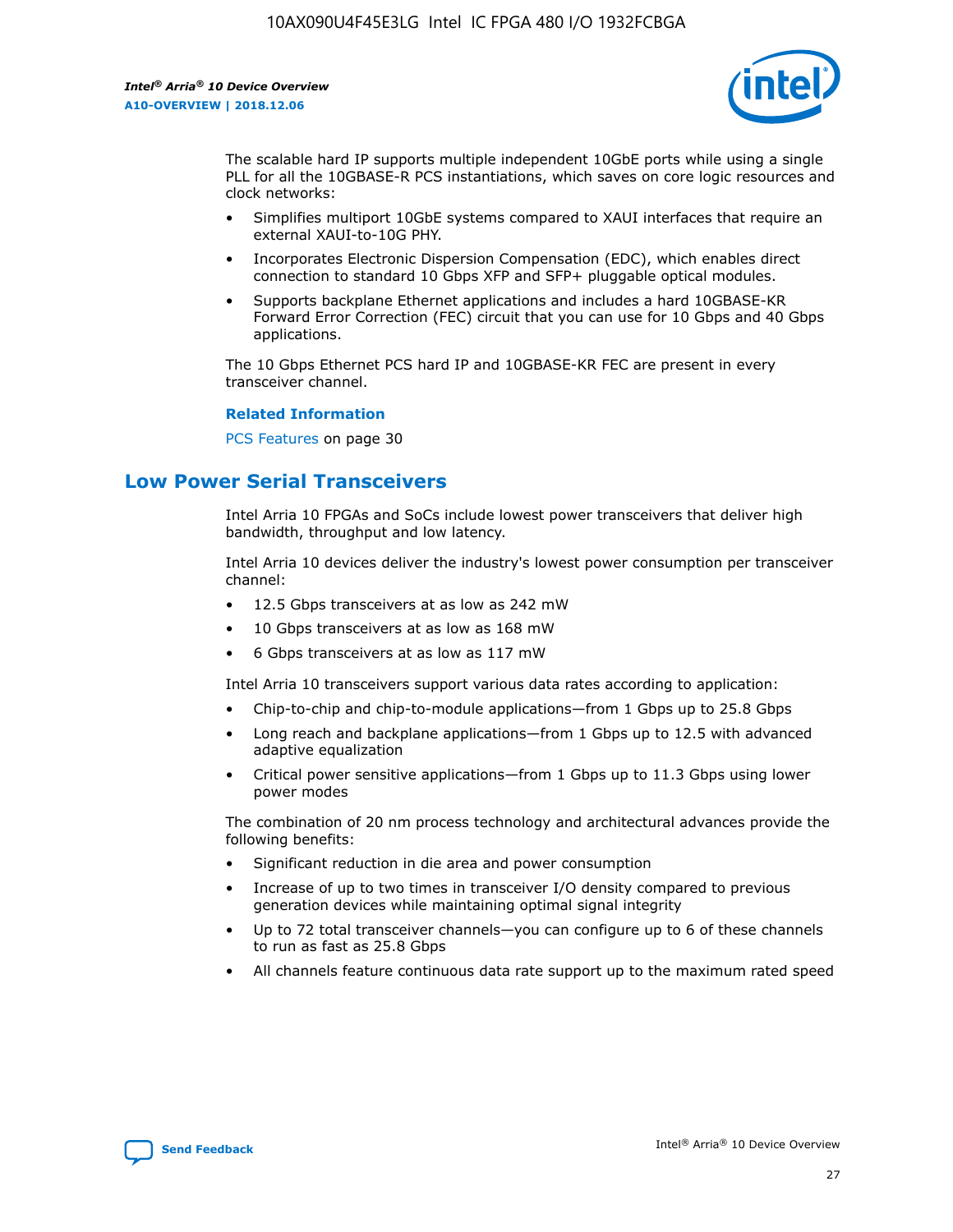

## Transceiver PMA TX/RX PCS ATX PLL Transceiver PMA TX/RX PCS fPLL Network Flexible Clock Distribution Network PCS Transceiver PMA TX/RX FPGA **Clock Distribution** Fabric PCS Transceiver PMA TX/RX ATX Flexible PLL PCS Transceiver PMA TX/RX ▲ fPLL Transceiver PMA TX/RX PCS 4

## **Figure 6. Intel Arria 10 Transceiver Block Architecture**

# **Transceiver Channels**

All transceiver channels feature a dedicated Physical Medium Attachment (PMA) and a hardened Physical Coding Sublayer (PCS).

- The PMA provides primary interfacing capabilities to physical channels.
- The PCS typically handles encoding/decoding, word alignment, and other preprocessing functions before transferring data to the FPGA core fabric.

A transceiver channel consists of a PMA and a PCS block. Most transceiver banks have 6 channels. There are some transceiver banks that contain only 3 channels.

A wide variety of bonded and non-bonded data rate configurations is possible using a highly configurable clock distribution network. Up to 80 independent transceiver data rates can be configured.

The following figures are graphical representations of top views of the silicon die, which correspond to reverse views for flip chip packages. Different Intel Arria 10 devices may have different floorplans than the ones shown in the figures.

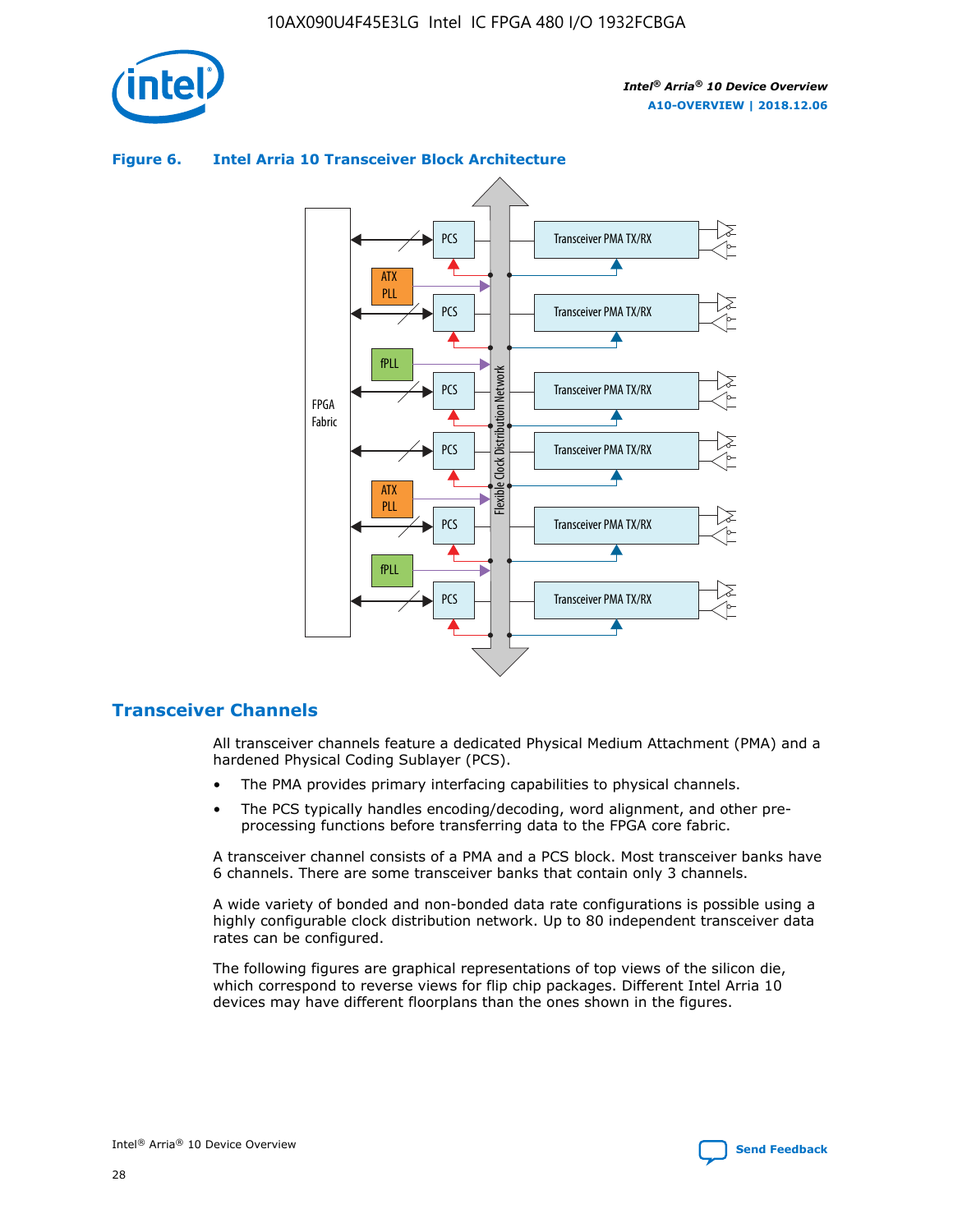

# **Figure 7. Device Chip Overview for Intel Arria 10 GX and GT Devices**





# **PMA Features**

Intel Arria 10 transceivers provide exceptional signal integrity at data rates up to 25.8 Gbps. Clocking options include ultra-low jitter ATX PLLs (LC tank based), clock multiplier unit (CMU) PLLs, and fractional PLLs.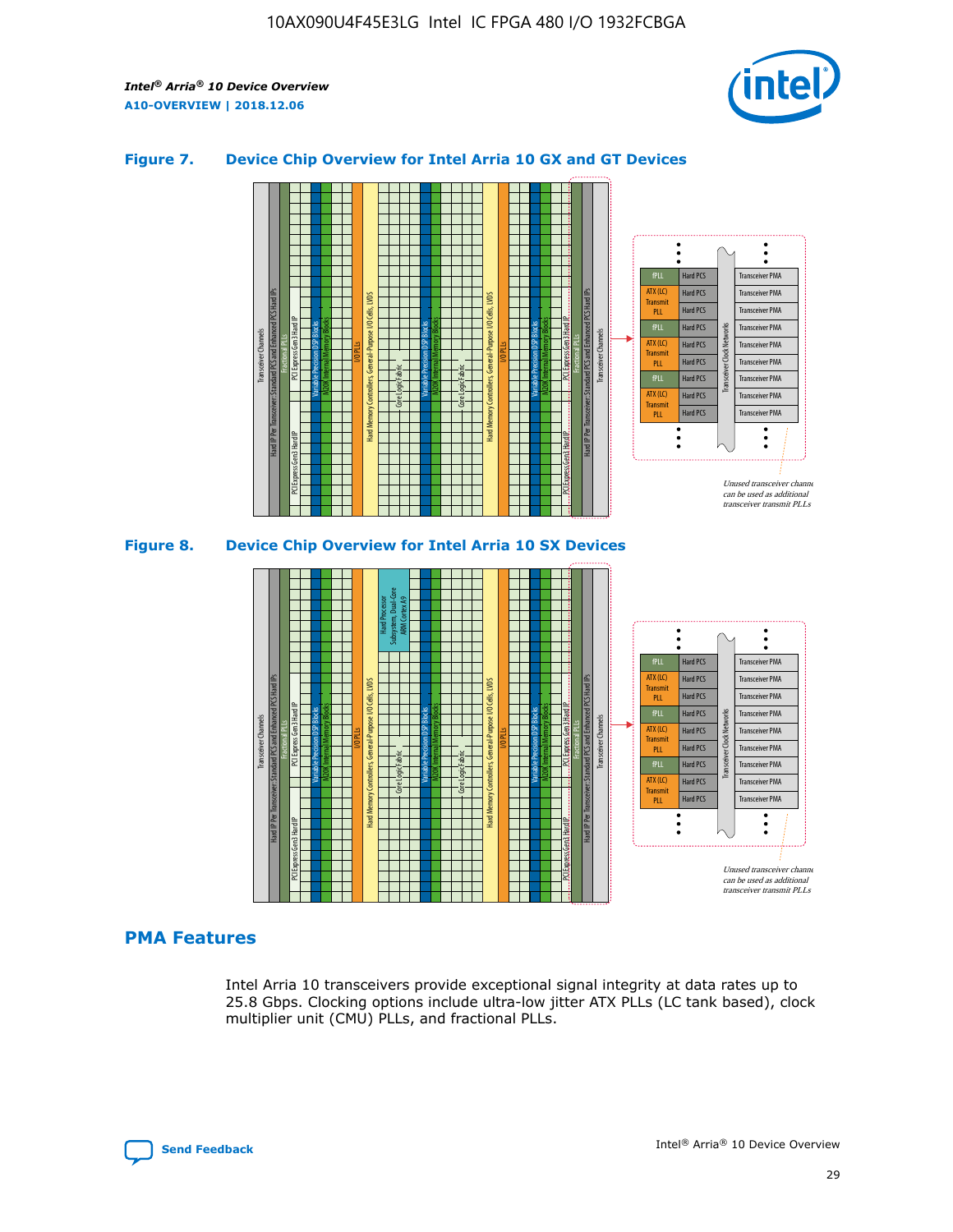

Each transceiver channel contains a channel PLL that can be used as the CMU PLL or clock data recovery (CDR) PLL. In CDR mode, the channel PLL recovers the receiver clock and data in the transceiver channel. Up to 80 independent data rates can be configured on a single Intel Arria 10 device.

## **Table 23. PMA Features of the Transceivers in Intel Arria 10 Devices**

| <b>Feature</b>                                             | <b>Capability</b>                                                                                                                                                                                                             |
|------------------------------------------------------------|-------------------------------------------------------------------------------------------------------------------------------------------------------------------------------------------------------------------------------|
| Chip-to-Chip Data Rates                                    | 1 Gbps to 17.4 Gbps (Intel Arria 10 GX devices)<br>1 Gbps to 25.8 Gbps (Intel Arria 10 GT devices)                                                                                                                            |
| <b>Backplane Support</b>                                   | Drive backplanes at data rates up to 12.5 Gbps                                                                                                                                                                                |
| <b>Optical Module Support</b>                              | SFP+/SFP, XFP, CXP, QSFP/QSFP28, CFP/CFP2/CFP4                                                                                                                                                                                |
| Cable Driving Support                                      | SFP+ Direct Attach, PCI Express over cable, eSATA                                                                                                                                                                             |
| Transmit Pre-Emphasis                                      | 4-tap transmit pre-emphasis and de-emphasis to compensate for system channel loss                                                                                                                                             |
| Continuous Time Linear<br>Equalizer (CTLE)                 | Dual mode, high-gain, and high-data rate, linear receive equalization to compensate for<br>system channel loss                                                                                                                |
| Decision Feedback Equalizer<br>(DFE)                       | 7-fixed and 4-floating tap DFE to equalize backplane channel loss in the presence of<br>crosstalk and noisy environments                                                                                                      |
| Variable Gain Amplifier                                    | Optimizes the signal amplitude prior to the CDR sampling and operates in fixed and<br>adaptive modes                                                                                                                          |
| Altera Digital Adaptive<br>Parametric Tuning (ADAPT)       | Fully digital adaptation engine to automatically adjust all link equalization parameters-<br>including CTLE, DFE, and variable gain amplifier blocks—that provide optimal link margin<br>without intervention from user logic |
| Precision Signal Integrity<br>Calibration Engine (PreSICE) | Hardened calibration controller to quickly calibrate all transceiver control parameters on<br>power-up, which provides the optimal signal integrity and jitter performance                                                    |
| Advanced Transmit (ATX)<br>PLL                             | Low jitter ATX (LC tank based) PLLs with continuous tuning range to cover a wide range of<br>standard and proprietary protocols                                                                                               |
| <b>Fractional PLLs</b>                                     | On-chip fractional frequency synthesizers to replace on-board crystal oscillators and reduce<br>system cost                                                                                                                   |
| Digitally Assisted Analog<br><b>CDR</b>                    | Superior jitter tolerance with fast lock time                                                                                                                                                                                 |
| Dynamic Partial<br>Reconfiguration                         | Allows independent control of the Avalon memory-mapped interface of each transceiver<br>channel for the highest transceiver flexibility                                                                                       |
| Multiple PCS-PMA and PCS-<br>PLD interface widths          | 8-, 10-, 16-, 20-, 32-, 40-, or 64-bit interface widths for flexibility of deserialization width,<br>encoding, and reduced latency                                                                                            |

# **PCS Features**

This table summarizes the Intel Arria 10 transceiver PCS features. You can use the transceiver PCS to support a wide range of protocols ranging from 1 Gbps to 25.8 Gbps.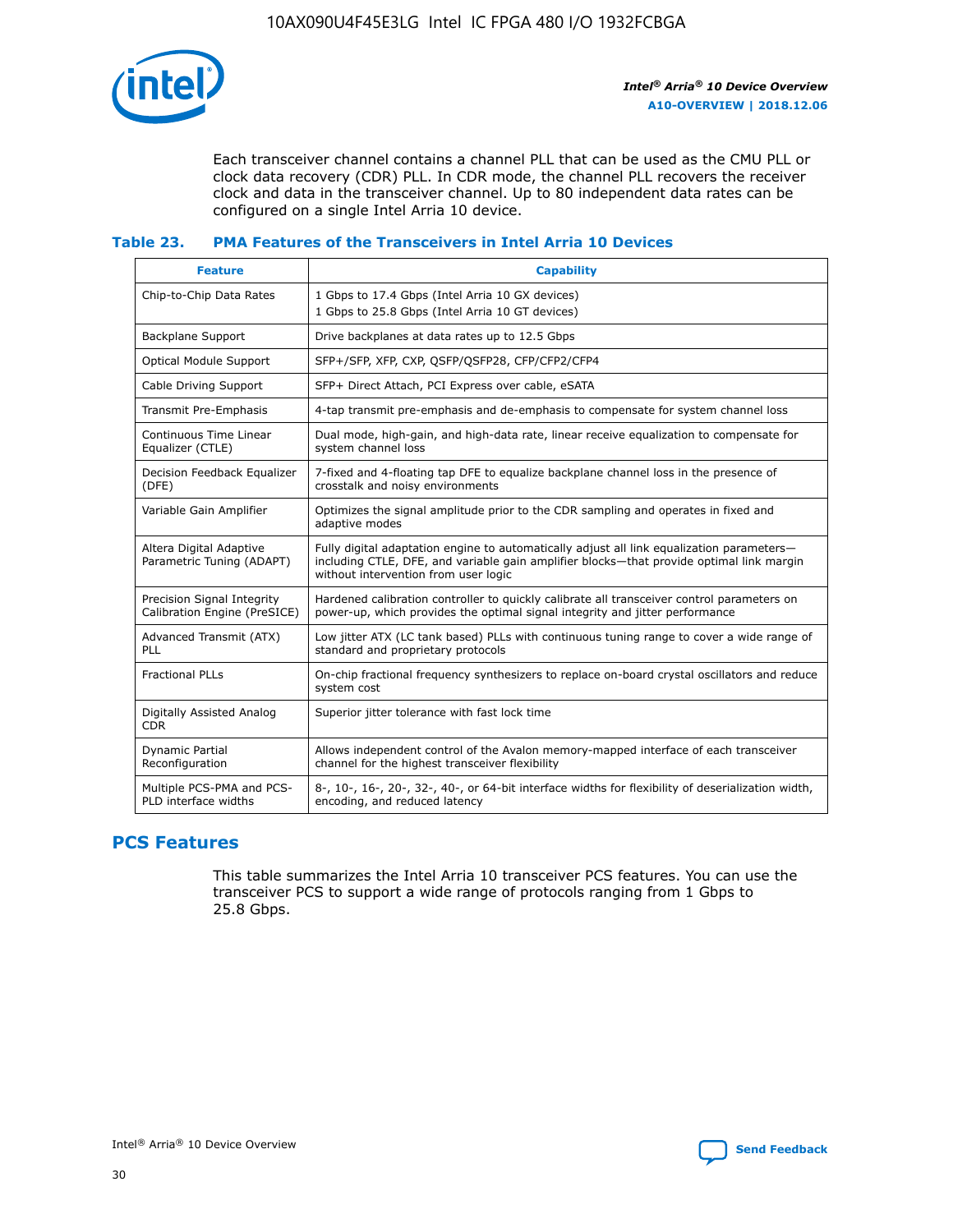

| <b>PCS</b>    | <b>Description</b>                                                                                                                                                                                                                                                                                                                                                                                             |
|---------------|----------------------------------------------------------------------------------------------------------------------------------------------------------------------------------------------------------------------------------------------------------------------------------------------------------------------------------------------------------------------------------------------------------------|
| Standard PCS  | Operates at a data rate up to 12 Gbps<br>Supports protocols such as PCI-Express, CPRI 4.2+, GigE, IEEE 1588 in Hard PCS<br>Implements other protocols using Basic/Custom (Standard PCS) transceiver<br>configuration rules.                                                                                                                                                                                    |
| Enhanced PCS  | Performs functions common to most serial data industry standards, such as word<br>alignment, encoding/decoding, and framing, before data is sent or received off-chip<br>through the PMA<br>• Handles data transfer to and from the FPGA fabric<br>Handles data transfer internally to and from the PMA<br>Provides frequency compensation<br>Performs channel bonding for multi-channel low skew applications |
| PCIe Gen3 PCS | Supports the seamless switching of Data and Clock between the Gen1, Gen2, and Gen3<br>data rates<br>Provides support for PIPE 3.0 features<br>Supports the PIPE interface with the Hard IP enabled, as well as with the Hard IP<br>bypassed                                                                                                                                                                    |

#### **Related Information**

- PCIe Gen1, Gen2, and Gen3 Hard IP on page 26
- Interlaken Support on page 26
- 10 Gbps Ethernet Support on page 26

# **PCS Protocol Support**

This table lists some of the protocols supported by the Intel Arria 10 transceiver PCS. For more information about the blocks in the transmitter and receiver data paths, refer to the related information.

| <b>Protocol</b>                                 | <b>Data Rate</b><br>(Gbps) | <b>Transceiver IP</b>       | <b>PCS Support</b>                      |
|-------------------------------------------------|----------------------------|-----------------------------|-----------------------------------------|
| PCIe Gen3 x1, x2, x4, x8                        | 8.0                        | Native PHY (PIPE)           | Standard PCS and PCIe<br>Gen3 PCS       |
| PCIe Gen2 x1, x2, x4, x8                        | 5.0                        | Native PHY (PIPE)           | <b>Standard PCS</b>                     |
| PCIe Gen1 x1, x2, x4, x8                        | 2.5                        | Native PHY (PIPE)           | Standard PCS                            |
| 1000BASE-X Gigabit Ethernet                     | 1.25                       | Native PHY                  | <b>Standard PCS</b>                     |
| 1000BASE-X Gigabit Ethernet with<br>IEEE 1588v2 | 1.25                       | Native PHY                  | Standard PCS                            |
| 10GBASE-R                                       | 10.3125                    | Native PHY                  | <b>Enhanced PCS</b>                     |
| 10GBASE-R with IEEE 1588v2                      | 10.3125                    | Native PHY                  | <b>Enhanced PCS</b>                     |
| 10GBASE-R with KR FEC                           | 10.3125                    | Native PHY                  | <b>Enhanced PCS</b>                     |
| 10GBASE-KR and 1000BASE-X                       | 10.3125                    | 1G/10GbE and 10GBASE-KR PHY | Standard PCS and<br><b>Enhanced PCS</b> |
| Interlaken (CEI-6G/11G)                         | 3.125 to 17.4              | Native PHY                  | <b>Enhanced PCS</b>                     |
| SFI-S/SFI-5.2                                   | 11.2                       | Native PHY                  | <b>Enhanced PCS</b>                     |
| $10G$ SDI                                       | 10.692                     | Native PHY                  | <b>Enhanced PCS</b>                     |
|                                                 |                            |                             | continued                               |

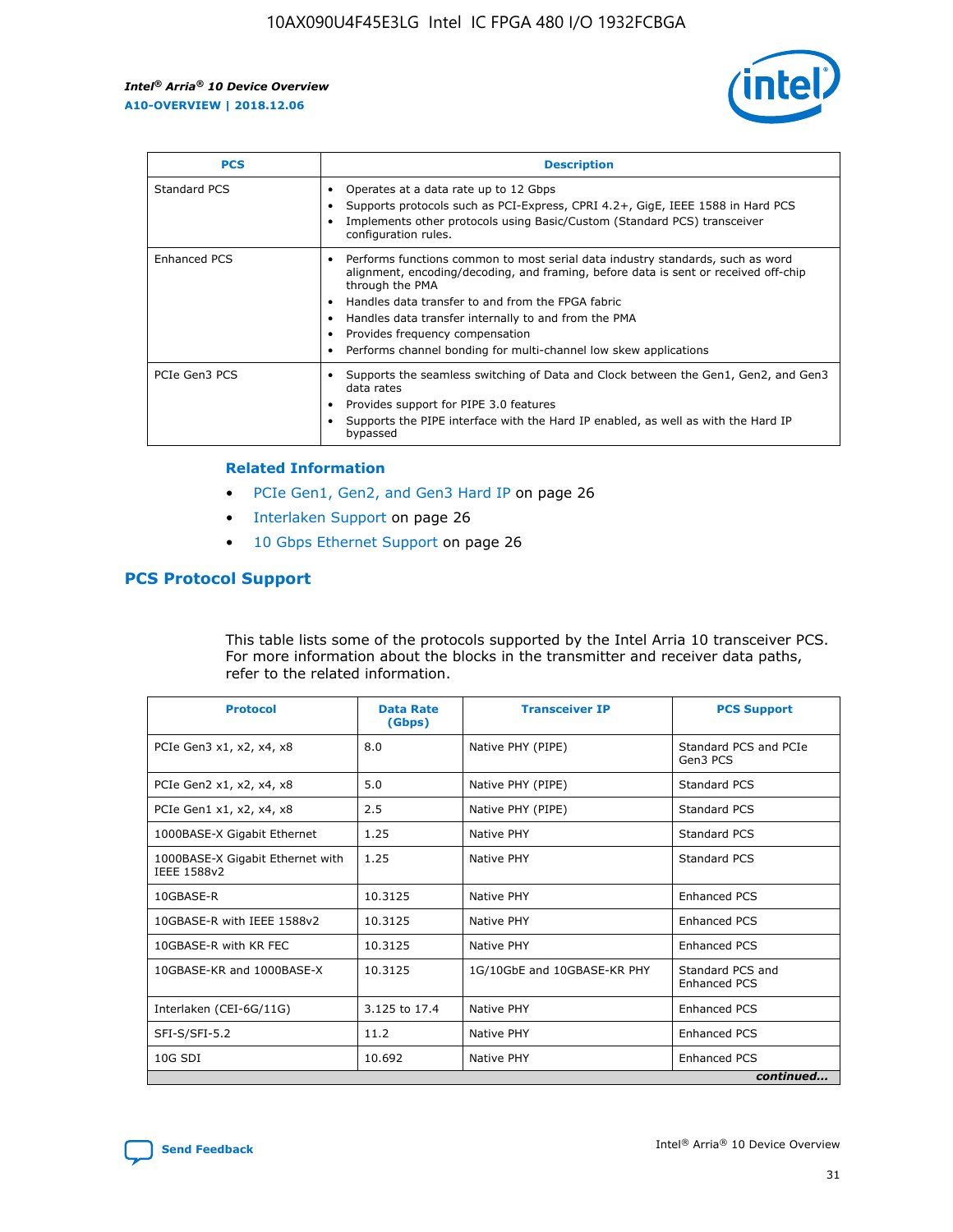

| <b>Protocol</b>      | <b>Data Rate</b><br>(Gbps) | <b>Transceiver IP</b> | <b>PCS Support</b> |
|----------------------|----------------------------|-----------------------|--------------------|
| CPRI 6.0 (64B/66B)   | 0.6144 to<br>10.1376       | Native PHY            | Enhanced PCS       |
| CPRI 4.2 (8B/10B)    | 0.6144 to<br>9.8304        | Native PHY            | Standard PCS       |
| OBSAI RP3 v4.2       | 0.6144 to 6.144            | Native PHY            | Standard PCS       |
| SD-SDI/HD-SDI/3G-SDI | $0.143(12)$ to<br>2.97     | Native PHY            | Standard PCS       |

# **Related Information**

#### [Intel Arria 10 Transceiver PHY User Guide](https://www.intel.com/content/www/us/en/programmable/documentation/nik1398707230472.html#nik1398707091164)

Provides more information about the supported transceiver protocols and PHY IP, the PMA architecture, and the standard, enhanced, and PCIe Gen3 PCS architecture.

# **SoC with Hard Processor System**

Each SoC device combines an FPGA fabric and a hard processor system (HPS) in a single device. This combination delivers the flexibility of programmable logic with the power and cost savings of hard IP in these ways:

- Reduces board space, system power, and bill of materials cost by eliminating a discrete embedded processor
- Allows you to differentiate the end product in both hardware and software, and to support virtually any interface standard
- Extends the product life and revenue through in-field hardware and software updates

 $(12)$  The 0.143 Gbps data rate is supported using oversampling of user logic that you must implement in the FPGA fabric.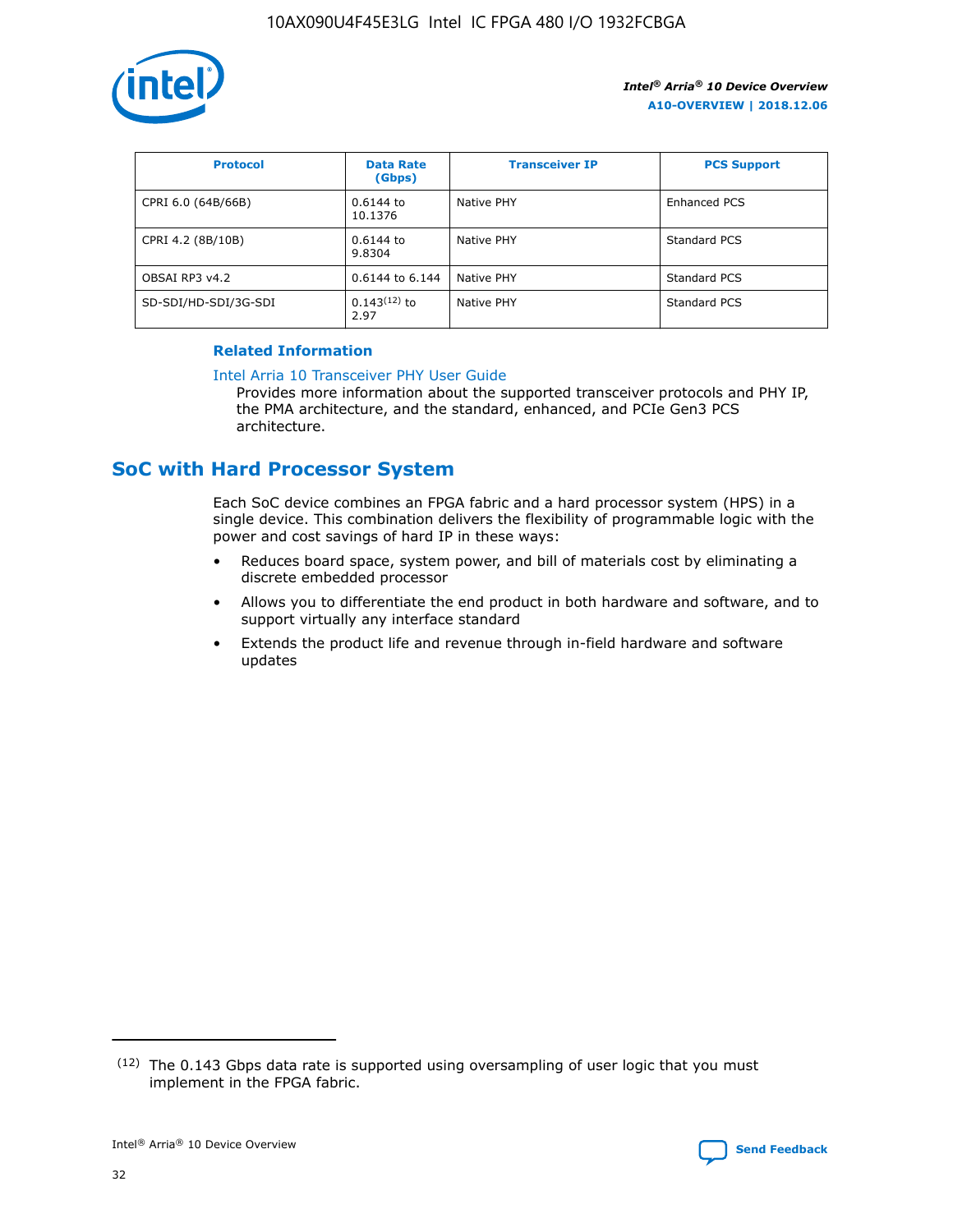

#### **Figure 9. HPS Block Diagram**

This figure shows a block diagram of the HPS with the dual ARM Cortex-A9 MPCore processor.



# **Key Advantages of 20-nm HPS**

The 20-nm HPS strikes a balance between enabling maximum software compatibility with 28-nm SoCs while still improving upon the 28-nm HPS architecture. These improvements address the requirements of the next generation target markets such as wireless and wireline communications, compute and storage equipment, broadcast and military in terms of performance, memory bandwidth, connectivity via backplane and security.

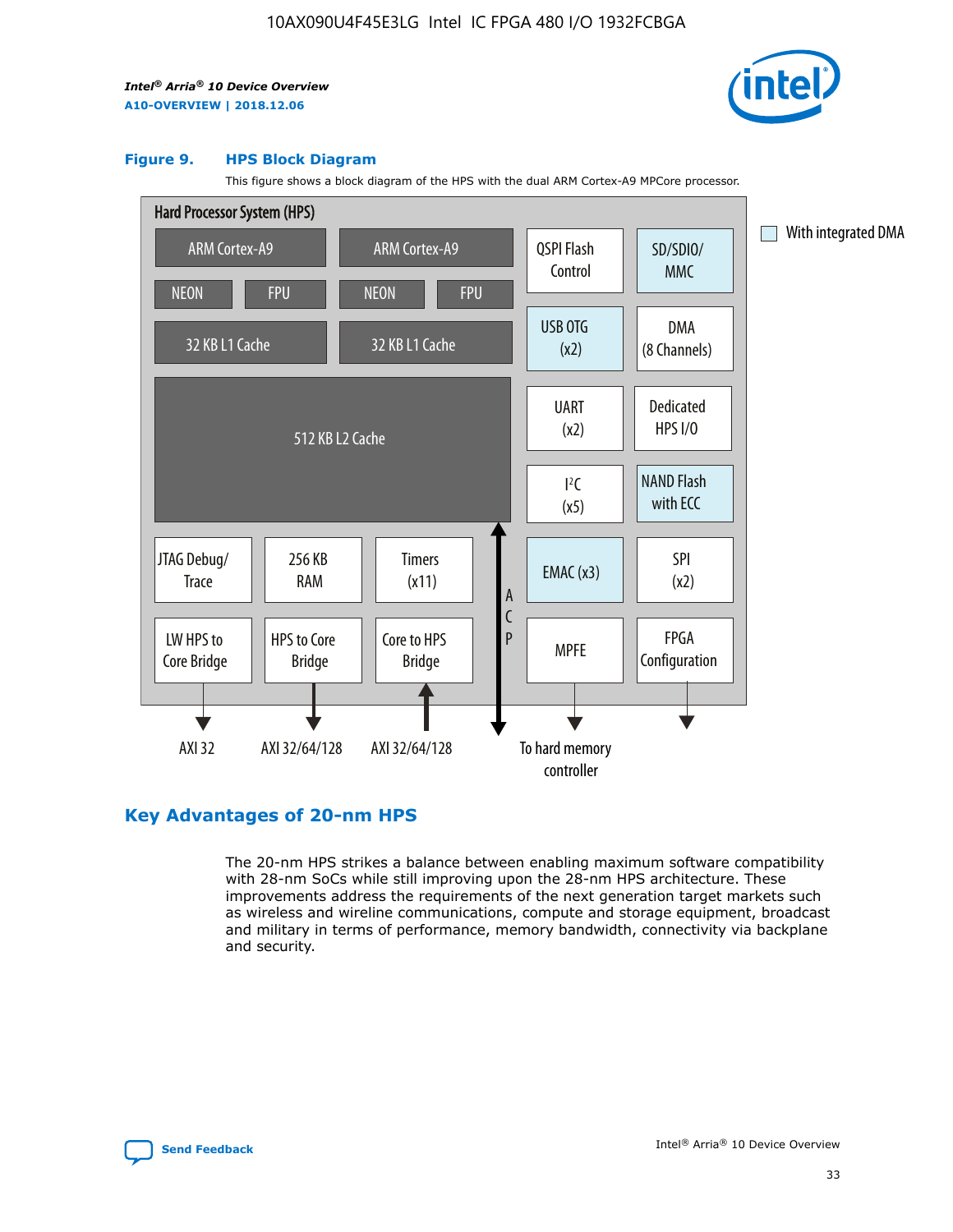

## **Table 24. Improvements in 20 nm HPS**

This table lists the key improvements of the 20 nm HPS compared to the 28 nm HPS.

| Advantages/<br><b>Improvements</b>                          | <b>Description</b>                                                                                                                                                                                                                                                                                                                                                                                                                                                                                                                                                                                                                                                                                                                                                                                                                                                                                                      |
|-------------------------------------------------------------|-------------------------------------------------------------------------------------------------------------------------------------------------------------------------------------------------------------------------------------------------------------------------------------------------------------------------------------------------------------------------------------------------------------------------------------------------------------------------------------------------------------------------------------------------------------------------------------------------------------------------------------------------------------------------------------------------------------------------------------------------------------------------------------------------------------------------------------------------------------------------------------------------------------------------|
| Increased performance and<br>overdrive capability           | While the nominal processor frequency is 1.2 GHz, the 20 nm HPS offers an "overdrive"<br>feature which enables a higher processor operating frequency. This requires a higher supply<br>voltage value that is unique to the HPS and may require a separate regulator.                                                                                                                                                                                                                                                                                                                                                                                                                                                                                                                                                                                                                                                   |
| Increased processor memory<br>bandwidth and DDR4<br>support | Up to 64-bit DDR4 memory at 2,400 Mbps support is available for the processor. The hard<br>memory controller for the HPS comprises a multi-port front end that manages connections<br>to a single port memory controller. The multi-port front end allows logic core and the HPS<br>to share ports and thereby the available bandwidth of the memory controller.                                                                                                                                                                                                                                                                                                                                                                                                                                                                                                                                                        |
| Flexible I/O sharing                                        | An advanced I/O pin muxing scheme allows improved sharing of I/O between the HPS and<br>the core logic. The following types of I/O are available for SoC:<br>17 dedicated I/Os-physically located inside the HPS block and are not accessible to<br>logic within the core. The 17 dedicated I/Os are used for HPS clock, resets, and<br>interfacing with boot devices, QSPI, and SD/MMC.<br>48 direct shared I/O-located closest to the HPS block and are ideal for high speed HPS<br>peripherals such as EMAC, USB, and others. There is one bank of 48 I/Os that supports<br>direct sharing where the 48 I/Os can be shared 12 I/Os at a time.<br>Standard (shared) I/O-all standard I/Os can be shared by the HPS peripherals and any<br>logic within the core. For designs where more than 48 I/Os are required to fully use all<br>the peripherals in the HPS, these I/Os can be connected through the core logic. |
| <b>EMAC</b> core                                            | Three EMAC cores are available in the HPS. The EMAC cores enable an application to<br>support two redundant Ethernet connections; for example, backplane, or two EMAC cores<br>for managing IEEE 1588 time stamp information while allowing a third EMAC core for debug<br>and configuration. All three EMACs can potentially share the same time stamps, simplifying<br>the 1588 time stamping implementation. A new serial time stamp interface allows core<br>logic to access and read the time stamp values. The integrated EMAC controllers can be<br>connected to external Ethernet PHY through the provided MDIO or I <sup>2</sup> C interface.                                                                                                                                                                                                                                                                  |
| On-chip memory                                              | The on-chip memory is updated to 256 KB support and can support larger data sets and<br>real time algorithms.                                                                                                                                                                                                                                                                                                                                                                                                                                                                                                                                                                                                                                                                                                                                                                                                           |
| <b>ECC</b> enhancements                                     | Improvements in L2 Cache ECC management allow identification of errors down to the<br>address level. ECC enhancements also enable improved error injection and status reporting<br>via the introduction of new memory mapped access to syndrome and data signals.                                                                                                                                                                                                                                                                                                                                                                                                                                                                                                                                                                                                                                                       |
| HPS to FPGA Interconnect<br><b>Backbone</b>                 | Although the HPS and the Logic Core can operate independently, they are tightly coupled<br>via a high-bandwidth system interconnect built from high-performance ARM AMBA AXI bus<br>bridges. IP bus masters in the FPGA fabric have access to HPS bus slaves via the FPGA-to-<br>HPS interconnect. Similarly, HPS bus masters have access to bus slaves in the core fabric<br>via the HPS-to-FPGA bridge. Both bridges are AMBA AXI-3 compliant and support<br>simultaneous read and write transactions. Up to three masters within the core fabric can<br>share the HPS SDRAM controller with the processor. Additionally, the processor can be used<br>to configure the core fabric under program control via a dedicated 32-bit configuration port.                                                                                                                                                                  |
| FPGA configuration and HPS<br>booting                       | The FPGA fabric and HPS in the SoCs are powered independently. You can reduce the clock<br>frequencies or gate the clocks to reduce dynamic power.<br>You can configure the FPGA fabric and boot the HPS independently, in any order, providing<br>you with more design flexibility.                                                                                                                                                                                                                                                                                                                                                                                                                                                                                                                                                                                                                                    |
| Security                                                    | New security features have been introduced for anti-tamper management, secure boot,<br>encryption (AES), and authentication (SHA).                                                                                                                                                                                                                                                                                                                                                                                                                                                                                                                                                                                                                                                                                                                                                                                      |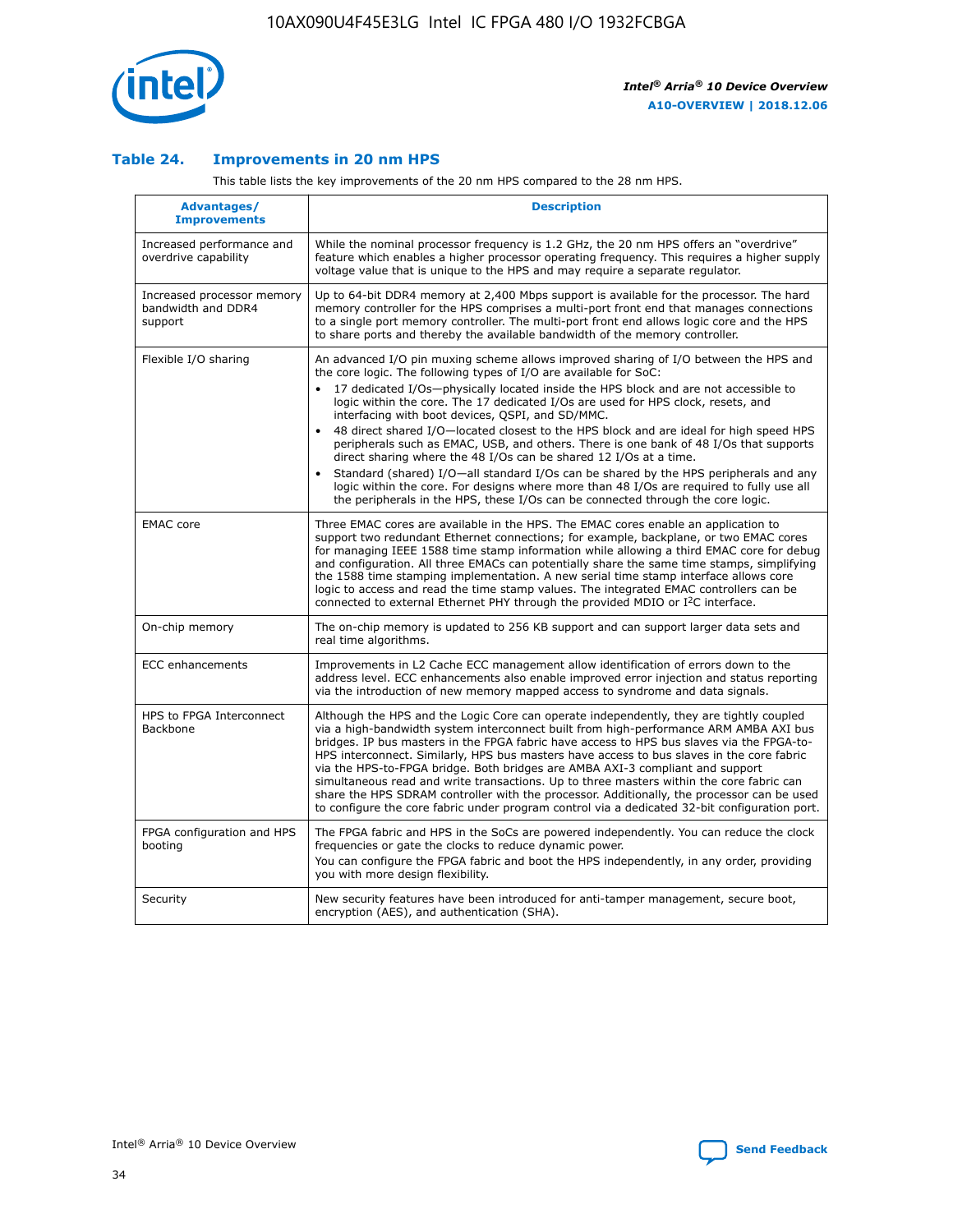

# **Features of the HPS**

The HPS has the following features:

- 1.2-GHz, dual-core ARM Cortex-A9 MPCore processor with up to 1.5-GHz via overdrive
	- ARMv7-A architecture that runs 32-bit ARM instructions, 16-bit and 32-bit Thumb instructions, and 8-bit Java byte codes in Jazelle style
	- Superscalar, variable length, out-of-order pipeline with dynamic branch prediction
	- Instruction Efficiency 2.5 MIPS/MHz, which provides total performance of 7500 MIPS at 1.5 GHz
- Each processor core includes:
	- 32 KB of L1 instruction cache, 32 KB of L1 data cache
	- Single- and double-precision floating-point unit and NEON media engine
	- CoreSight debug and trace technology
	- Snoop Control Unit (SCU) and Acceleration Coherency Port (ACP)
- 512 KB of shared L2 cache
- 256 KB of scratch RAM
- Hard memory controller with support for DDR3, DDR4 and optional error correction code (ECC) support
- Multiport Front End (MPFE) Scheduler interface to the hard memory controller
- 8-channel direct memory access (DMA) controller
- QSPI flash controller with SIO, DIO, QIO SPI Flash support
- NAND flash controller (ONFI 1.0 or later) with DMA and ECC support, updated to support 8 and 16-bit Flash devices and new command DMA to offload CPU for fast power down recovery
- Updated SD/SDIO/MMC controller to eMMC 4.5 with DMA with CE-ATA digital command support
- 3 10/100/1000 Ethernet media access control (MAC) with DMA
- 2 USB On-the-Go (OTG) controllers with DMA
- $\bullet$  5 I<sup>2</sup>C controllers (3 can be used by EMAC for MIO to external PHY)
- 2 UART 16550 Compatible controllers
- 4 serial peripheral interfaces (SPI) (2 Master, 2 Slaves)
- 62 programmable general-purpose I/Os, which includes 48 direct share I/Os that allows the HPS peripherals to connect directly to the FPGA I/Os
- 7 general-purpose timers
- 4 watchdog timers
- Anti-tamper, Secure Boot, Encryption (AES) and Authentication (SHA)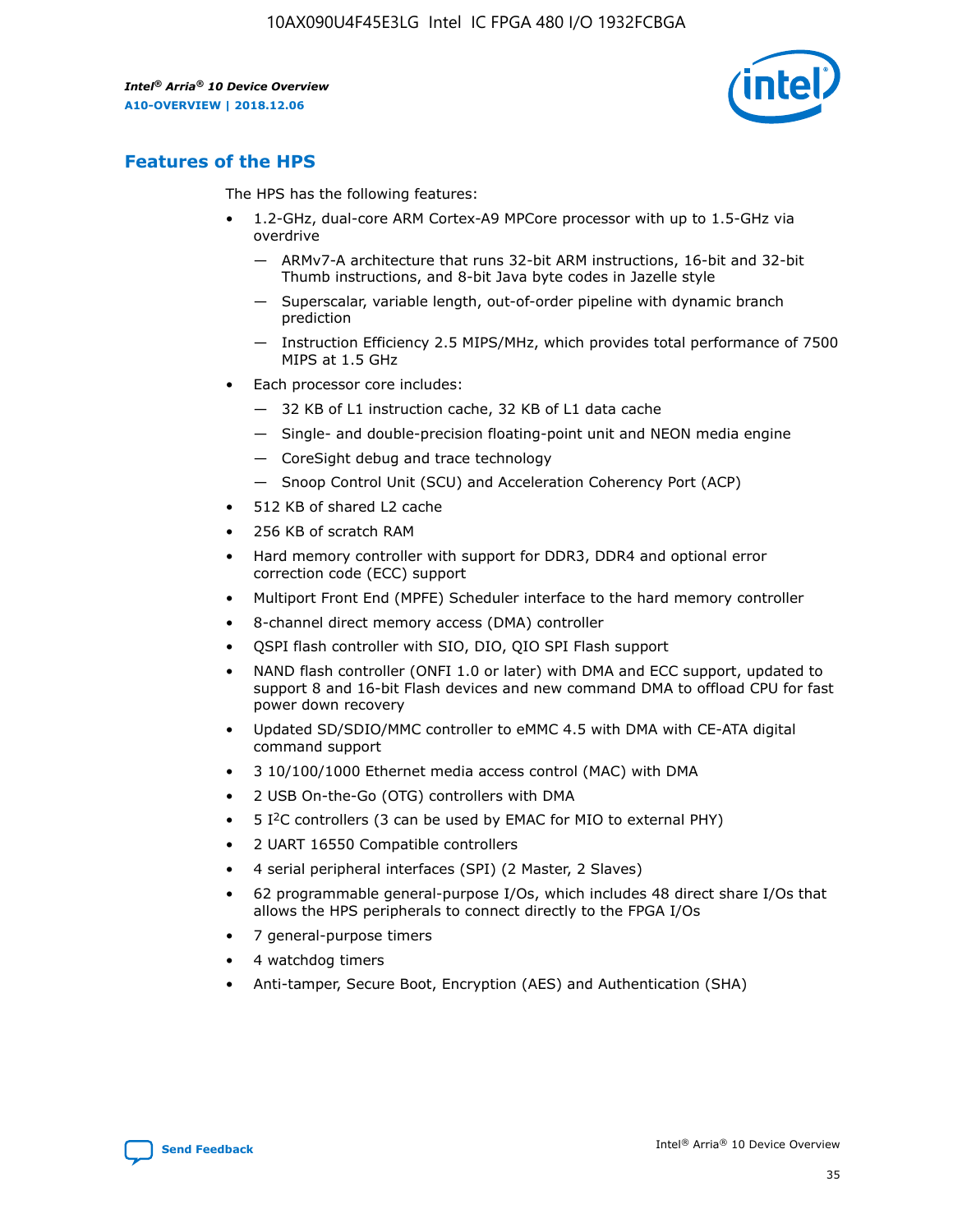

# **System Peripherals and Debug Access Port**

Each Ethernet MAC, USB OTG, NAND flash controller, and SD/MMC controller module has an integrated DMA controller. For modules without an integrated DMA controller, an additional DMA controller module provides up to eight channels of high-bandwidth data transfers. Peripherals that communicate off-chip are multiplexed with other peripherals at the HPS pin level. This allows you to choose which peripherals interface with other devices on your PCB.

The debug access port provides interfaces to industry standard JTAG debug probes and supports ARM CoreSight debug and core traces to facilitate software development.

## **HPS–FPGA AXI Bridges**

The HPS–FPGA bridges, which support the Advanced Microcontroller Bus Architecture (AMBA) Advanced eXtensible Interface (AXI™) specifications, consist of the following bridges:

- FPGA-to-HPS AMBA AXI bridge—a high-performance bus supporting 32, 64, and 128 bit data widths that allows the FPGA fabric to issue transactions to slaves in the HPS.
- HPS-to-FPGA Avalon/AMBA AXI bridge—a high-performance bus supporting 32, 64, and 128 bit data widths that allows the HPS to issue transactions to slaves in the FPGA fabric.
- Lightweight HPS-to-FPGA AXI bridge—a lower latency 32 bit width bus that allows the HPS to issue transactions to soft peripherals in the FPGA fabric. This bridge is primarily used for control and status register (CSR) accesses to peripherals in the FPGA fabric.

The HPS–FPGA AXI bridges allow masters in the FPGA fabric to communicate with slaves in the HPS logic, and vice versa. For example, the HPS-to-FPGA AXI bridge allows you to share memories instantiated in the FPGA fabric with one or both microprocessors in the HPS, while the FPGA-to-HPS AXI bridge allows logic in the FPGA fabric to access the memory and peripherals in the HPS.

Each HPS–FPGA bridge also provides asynchronous clock crossing for data transferred between the FPGA fabric and the HPS.

#### **HPS SDRAM Controller Subsystem**

The HPS SDRAM controller subsystem contains a multiport SDRAM controller and DDR PHY that are shared between the FPGA fabric (through the FPGA-to-HPS SDRAM interface), the level 2 (L2) cache, and the level 3 (L3) system interconnect. The FPGA-to-HPS SDRAM interface supports AMBA AXI and Avalon® Memory-Mapped (Avalon-MM) interface standards, and provides up to six individual ports for access by masters implemented in the FPGA fabric.

The HPS SDRAM controller supports up to 3 masters (command ports), 3x 64-bit read data ports and 3x 64-bit write data ports.

To maximize memory performance, the SDRAM controller subsystem supports command and data reordering, deficit round-robin arbitration with aging, and high-priority bypass features.

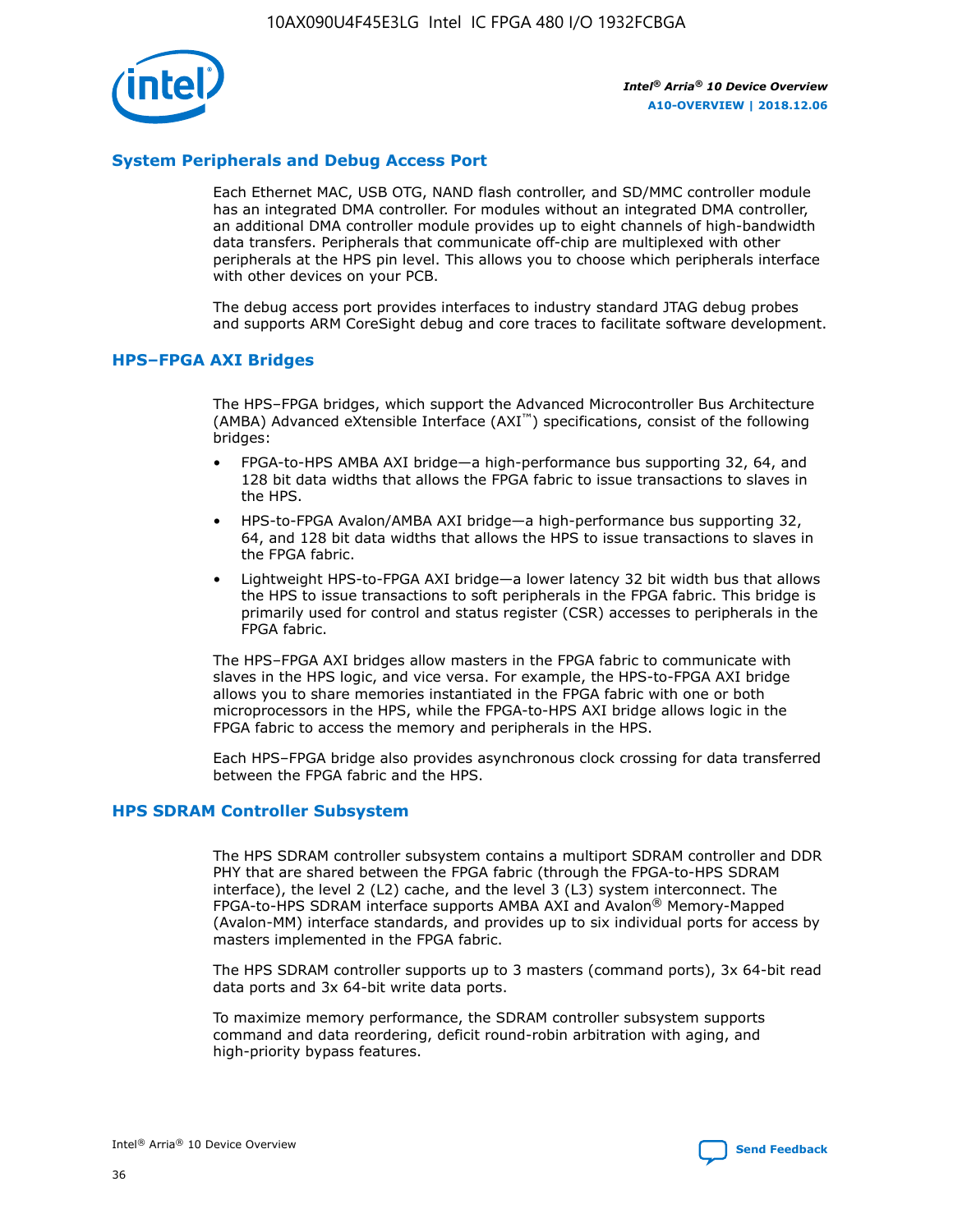

# **FPGA Configuration and HPS Booting**

The FPGA fabric and HPS in the SoC FPGA must be powered at the same time. You can reduce the clock frequencies or gate the clocks to reduce dynamic power.

Once powered, the FPGA fabric and HPS can be configured independently thus providing you with more design flexibility:

- You can boot the HPS independently. After the HPS is running, the HPS can fully or partially reconfigure the FPGA fabric at any time under software control. The HPS can also configure other FPGAs on the board through the FPGA configuration controller.
- Configure the FPGA fabric first, and then boot the HPS from memory accessible to the FPGA fabric.

## **Hardware and Software Development**

For hardware development, you can configure the HPS and connect your soft logic in the FPGA fabric to the HPS interfaces using the Platform Designer system integration tool in the Intel Quartus Prime software.

For software development, the ARM-based SoC FPGA devices inherit the rich software development ecosystem available for the ARM Cortex-A9 MPCore processor. The software development process for Intel SoC FPGAs follows the same steps as those for other SoC devices from other manufacturers. Support for Linux\*, VxWorks\*, and other operating systems are available for the SoC FPGAs. For more information on the operating systems support availability, contact the Intel FPGA sales team.

You can begin device-specific firmware and software development on the Intel SoC FPGA Virtual Target. The Virtual Target is a fast PC-based functional simulation of a target development system—a model of a complete development board. The Virtual Target enables the development of device-specific production software that can run unmodified on actual hardware.

# **Dynamic and Partial Reconfiguration**

The Intel Arria 10 devices support dynamic and partial reconfiguration. You can use dynamic and partial reconfiguration simultaneously to enable seamless reconfiguration of both the device core and transceivers.

# **Dynamic Reconfiguration**

You can reconfigure the PMA and PCS blocks while the device continues to operate. This feature allows you to change the data rates, protocol, and analog settings of a channel in a transceiver bank without affecting on-going data transfer in other transceiver banks. This feature is ideal for applications that require dynamic multiprotocol or multirate support.

# **Partial Reconfiguration**

Using partial reconfiguration, you can reconfigure some parts of the device while keeping the device in operation.

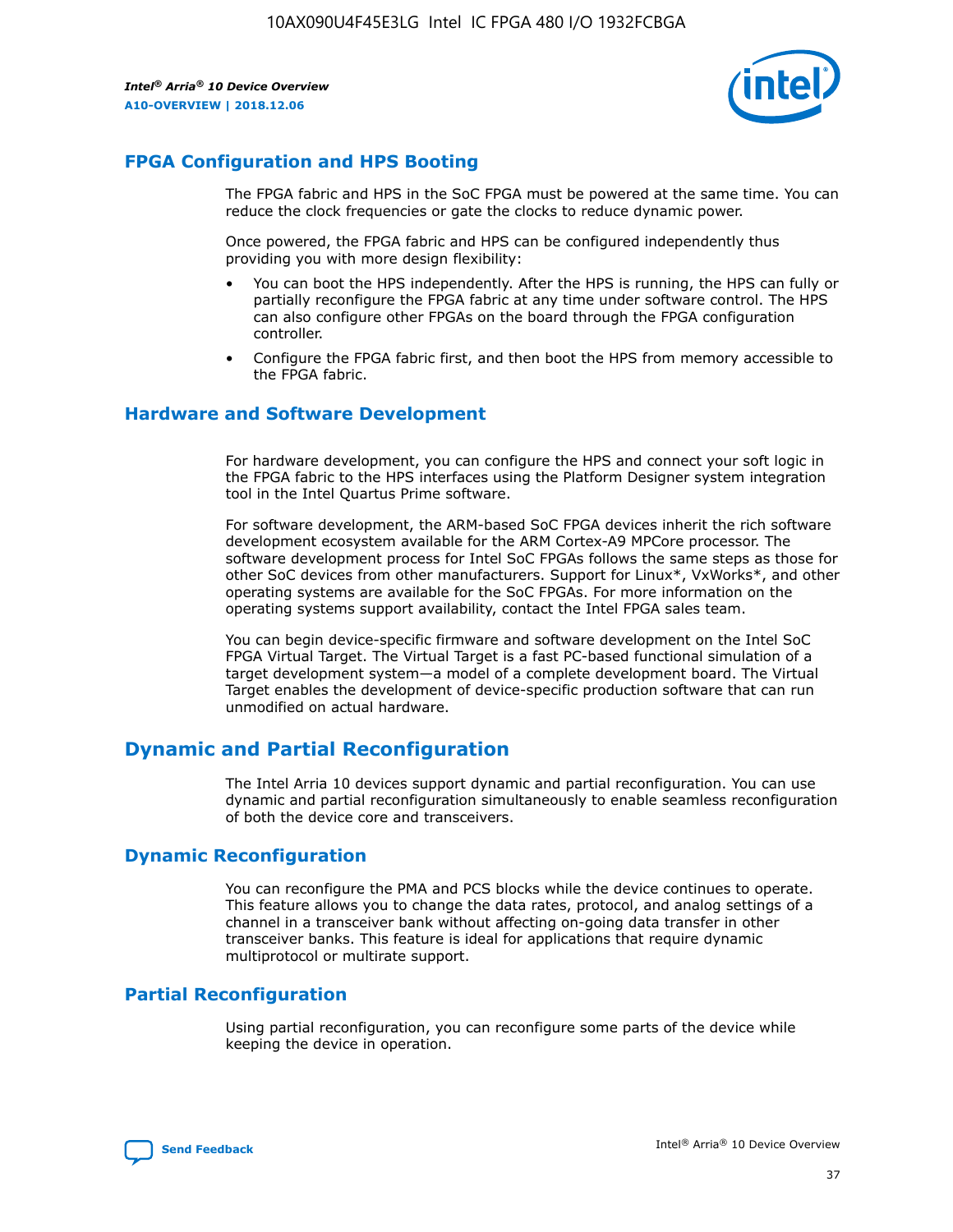

Instead of placing all device functions in the FPGA fabric, you can store some functions that do not run simultaneously in external memory and load them only when required. This capability increases the effective logic density of the device, and lowers cost and power consumption.

In the Intel solution, you do not have to worry about intricate device architecture to perform a partial reconfiguration. The partial reconfiguration capability is built into the Intel Quartus Prime design software, making such time-intensive task simple.

Intel Arria 10 devices support partial reconfiguration in the following configuration options:

- Using an internal host:
	- All supported configuration modes where the FPGA has access to external memory devices such as serial and parallel flash memory.
	- Configuration via Protocol [CvP (PCIe)]
- Using an external host—passive serial (PS), fast passive parallel (FPP) x8, FPP x16, and FPP x32 I/O interface.

# **Enhanced Configuration and Configuration via Protocol**

## **Table 25. Configuration Schemes and Features of Intel Arria 10 Devices**

Intel Arria 10 devices support 1.8 V programming voltage and several configuration schemes.

| <b>Scheme</b>                                                          | <b>Data</b><br><b>Width</b> | <b>Max Clock</b><br>Rate<br>(MHz) | <b>Max Data</b><br>Rate<br>(Mbps)<br>(13) | <b>Decompression</b> | <b>Design</b><br>Security <sup>(1</sup><br>4) | <b>Partial</b><br>Reconfiguration<br>(15) | <b>Remote</b><br><b>System</b><br><b>Update</b> |
|------------------------------------------------------------------------|-----------------------------|-----------------------------------|-------------------------------------------|----------------------|-----------------------------------------------|-------------------------------------------|-------------------------------------------------|
| <b>JTAG</b>                                                            | 1 bit                       | 33                                | 33                                        |                      |                                               | Yes(16)                                   |                                                 |
| Active Serial (AS)<br>through the<br>EPCO-L<br>configuration<br>device | 1 bit,<br>4 bits            | 100                               | 400                                       | Yes                  | Yes                                           | Yes(16)                                   | Yes                                             |
| Passive serial (PS)<br>through CPLD or<br>external<br>microcontroller  | 1 bit                       | 100                               | 100                                       | Yes                  | Yes                                           | Yes <sup>(16)</sup>                       | Parallel<br>Flash<br>Loader<br>(PFL) IP<br>core |
|                                                                        |                             |                                   |                                           |                      |                                               |                                           | continued                                       |

<sup>(13)</sup> Enabling either compression or design security features affects the maximum data rate. Refer to the Intel Arria 10 Device Datasheet for more information.

<sup>(14)</sup> Encryption and compression cannot be used simultaneously.

 $(15)$  Partial reconfiguration is an advanced feature of the device family. If you are interested in using partial reconfiguration, contact Intel for support.

 $(16)$  Partial configuration can be performed only when it is configured as internal host.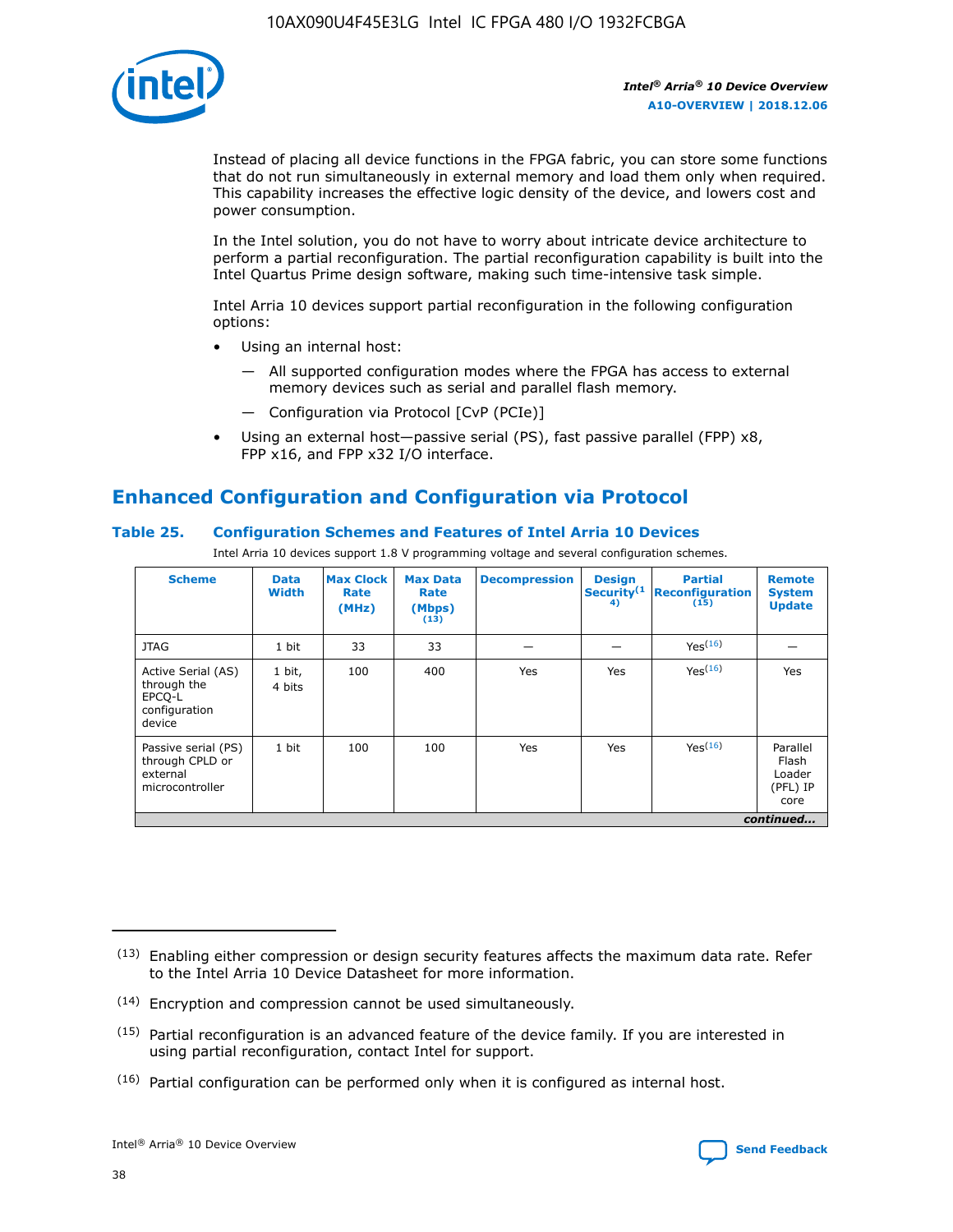

| <b>Scheme</b>                                    | <b>Data</b><br><b>Width</b> | <b>Max Clock</b><br>Rate<br>(MHz) | <b>Max Data</b><br>Rate<br>(Mbps)<br>(13) | <b>Decompression</b> | <b>Design</b><br>Security <sup>(1</sup><br>4) | <b>Partial</b><br><b>Reconfiguration</b><br>(15) | <b>Remote</b><br><b>System</b><br><b>Update</b> |
|--------------------------------------------------|-----------------------------|-----------------------------------|-------------------------------------------|----------------------|-----------------------------------------------|--------------------------------------------------|-------------------------------------------------|
| Fast passive                                     | 8 bits                      | 100                               | 3200                                      | Yes                  | Yes                                           | Yes(17)                                          | PFL IP                                          |
| parallel (FPP)<br>through CPLD or                | 16 bits                     |                                   |                                           | Yes                  | Yes                                           |                                                  | core                                            |
| external<br>microcontroller                      | 32 bits                     |                                   |                                           | Yes                  | Yes                                           |                                                  |                                                 |
| Configuration via                                | 16 bits                     | 100                               | 3200                                      | Yes                  | Yes                                           | Yes <sup>(17)</sup>                              |                                                 |
| <b>HPS</b>                                       | 32 bits                     |                                   |                                           | Yes                  | Yes                                           |                                                  |                                                 |
| Configuration via<br>Protocol [CvP<br>$(PCIe^*)$ | x1, x2,<br>x4, x8<br>lanes  |                                   | 8000                                      | Yes                  | Yes                                           | Yes <sup>(16)</sup>                              |                                                 |

You can configure Intel Arria 10 devices through PCIe using Configuration via Protocol (CvP). The Intel Arria 10 CvP implementation conforms to the PCIe 100 ms power-up-to-active time requirement.

#### **Related Information**

[Configuration via Protocol \(CvP\) Implementation in Intel FPGAs User Guide](https://www.intel.com/content/www/us/en/programmable/documentation/dsu1441819344145.html#dsu1442269728522) Provides more information about the CvP configuration scheme.

# **SEU Error Detection and Correction**

Intel Arria 10 devices offer robust and easy-to-use single-event upset (SEU) error detection and correction circuitry.

The detection and correction circuitry includes protection for Configuration RAM (CRAM) programming bits and user memories. The CRAM is protected by a continuously running CRC error detection circuit with integrated ECC that automatically corrects one or two errors and detects higher order multi-bit errors. When more than two errors occur, correction is available through reloading of the core programming file, providing a complete design refresh while the FPGA continues to operate.

The physical layout of the Intel Arria 10 CRAM array is optimized to make the majority of multi-bit upsets appear as independent single-bit or double-bit errors which are automatically corrected by the integrated CRAM ECC circuitry. In addition to the CRAM protection, the M20K memory blocks also include integrated ECC circuitry and are layout-optimized for error detection and correction. The MLAB does not have ECC.

(14) Encryption and compression cannot be used simultaneously.

<sup>(17)</sup> Supported at a maximum clock rate of 100 MHz.



 $(13)$  Enabling either compression or design security features affects the maximum data rate. Refer to the Intel Arria 10 Device Datasheet for more information.

 $(15)$  Partial reconfiguration is an advanced feature of the device family. If you are interested in using partial reconfiguration, contact Intel for support.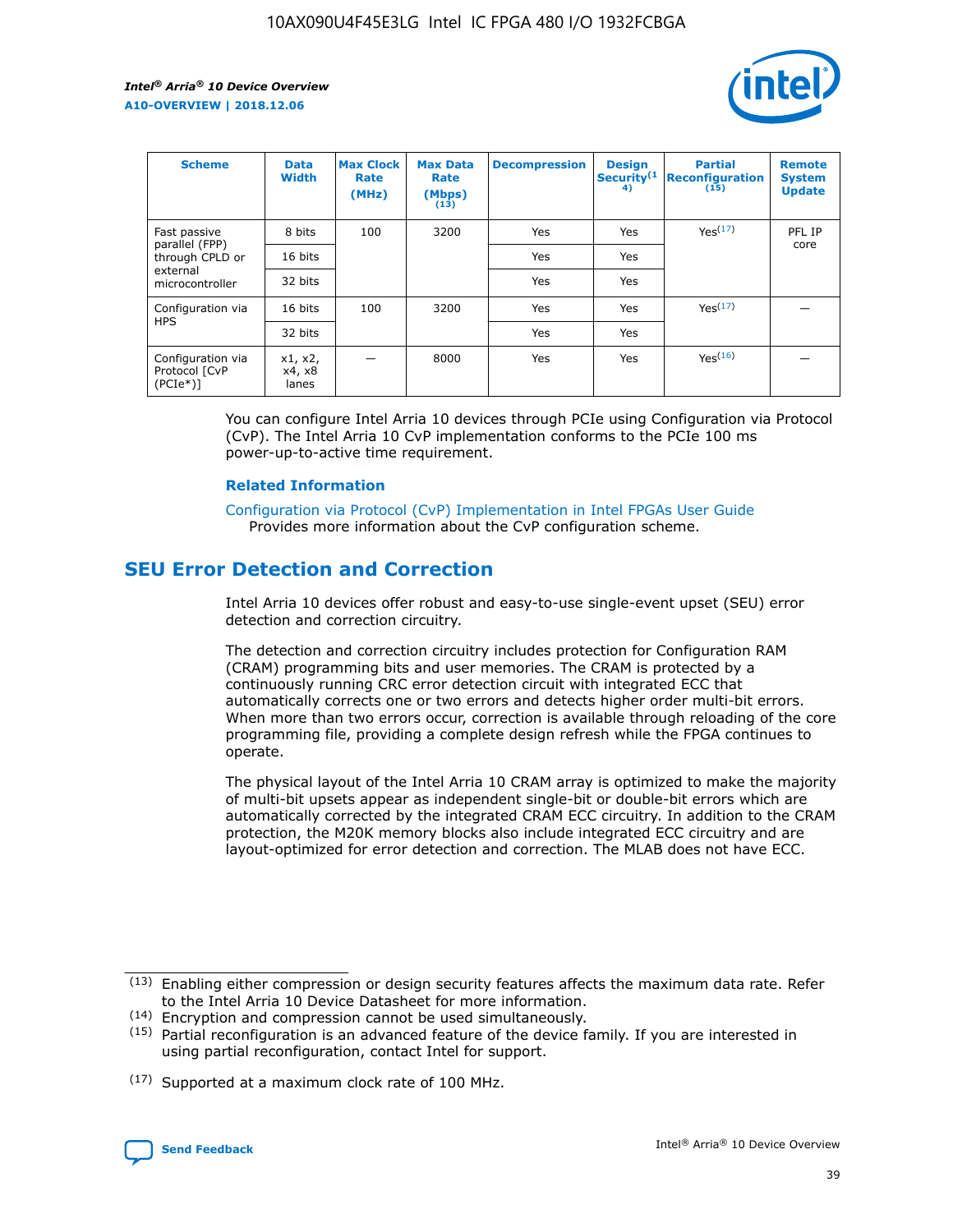

# **Power Management**

Intel Arria 10 devices leverage the advanced 20 nm process technology, a low 0.9 V core power supply, an enhanced core architecture, and several optional power reduction techniques to reduce total power consumption by as much as 40% compared to Arria V devices and as much as 60% compared to Stratix V devices.

The optional power reduction techniques in Intel Arria 10 devices include:

- **SmartVID**—a code is programmed into each device during manufacturing that allows a smart regulator to operate the device at lower core  $V_{CC}$  while maintaining performance
- **Programmable Power Technology**—non-critical timing paths are identified by the Intel Quartus Prime software and the logic in these paths is biased for low power instead of high performance
- **Low Static Power Options**—devices are available with either standard static power or low static power while maintaining performance

Furthermore, Intel Arria 10 devices feature Intel's industry-leading low power transceivers and include a number of hard IP blocks that not only reduce logic resources but also deliver substantial power savings compared to soft implementations. In general, hard IP blocks consume up to 90% less power than the equivalent soft logic implementations.

# **Incremental Compilation**

The Intel Quartus Prime software incremental compilation feature reduces compilation time and helps preserve performance to ease timing closure. The incremental compilation feature enables the partial reconfiguration flow for Intel Arria 10 devices.

Incremental compilation supports top-down, bottom-up, and team-based design flows. This feature facilitates modular, hierarchical, and team-based design flows where different designers compile their respective design sections in parallel. Furthermore, different designers or IP providers can develop and optimize different blocks of the design independently. These blocks can then be imported into the top level project.

# **Document Revision History for Intel Arria 10 Device Overview**

| <b>Document</b><br><b>Version</b> | <b>Changes</b>                                                                                                                                                                                                                                                              |
|-----------------------------------|-----------------------------------------------------------------------------------------------------------------------------------------------------------------------------------------------------------------------------------------------------------------------------|
| 2018.12.06                        | Added links to Intel Arria 10 device errata documents.<br>Removed automotive temperature option from the Intel Arria 10 GX devices.<br>Removed -3 fabric speed grade from the Intel Arria 10 GT devices.<br>Updated power options for the Intel Arria 10 GX and GT devices. |
| 2018.04.09                        | Updated the lowest $V_{CC}$ from 0.83 V to 0.82 V in the topic listing a summary of the device features.                                                                                                                                                                    |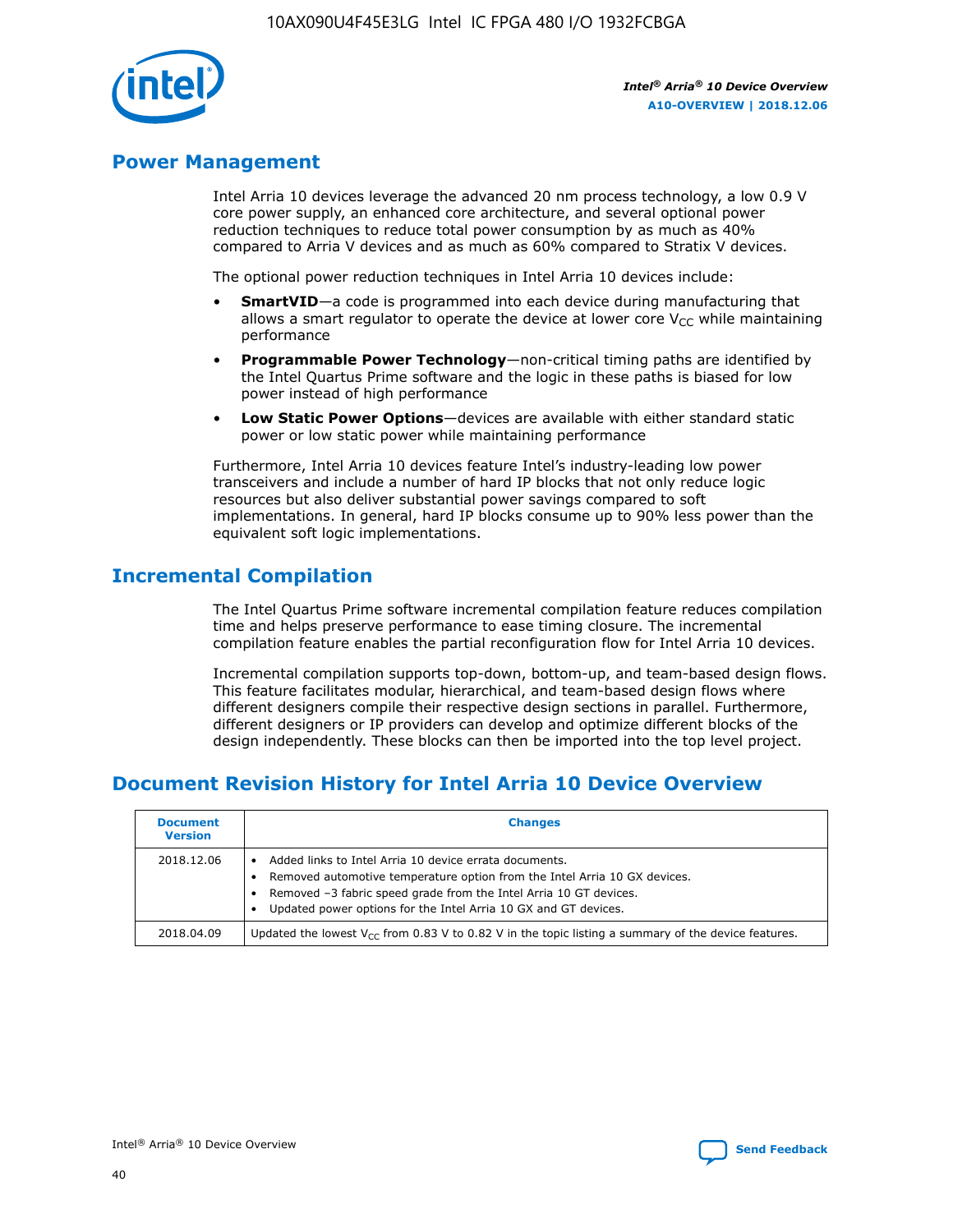*Intel® Arria® 10 Device Overview* **A10-OVERVIEW | 2018.12.06**



| <b>Date</b>    | <b>Version</b> | <b>Changes</b>                                                                                                                                                                                                                                                                                                                                                                                                                                                                                                                                                                                                                                                                                                                                                                                                                                                                                                                                                            |
|----------------|----------------|---------------------------------------------------------------------------------------------------------------------------------------------------------------------------------------------------------------------------------------------------------------------------------------------------------------------------------------------------------------------------------------------------------------------------------------------------------------------------------------------------------------------------------------------------------------------------------------------------------------------------------------------------------------------------------------------------------------------------------------------------------------------------------------------------------------------------------------------------------------------------------------------------------------------------------------------------------------------------|
| January 2018   | 2018.01.17     | Updated the maximum data rate for HPS (Intel Arria 10 SX devices<br>external memory interface DDR3 controller from 2,166 Mbps to 2,133<br>Mbps.<br>Updated maximum frequency supported for half rate QDRII and QDRII<br>+ SRAM to 633 MHz in Memory Standards Supported by the Soft<br>Memory Controller table.<br>Updated transceiver backplane capability to 12.5 Gbps.<br>$\bullet$<br>Removed transceiver speed grade 5 in Sample Ordering Core and<br>Available Options for Intel Arria 10 GX Devices figure.<br>Removed package code 40, low static power, SmartVID, industrial, and<br>military operating temperature support from Sample Ordering Core and<br>Available Options for Intel Arria 10 GT Devices figure.<br>Updated short reach transceiver rate for Intel Arria 10 GT devices to<br>25.8 Gbps.<br>Removed On-Die Instrumentation - EyeQ and Jitter Margin Tool<br>support from PMA Features of the Transceivers in Intel Arria 10 Devices<br>table. |
| September 2017 | 2017.09.20     | Updated the maximum speed of the DDR4 external memory interface from<br>1,333 MHz/2,666 Mbps to 1,200 MHz/2,400 Mbps.                                                                                                                                                                                                                                                                                                                                                                                                                                                                                                                                                                                                                                                                                                                                                                                                                                                     |
| July 2017      | 2017.07.13     | Corrected the automotive temperature range in the figure showing the<br>available options for the Intel Arria 10 GX devices from "-40°C to 100°C"<br>to "-40°C to 125°C".                                                                                                                                                                                                                                                                                                                                                                                                                                                                                                                                                                                                                                                                                                                                                                                                 |
| July 2017      | 2017.07.06     | Added automotive temperature option to Intel Arria 10 GX device family.                                                                                                                                                                                                                                                                                                                                                                                                                                                                                                                                                                                                                                                                                                                                                                                                                                                                                                   |
| May 2017       | 2017.05.08     | Corrected protocol names with "1588" to "IEEE 1588v2".<br>$\bullet$<br>Updated the vertical migration table to remove vertical migration<br>$\bullet$<br>between Intel Arria 10 GX and Intel Arria 10 SX device variants.<br>Removed all "Preliminary" marks.<br>$\bullet$                                                                                                                                                                                                                                                                                                                                                                                                                                                                                                                                                                                                                                                                                                |
| March 2017     | 2017.03.15     | Removed the topic about migration from Intel Arria 10 to Intel Stratix<br>10 devices.<br>Rebranded as Intel.<br>$\bullet$                                                                                                                                                                                                                                                                                                                                                                                                                                                                                                                                                                                                                                                                                                                                                                                                                                                 |
| October 2016   | 2016.10.31     | Removed package F36 from Intel Arria 10 GX devices.<br>Updated Intel Arria 10 GT sample ordering code and maximum GX<br>$\bullet$<br>transceiver count. Intel Arria 10 GT devices are available only in the<br>SF45 package option with a maximum of 72 transceivers.                                                                                                                                                                                                                                                                                                                                                                                                                                                                                                                                                                                                                                                                                                     |
| May 2016       | 2016.05.02     | Updated the FPGA Configuration and HPS Booting topic.<br>$\bullet$<br>Remove V <sub>CC</sub> PowerManager from the Summary of Features, Power<br>Management and Arria 10 Device Variants and packages topics. This<br>feature is no longer supported in Arria 10 devices.<br>Removed LPDDR3 from the Memory Standards Supported by the HPS<br>Hard Memory Controller table in the Memory Standards Supported by<br>Intel Arria 10 Devices topic. This standard is only supported by the<br>FPGA.<br>Removed transceiver speed grade 5 from the Device Variants and<br>Packages topic for Arria 10 GX and SX devices.                                                                                                                                                                                                                                                                                                                                                      |
| February 2016  | 2016.02.11     | Changed the maximum Arria 10 GT datarate to 25.8 Gbps and the<br>minimum datarate to 1 Gbps globally.<br>Revised the state for Core clock networks in the Summary of Features<br>$\bullet$<br>topic.<br>Changed the transceiver parameters in the "Summary of Features for<br>$\bullet$<br>Arria 10 Devices" table.<br>• Changed the transceiver parameters in the "Maximum Resource Counts<br>for Arria 10 GT Devices" table.<br>Changed the package availability for GT devices in the "Package Plan<br>for Arria 10 GT Devices" table.<br>Changed the package configurations for GT devices in the "Migration"<br>Capability Across Arria 10 Product Lines" figure.<br>continued                                                                                                                                                                                                                                                                                       |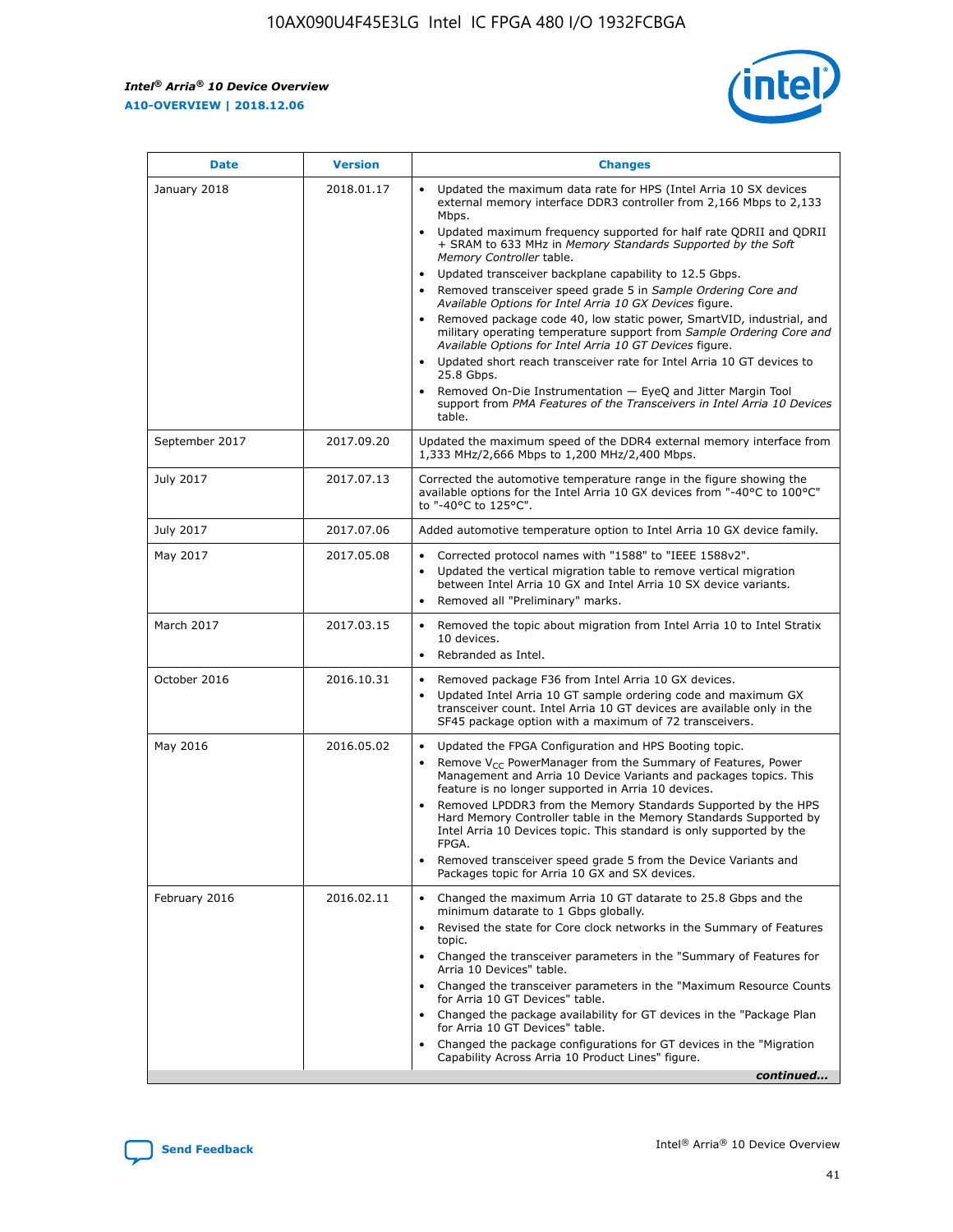

| <b>Date</b>   | <b>Version</b> | <b>Changes</b>                                                                                                                                                               |
|---------------|----------------|------------------------------------------------------------------------------------------------------------------------------------------------------------------------------|
|               |                | • Changed transceiver parameters in the "Low Power Serial Transceivers"<br>section.                                                                                          |
|               |                | • Changed the transceiver descriptions in the "Device Variants for the<br>Arria 10 Device Family" table.                                                                     |
|               |                | Changed the "Sample Ordering Code and Available Options for Arria 10<br>$\bullet$<br>GT Devices" figure.                                                                     |
|               |                | Changed the datarates for GT devices in the "PMA Features" section.                                                                                                          |
|               |                | Changed the datarates for GT devices in the "PCS Features" section.<br>$\bullet$                                                                                             |
| December 2015 | 2015.12.14     | Updated the number of M20K memory blocks for Arria 10 GX 660 from<br>2133 to 2131 and corrected the total RAM bit from 48,448 Kb to<br>48,408 Kb.                            |
|               |                | Corrected the number of DSP blocks for Arria 10 GX 660 from 1688 to<br>1687 in the table listing floating-point arithmetic resources.                                        |
| November 2015 | 2015.11.02     | Updated the maximum resources for Arria 10 GX 220, GX 320, GX 480,<br>$\bullet$<br>GX 660, SX 220, SX 320, SX 480, and SX 660.                                               |
|               |                | • Updated resource count for Arria 10 GX 320, GX 480, GX 660, SX 320,<br>SX 480, a SX 660 devices in Number of Multipliers in Intel Arria 10<br><b>Devices</b> table.        |
|               |                | Updated the available options for Arria 10 GX, GT, and SX.                                                                                                                   |
|               |                | Changed instances of Quartus II to Quartus Prime.<br>$\bullet$                                                                                                               |
| June 2015     | 2015.06.15     | Corrected label for Intel Arria 10 GT product lines in the vertical migration<br>figure.                                                                                     |
| May 2015      | 2015.05.15     | Corrected the DDR3 half rate and quarter rate maximum frequencies in the<br>table that lists the memory standards supported by the Intel Arria 10 hard<br>memory controller. |
| May 2015      | 2015.05.04     | • Added support for 13.5G JESD204b in the Summary of Features table.<br>• Added a link to Arria 10 GT Channel Usage in the Arria 10 GT Package<br>Plan topic.                |
|               |                | • Added a note to the table, Maximum Resource Counts for Arria 10 GT<br>devices.                                                                                             |
|               |                | • Updated the power requirements of the transceivers in the Low Power<br>Serial Transceivers topic.                                                                          |
| January 2015  | 2015.01.23     | • Added floating point arithmetic features in the Summary of Features<br>table.                                                                                              |
|               |                | • Updated the total embedded memory from 38.38 megabits (Mb) to<br>65.6 Mb.                                                                                                  |
|               |                | • Updated the table that lists the memory standards supported by Intel<br>Arria 10 devices.                                                                                  |
|               |                | Removed support for DDR3U, LPDDR3 SDRAM, RLDRAM 2, and DDR2.                                                                                                                 |
|               |                | Moved RLDRAM 3 support from hard memory controller to soft memory<br>controller. RLDRAM 3 support uses hard PHY with soft memory<br>controller.                              |
|               |                | Added soft memory controller support for QDR IV.<br>٠                                                                                                                        |
|               |                | Updated the maximum resource count table to include the number of<br>hard memory controllers available in each device variant.                                               |
|               |                | Updated the transceiver PCS data rate from 12.5 Gbps to 12 Gbps.<br>$\bullet$                                                                                                |
|               |                | Updated the max clock rate of PS, FPP x8, FPP x16, and Configuration<br>via HPS from 125 MHz to 100 MHz.                                                                     |
|               |                | Added a feature for fractional synthesis PLLs: PLL cascading.                                                                                                                |
|               |                | Updated the HPS programmable general-purpose I/Os from 54 to 62.<br>$\bullet$<br>continued                                                                                   |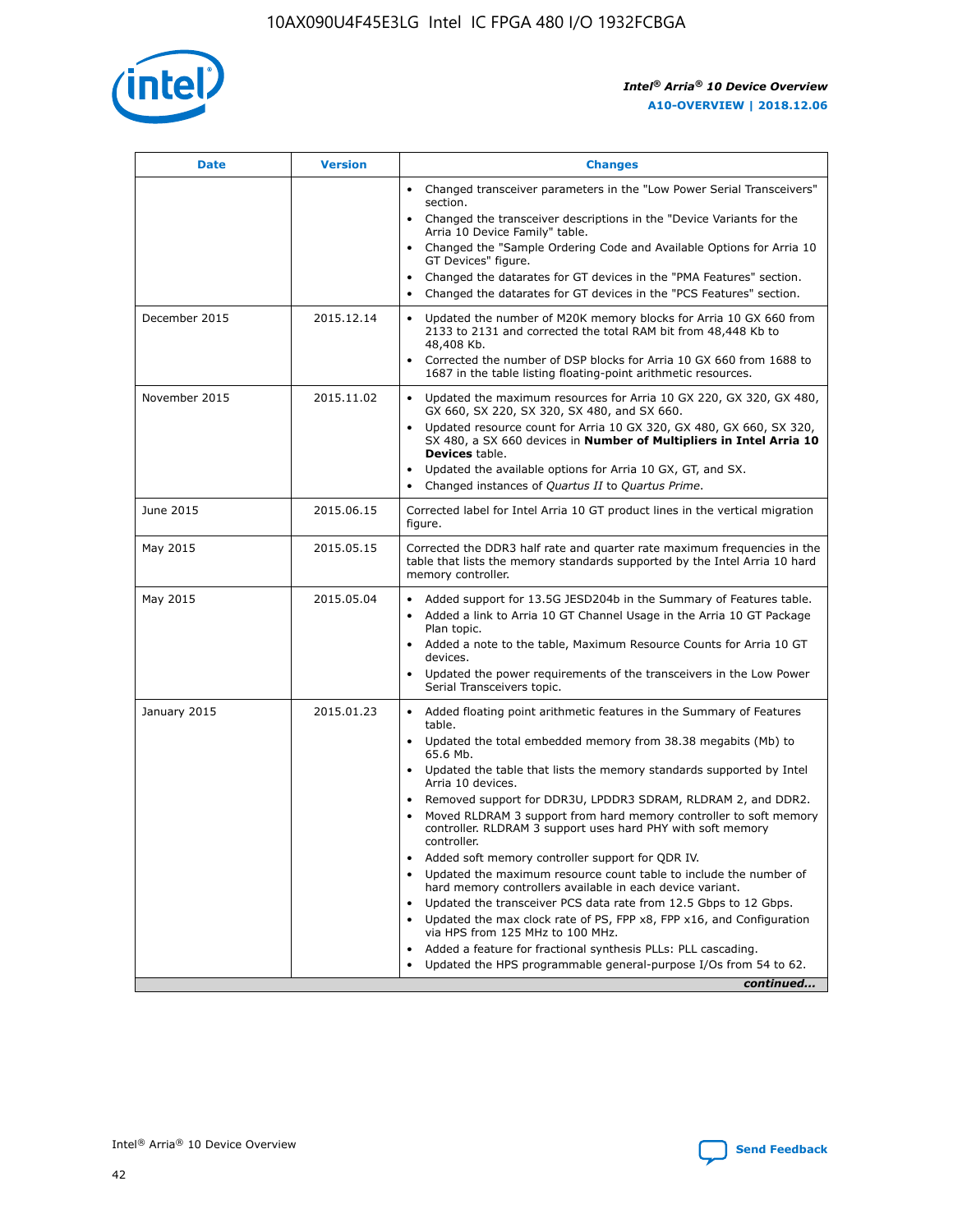

| <b>Date</b>    | <b>Version</b> | <b>Changes</b>                                                                                                                                                                                                                                                                                                                                                                                                                                                                                                                                      |
|----------------|----------------|-----------------------------------------------------------------------------------------------------------------------------------------------------------------------------------------------------------------------------------------------------------------------------------------------------------------------------------------------------------------------------------------------------------------------------------------------------------------------------------------------------------------------------------------------------|
| September 2014 | 2014.09.30     | Corrected the 3 V I/O and LVDS I/O counts for F35 and F36 packages<br>$\bullet$<br>of Arria 10 GX.<br>Corrected the 3 V I/O, LVDS I/O, and transceiver counts for the NF40<br>$\bullet$<br>package of the Arria GX 570 and 660.<br>Removed 3 V I/O, LVDS I/O, and transceiver counts for the NF40<br>$\bullet$<br>package of the Arria GX 900 and 1150. The NF40 package is not<br>available for Arria 10 GX 900 and 1150.                                                                                                                          |
| August 2014    | 2014.08.18     | Updated Memory (Kb) M20K maximum resources for Arria 10 GX 660<br>devices from 42,660 to 42,620.<br>Added GPIO columns consisting of LVDS I/O Bank and 3V I/O Bank in<br>$\bullet$<br>the Package Plan table.<br>Added how to use memory interface clock frequency higher than 533<br>$\bullet$<br>MHz in the I/O vertical migration.<br>Added information to clarify that RLDRAM3 support uses hard PHY with<br>$\bullet$<br>soft memory controller.<br>Added variable precision DSP blocks support for floating-point<br>$\bullet$<br>arithmetic. |
| June 2014      | 2014.06.19     | Updated number of dedicated I/Os in the HPS block to 17.                                                                                                                                                                                                                                                                                                                                                                                                                                                                                            |
| February 2014  | 2014.02.21     | Updated transceiver speed grade options for GT devices in Figure 2.                                                                                                                                                                                                                                                                                                                                                                                                                                                                                 |
| February 2014  | 2014.02.06     | Updated data rate for Arria 10 GT devices from 28.1 Gbps to 28.3 Gbps.                                                                                                                                                                                                                                                                                                                                                                                                                                                                              |
| December 2013  | 2013.12.10     | Updated the HPS memory standards support from LPDDR2 to LPDDR3.<br>Updated HPS block diagram to include dedicated HPS I/O and FPGA<br>$\bullet$<br>Configuration blocks as well as repositioned SD/SDIO/MMC, DMA, SPI<br>and NAND Flash with ECC blocks.                                                                                                                                                                                                                                                                                            |
| December 2013  | 2013.12.02     | Initial release.                                                                                                                                                                                                                                                                                                                                                                                                                                                                                                                                    |